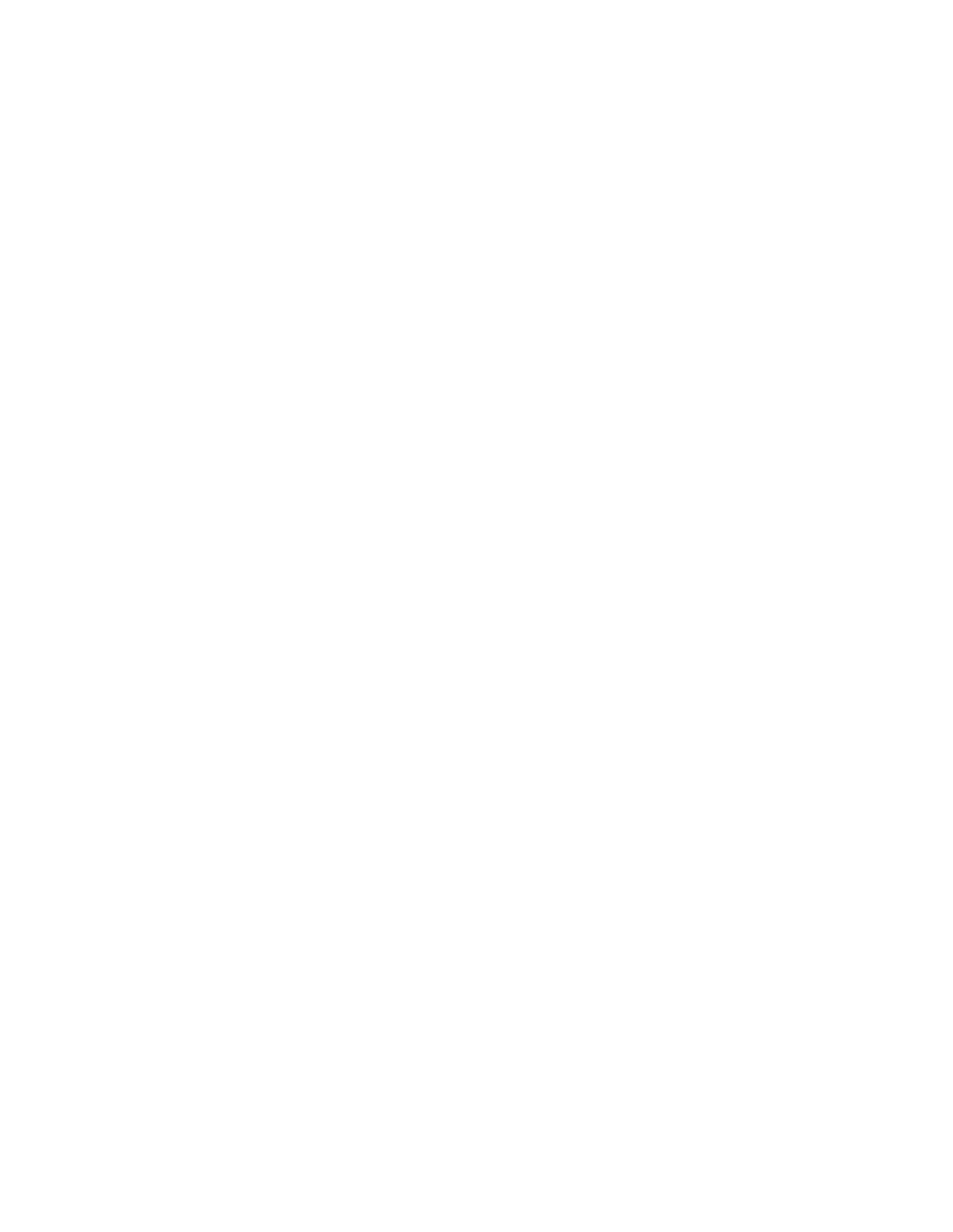## **ACKNOWLEDGEMENTS**

I would like to thank San Miguel County manager Les Montoya for his support and the support of San Miguel County in funding this research. In addition, Roberto Rios, Executive Director of Las Vegas-San Miguel Economic Development Corporation, is owed a debt of gratitude for his patient oversight of this project. I would also like to thank Rich Williams, Director of New Mexico MainStreet. My work with NMMS provided me with my first exposure to San Miguel County, and provided me with the opportunity to develop many of analytical strategies used in this study.

At BBER, I would like to thank Dr. Lee Reynis, BBER's always supportive Director. I would also like to thank Sean Petranovich, who helped to make sense of the gross receipts data; Dr. Doleswar Bhandari, who assisted with the NETS database; Scott Maddux, who helped with maps, graphics, tables and so many other parts of the final report. And finally, I would like to offer my appreciation to Molly Bleecker, who patiently contributed to every aspect of this project.

Jeffrey Mitchell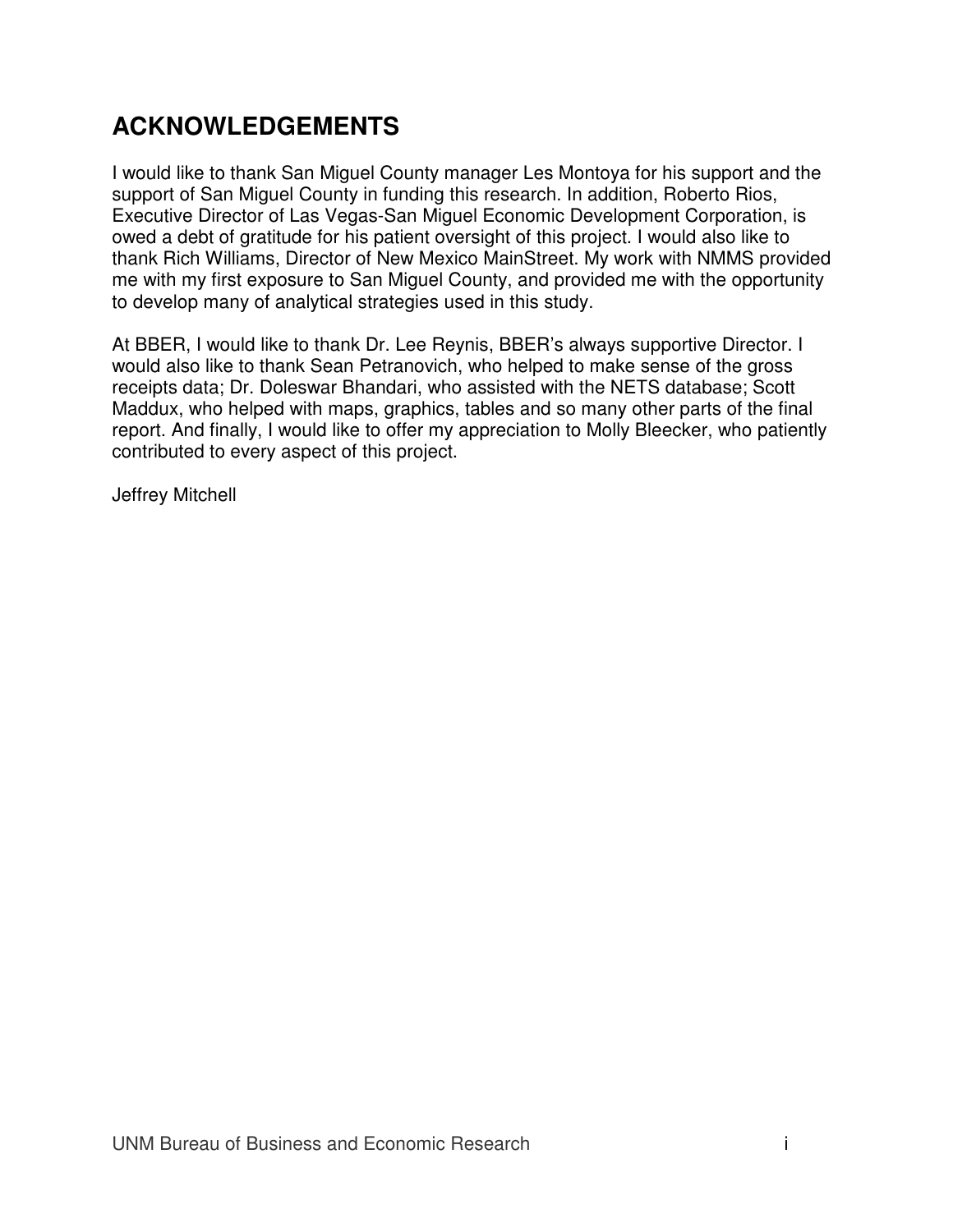## **TABLE OF CONTENTS**

| 6. Gross Receipts and Revenue Flows into and out of San Miguel County 35                                                                                                  |    |
|---------------------------------------------------------------------------------------------------------------------------------------------------------------------------|----|
| Gross Receipts and Pull Factor Analysis in San Miguel County and Las Vegas  36                                                                                            |    |
|                                                                                                                                                                           |    |
| Comparing the Structure of San Miguel County's Economy to its Neighbors:<br>$\ldots$ 44<br>Patterns and Sources of Recent Changes in the Structure of San Miguel County's | 49 |
|                                                                                                                                                                           |    |
|                                                                                                                                                                           |    |
|                                                                                                                                                                           |    |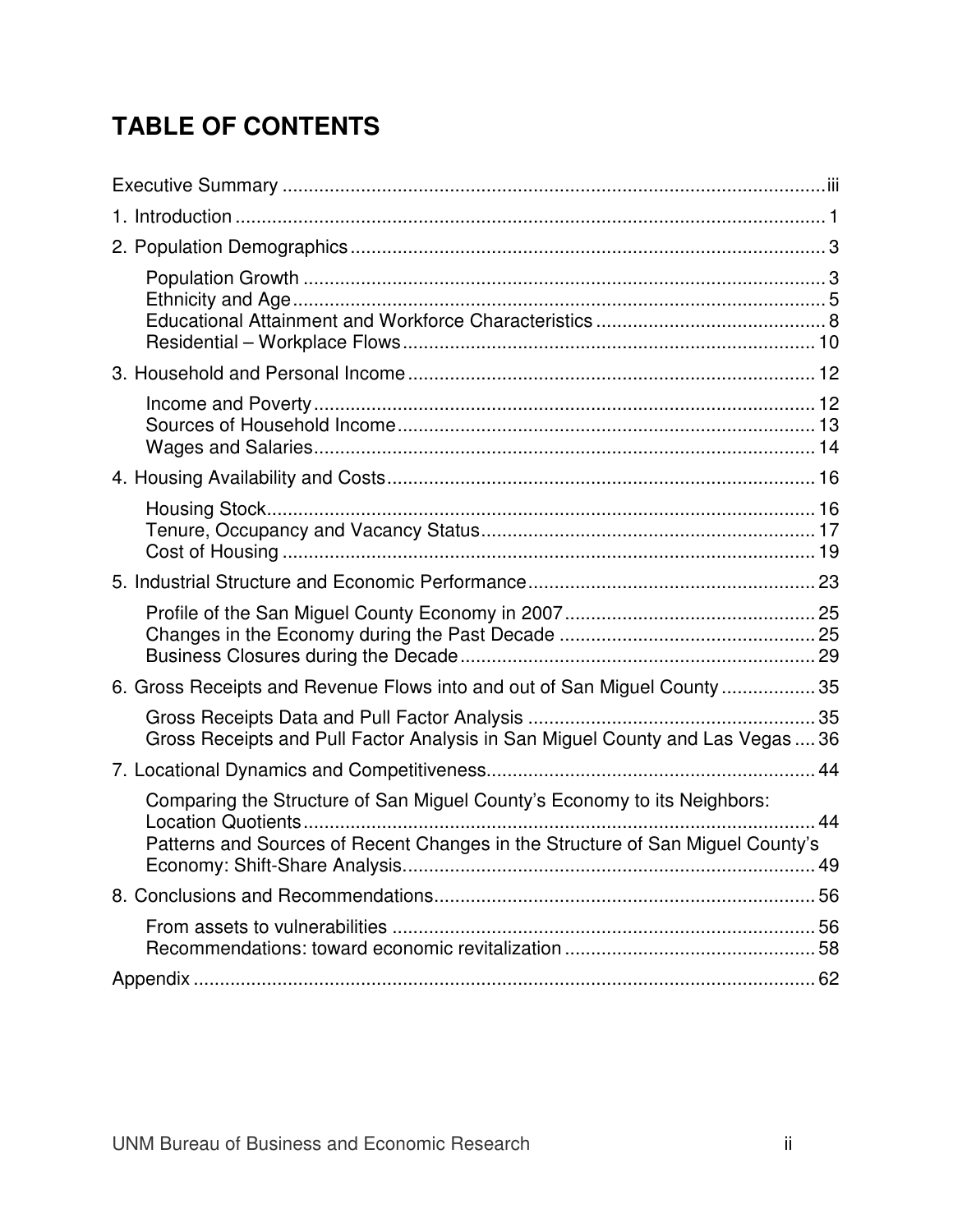## **TABLE OF TABLES**

| Table 2A: Historical and Projected Population Estimates for the State of New Mexico   |  |
|---------------------------------------------------------------------------------------|--|
| Table 2B: San Miguel County Population Estimates For July 1, 2008, by Age and         |  |
| Table 2C: Estimated Distribution of the Population of San Miguel COunty and New       |  |
| Table 2D: Educational Attainment for the Population 25 Years of Age and over, San     |  |
| Table 2E: Employment Status by Level of Educational Attainment for the Population 25- |  |
| Table 3A: Household Income in the Past 12-Months, San Miguel County and the State     |  |
| Table 3B: Population Below the Poverty Line During the Past 12-Months, by Age, San    |  |
| Table 3C: Sources of Household Income in the Past 12 Months, San Miguel County and    |  |
| Table 3D: Median Earnings for Selected Civilian Occupations, San Miguel County and    |  |
| Table 4A: Housing Units by Number of Units in Structure in San Miguel County and      |  |
| Table 4B: Housing Units by Year Structure Was Built in San Miguel County and New      |  |
| Table 4C: Housing Tenure, Occupancy Status and Vacancy Status in San Miguel           |  |
| Table 4D: Value of Owner-Occupied Housing Units, San Miguel County and New            |  |
| Table 4E: Select Costs of Owner-Occupied Housing as Percentage of Household           |  |
|                                                                                       |  |
| Table 4G: Gross Rent as Percentage of Household Income, San Miguel County and         |  |
| Table 5A: Business Establishments, Employment and Sales (Revenues), By Industry       |  |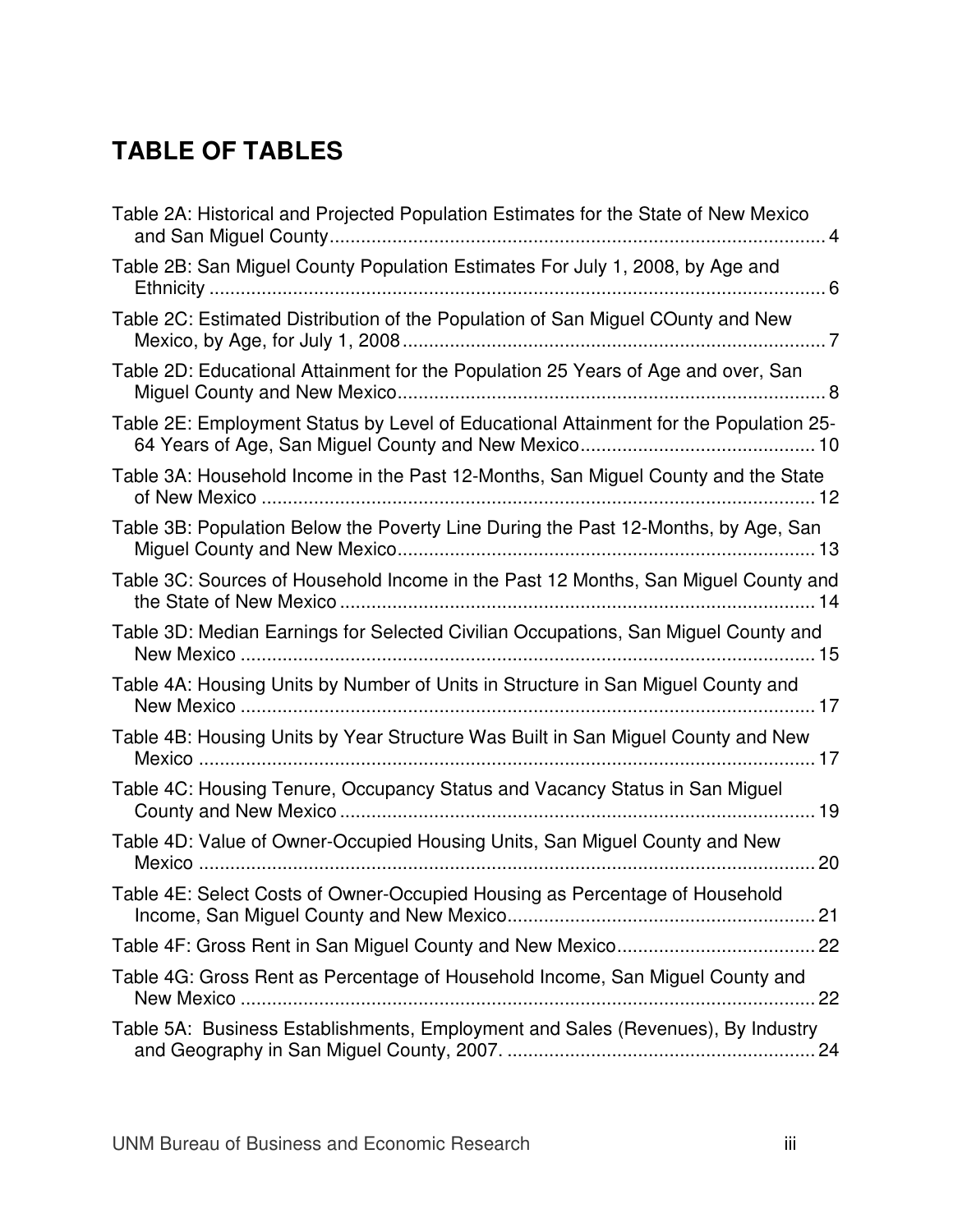| Table 5B: Change in Business Activity from 2002/03 to 2006/07 (Averages), by Industry                                                                     |
|-----------------------------------------------------------------------------------------------------------------------------------------------------------|
| Table 5C: Percent Change in Business Activity from 2002/03 to 2006/07 (Averages), by<br>27                                                                |
| Table 5D: Business Closures during the Period 2002-2006, and Related Impacts on<br>Employment and Sales In San Miguel County, by Industry and Geography30 |
|                                                                                                                                                           |
|                                                                                                                                                           |
| Table 6A: San Miguel County Location Quotients by Industry, In Relation to Select                                                                         |
| Table 6B: San Miguel County Location Quotients by Ownership Class, In Relation to                                                                         |
| Table 6C: Results of Shift share Analysis for San Miguel County by Industry, 2007-2008                                                                    |
| Table 6D: Results of Shift share Analysis for San Miguel County by Industry, 2007-2008                                                                    |
|                                                                                                                                                           |

## **TABLE OF FIGURES**

| Figure 2A: Historical and Projected Population Estimates for San Miguel County and the |    |
|----------------------------------------------------------------------------------------|----|
|                                                                                        |    |
| Figure 5B: Change in Number of Jobs from 2002/03 to 2006/07 (Averages), by Industry    |    |
| Figure 5C: Employment Lost as a Result of Business Closures in San Miguel County,      |    |
| Figure 5D: Location of Jobs Gained and Lost as a Result of Businesses FOrmation and    |    |
| Figure 5E: Location of Jobs Gained and Lost as a Result of Businesses FOrmation and    |    |
| Figure 6A: Jobs Gained and Lost in San Miguel County, 2001-2008, in Relation to        | 52 |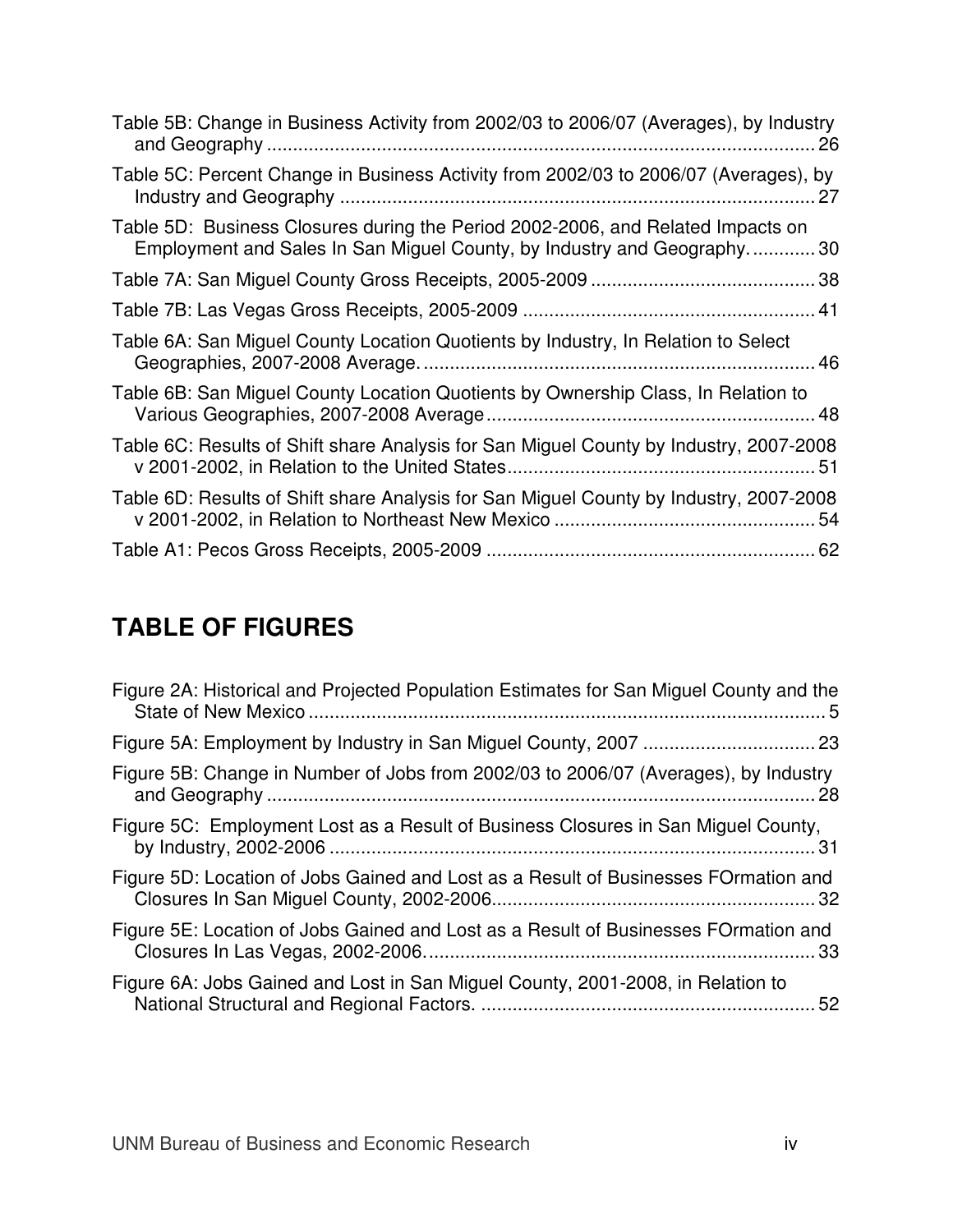## **EXECUTIVE SUMMARY**

## **Demographic and educational patterns**

- The growth of the San Miguel County population has lagged behind the rate for the state of New Mexico, and this pattern is projected to continue during the coming years. The slow growth of the population is reflected in the 'graying' of the population. About three-quarters of the county's population is Hispanic, and about one-half of the county's population lives in the city of Las Vegas. However, recent trends are characterized by a slightly more rapid growth of the population outside of Las Vegas, particularly of the non-Hispanic population.
- The slow growth and graying of San Miguel County's population will continue to put significant pressure on the labor force and economic growth. Most notably, the small number of those in the early stages of their careers and the failure to retain recent college graduates put the region at a disadvantage as technical change and innovation emerge the central factors in increased productivity.
- The share of the county's working age population of San Miguel County that participates in the labor force is extremely low – 65% compared to 75% for the state. There may be many reasons for this: a high level of employment outside of documented labor markets; traditional roles within Hispanic families; and limited employment opportunities, particularly for those with limited education, resulting in a large number of 'discouraged workers' who leave the active labor force rolls.

### **Incomes:**

- Incomes in San Miguel County are about 20 percent lower than in other parts of the state. Rates of poverty are correspondingly high. The lower income levels can be explained by several factors:
- The graying of the local population means that relatively fewer are employed, and instead depend relatively more on income support payments and retirement programs, which are typically lower than employment-based incomes.
- Employees who reside in San Miguel County, most of whom work locally, receive wages that are about 15 percent below the average. With the available data, it is not possible to determine whether lower earnings are a result of employment in jobs that require lower skill levels or workers residing in San Miguel County receive lower wages for comparable employment. Both are likely factors, and both can be explained by general characteristics of employment in smaller, rather than larger metropolitan communities.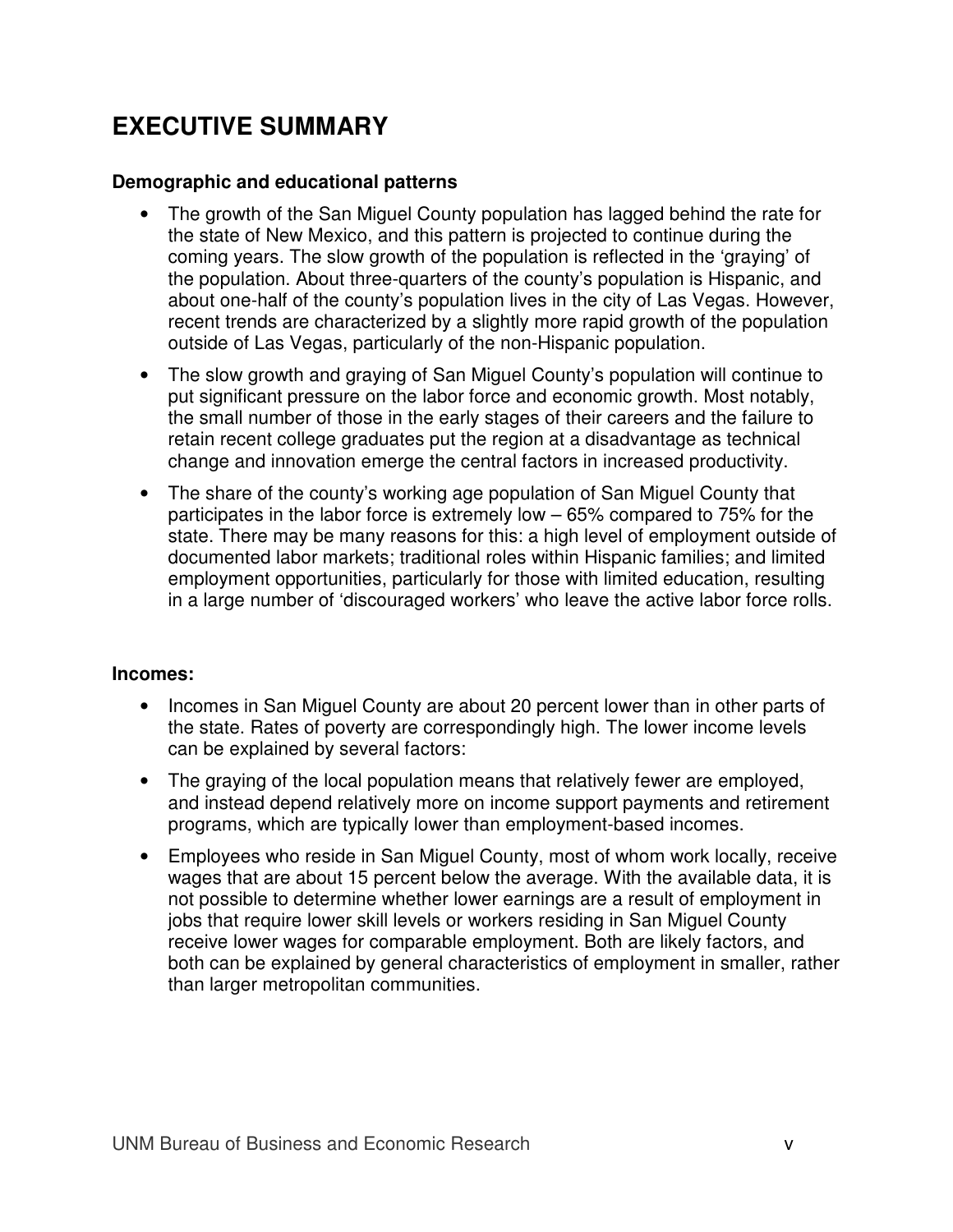## **Housing**

- Although the housing stock in San Miguel County is somewhat older than in other parts of the state, there is no shortage of housing in the county. More than onequarter of all available housing units are vacant or underutilized.
- Housing values are very low in San Miguel County, and homeownership rates are relatively high. Despite low home values, housing affordability remains a problem for both homeowners and renters because of very low-income levels.

## **Employment**

- In 2007, there were about 10,300 jobs in San Miguel County, with the greatest concentrations in education (20%), public administration (19%), health care and social assistance (12%), and retail (10%).
- Since 2002, employment has been flat, with jobs gains in administrative services (e.g. temporary employment agencies), health care, accommodations, and public administration offset by large losses in retail and more modest losses in food services.
- The losses have been concentrated in Las Vegas, while areas outside of the city had experienced modest gains.

## **Gross Receipts**

- Taxable gross receipts plus food and medical deductions in San Miguel County average about \$370 million per year. They have been very stable in real terms, though they were down in 2009.
- BBER estimates that on a net basis San Miguel County-based businesses retain about 67 percent of the expenditures of county residents; and thus about onethird of expected revenues, totaling about \$185 million, flow out of county each year.
- Although city's residents earn less than one-half of the total income of countywide total, Las Vegas-based businesses account about 80% of the county's gross receipts,. BBER's analysis indicates that the strength of Las Vegas-based businesses is due to its success in capturing expenditures of county-based residents. However, both city and the rest of the county run very significant revenues deficits with respect to the rest of the world.

### **Markets and competiveness**

• The foundation of San Miguel County's economy is as a regional center for retail and a wide range of services, including health care, social assistance, education, support services, wholesale trade, and information. But shift-share analysis suggests that county's success in these markets is due less to its productivity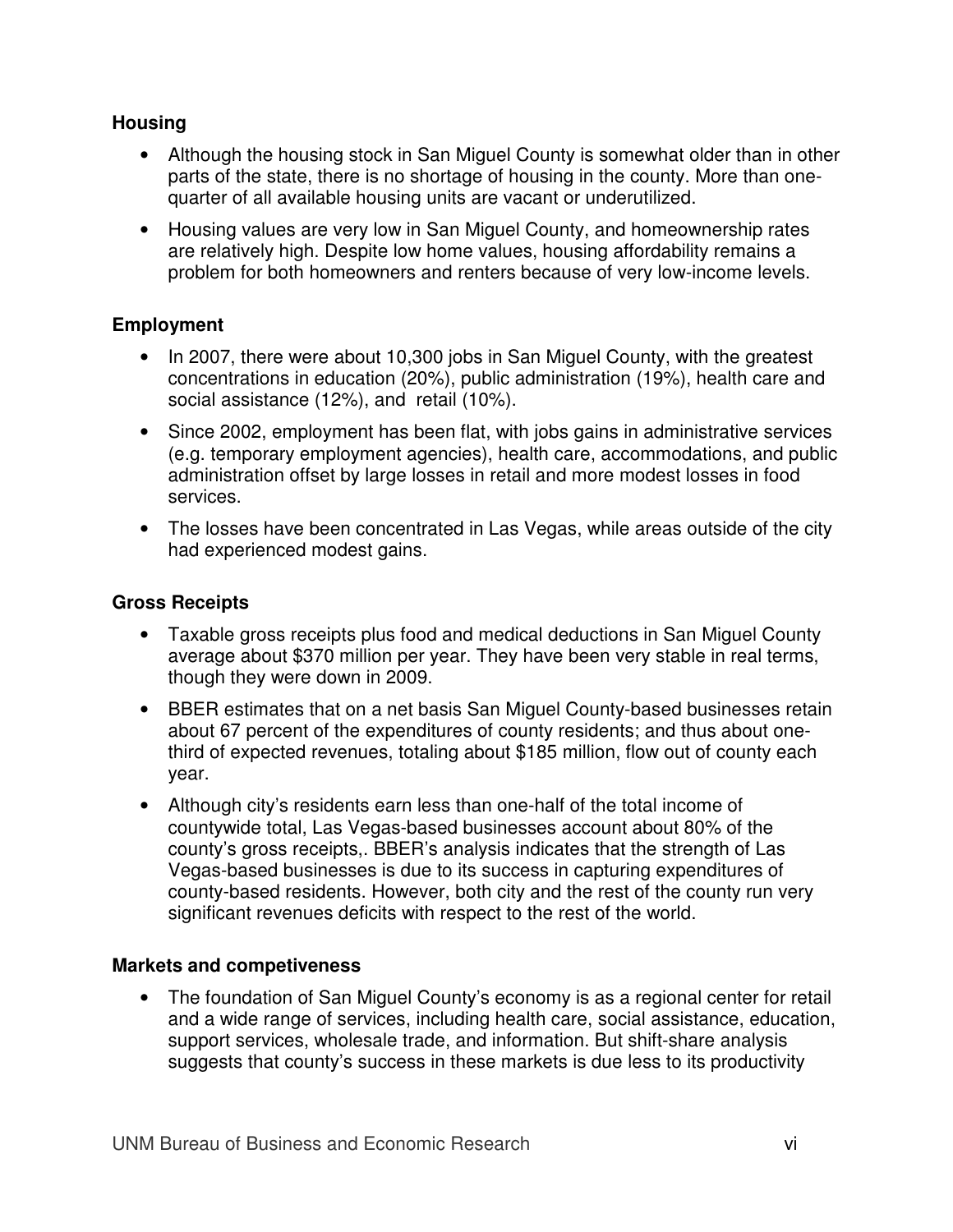than to a lack of competition in its immediate market area (especially the six counties in northeastern New Mexico).

• However, the county's regional strength does not necessarily translate into particular advantage in markets beyond the region. For example, hospitality industries is a sector in which the region as a whole does well, but San Miguel County position within this region-wide industry has been slipping while other counties (particularly Colfax) have gained an advantage.

## **Conclusions**

- Historically, San Miguel County has benefitted from three factors: a strong public sector, which has provided stable jobs and decent wages; a near dominant position in the northeastern New Mexico regional market; and a strong identity and sense of place that contributed to a stable economic environment. Families had a clear sense of how they were meet to their obligations and prepare for their future, and the strong social web served as a safety net against short-term economic fluctuations.
- However, what were historically the county's main advantages are emerging to best its greatest liabilities. Fiscal basis of public employment is in long-term decline; the county's principal market is experiencing what may also be a longterm decline in its population; and the graying of the population and in particular of the loss of better-educated young adults are resulting in a thinner, less skilled labor force.

### **Recommendations**

- To be successful any long-term economic plan in San Miguel County must have two elements – the creation of decent-paying jobs through the development of export-oriented industries with markets that extend beyond its immediate region; and the retention of skilled labor, especially young, educated residents.
- Each of the two objectives should be addressed with short-term, middle-term and long-term strategies.
- Jobs: plugging leakages can help in the short-term, but it is not the basis of lasting growth; recruitment and development of industries that draw on larger markets (alternative energy, health care and retirement services, tourism and recreation) is a middle-term strategy that can have a lasting impact; and longer term growth strategies should center on development of homegrown businesses which draw on the region's unique assets (education, history and culture).
- Labor force: the county has significant advantages, certainly compared to many small communities in New Mexico and elsewhere: it has wealth of educational resources, a 'sense of place' and recreational, historical and cultural opportunities attractive to young people; proximity to Santa Fe and Albuquerque. These advantages should be exploited.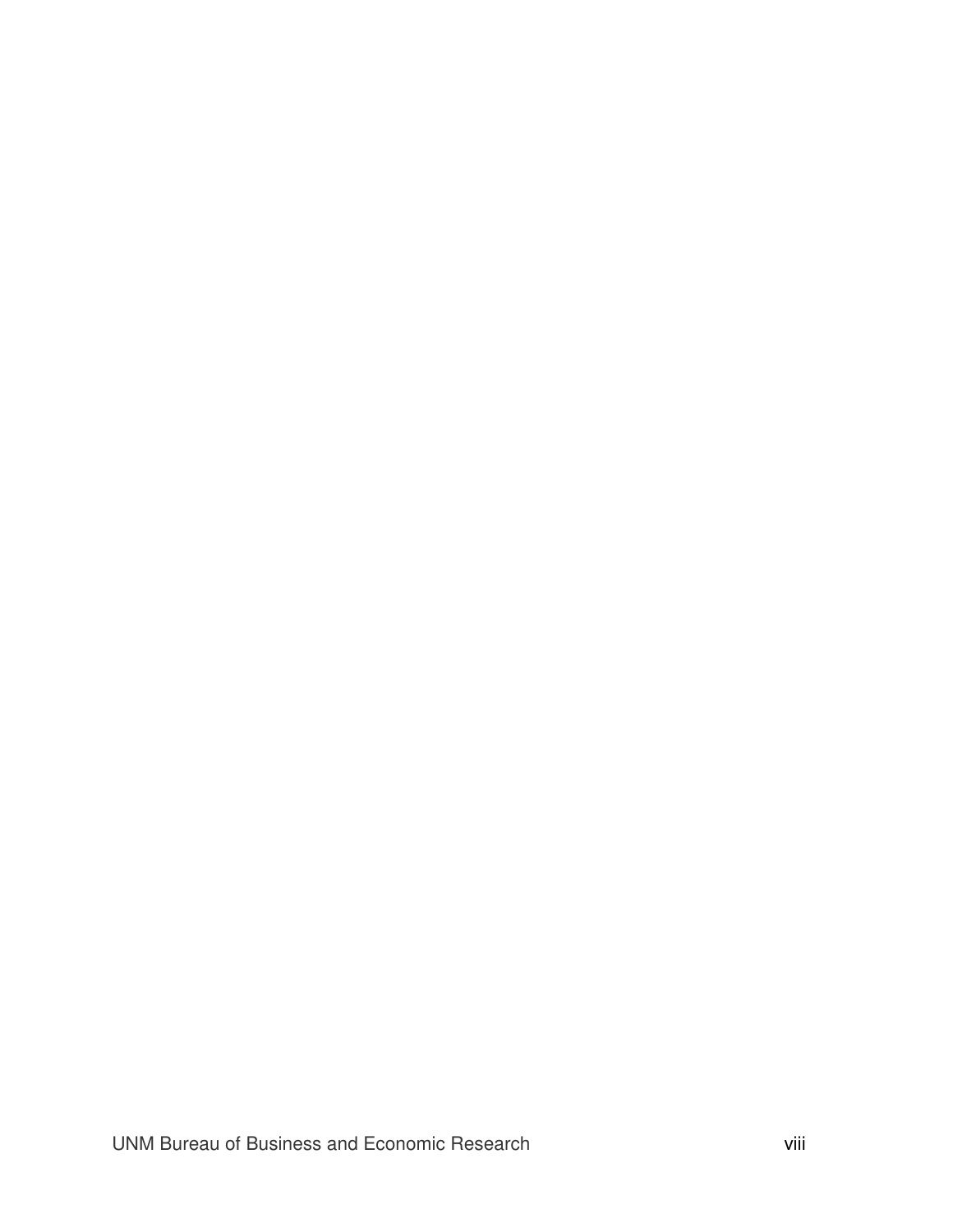## **1. INTRODUCTION**

This report provides a comprehensive survey of the economy of San Miguel County. The principal objective is to explain and address the persistence of low incomes in San Miguel County. To state the obvious, the low level of household incomes in San Miguel County is the result of the shortage of high paying jobs in the county. This affects incomes in two ways – low wage employment results in low incomes for those with jobs, and the lack of high wage jobs encourages many qualified working age adults to seek employment elsewhere, leaving behind a disproportionate number of less qualified workers and elderly adults.

The question is thus: why does San Miguel County lack high paying jobs and what can be done to create more of them? The standard account is that a community is able to demand high wages when it has a sustainable comparative advantage relative to other locations. In other words, wages are high when a community has something others want but cannot easily find elsewhere. In its earlier history, San Miguel County, and Las Vegas in particular, offered access by railroad to a variety of raw materials and agricultural products. With the establishment of Albuquerque as the state's main transportation hub, San Miguel County community lost its initial advantage, and has since been unable to identify a new advantage upon which to ground economic development. The purpose and structure of this report is to work toward the identification of such an advantage with the use of a number of tools that focus on the demographic, industrial and locational characteristics of the economy of San Miguel County. Specifically, this report addresses the following questions:

- What are the demographic characteristics of the population and labor force, and what industries, jobs and resources does San Miguel County have in the greatest concentration?
- What industries have been most effective in trading to other areas, drawing revenues and jobs into the local economy? What industries have been least effective, allowing the leakage of revenues and jobs from the local economy?
- What are the economic patterns among communities within San Miguel County?
- How has the mix of industries and jobs and the pattern of trade changed during recent years, and what factors may explain these changes?

This survey begins with a description of the demographic characteristics of the population, including age, ethnicity, education and mobility. Next, we summarize household income patterns, including income distribution, poverty levels, sources of income and wages and salaries. In the third section we review the availability, cost and affordability of housing, which accounts for a large share of household expenditures and is an important factor in the recruitment and retention of employers and employees.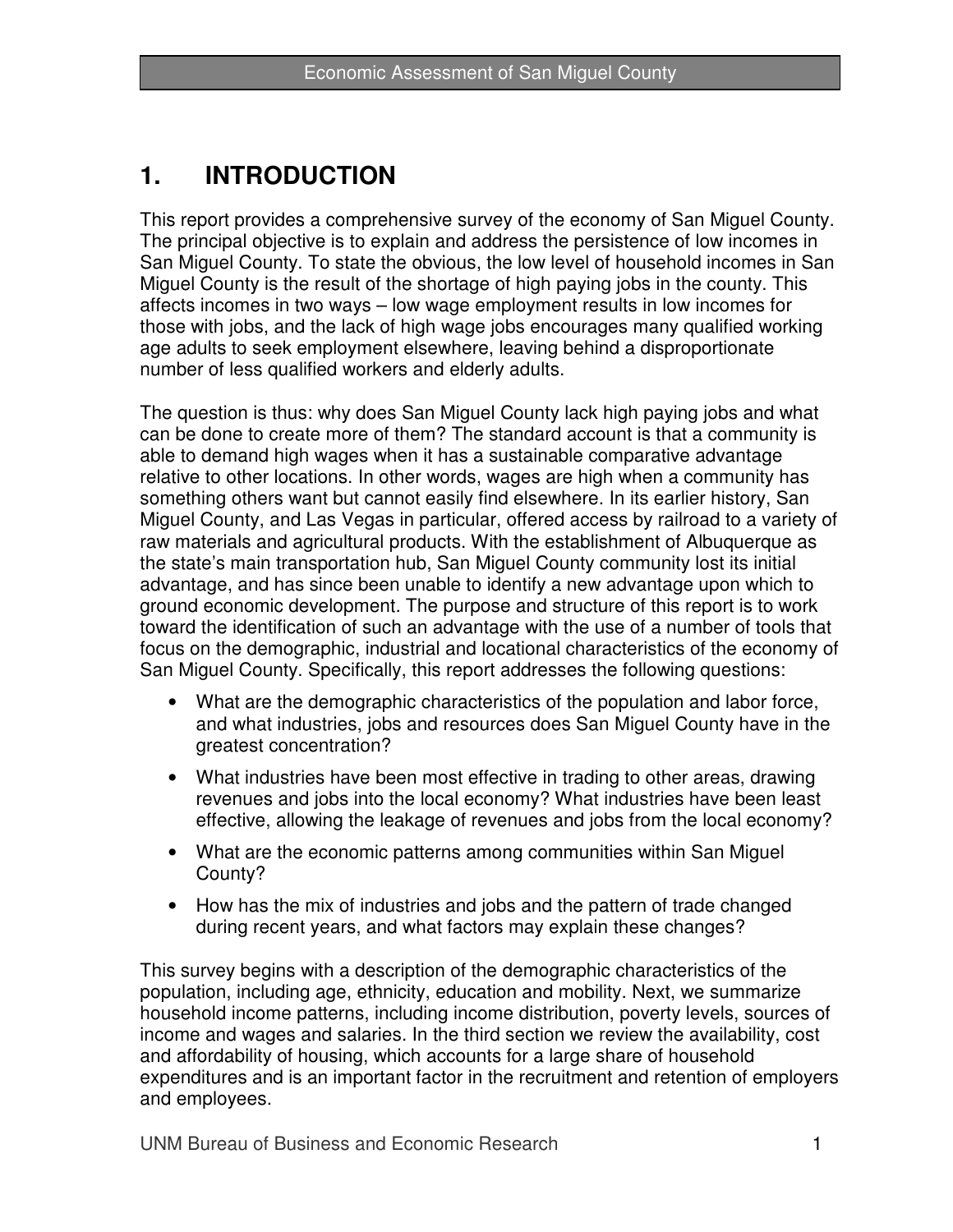After this review of the economy from the perspective of households, we turn to a detailed analysis of the broader structure of the economy of San Miguel County. First, we provide an overview of the economy with a description of businesses, employment and sales by industry. Particular focus is given to the identification of industries that have experienced growth and decline during recent years. This overview provides details according to geographical sub-area – the towns of Las Vegas and Pecos, and remaining parts of the county.

The second section focuses on 'trade' relations, or the flow of revenues, both between San Miguel county and other areas and among the communities within San Miguel County. This involves a detailed analysis of gross receipts data, including pull-factor analysis, to identify economic sectors that are able to draw revenues in to the county and that allow revenue to leak from the economy.

In the third section of the economic analysis we use locational quotients and shiftshare analysis to compare the economic structure of San Miguel County with that of other areas. In particular, we examine performance and changes in the structure of the local economy and attempt to explain these changes in terms of the strengths and weaknesses of the local economy relative to areas with which it competes.

Following the analysis of the economy, the report provides an overall assessment and general recommendations for economic development officials working in San Miguel County. The core recommendations are that county must work simultaneously to create higher paying jobs and to develop and retain a more youthful, qualified labor force. These two aspects are intricately linked; each is essential to the other. To achieve these goals, the county must address three factors that, though once foundations of the local economy, now appear to be its main constraints.

- The economy of San Miguel County is far too dependent on public sector employment. While are by most standards these good jobs, the problem is that the county has little history of private job creation and may find it difficult to respond to what are almost certain very different economic conditions in the future.
- The economy is likewise far too dependent on retail and mid-level service industries for which the counties of northeast New Mexico are the near exclusive market. Data in this report show that growth in this primary market area is very limited, if not negative, and this is unlikely to be reversed in the foreseeable future. San Miguel County must find ways to diversify its economy beyond retail and basic services, and extend its markets beyond neighboring counties.
- San Miguel County faces an accelerating shift in the age and ethnic structure of its population. The median age of the residential population is considerably older than that of the state, its labor is aging, and too few young well-qualified are available to replace those reaching the end of their careers.

UNM Bureau of Business and Economic Research 2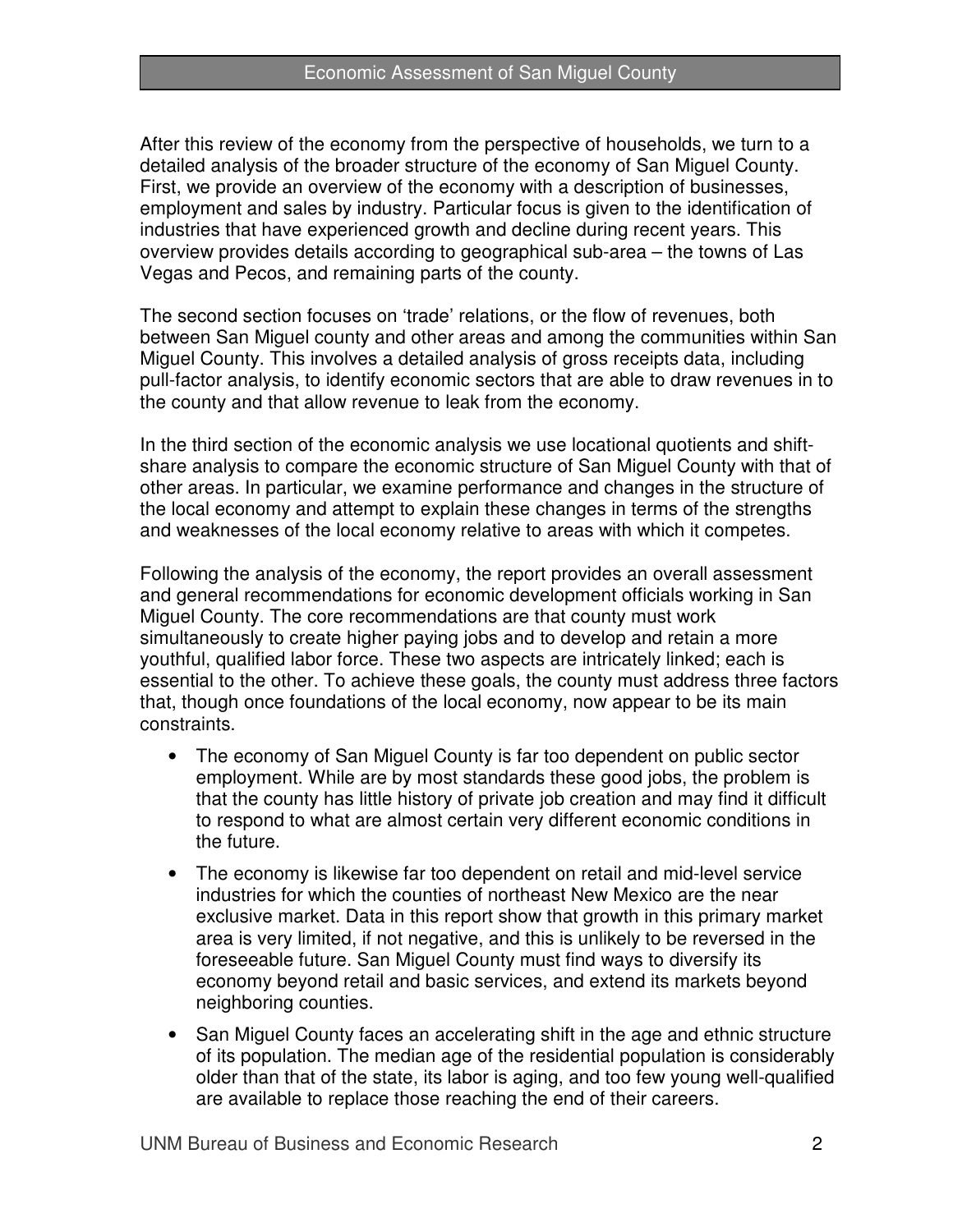To address these constraints, San Miguel County should establish, as a short term goal, to limit revenue leakages in order to shore up public finances; as a medium term goal, to recruit and develop industries capable of drawing new sources of revenues into the economy (such as alternative energy, health care, and hospitality); and, as a long term goal, to develop homegrown industries that draw upon the region's distinctive history, culture and resources, and that contribute to the development of a more vibrant community attractive to younger generations (e.g. craft manufacturing, including wood production industries, and arts and cultural industries).

## **2. POPULATION DEMOGRAPHICS**

## **Population Growth**

San Miguel County played an important role in the early economic history of the state of New Mexico. With the arrival of the railroad in 1880, the county's principal city of Las Vegas emerged as a key hub for the trade and transportation of the agricultural production of the plains of northeastern New Mexico. As shown in **Table 2A**, at the time of the first Census count of New Mexico in 1910, the population of San Miguel County was nearly 23 thousand, or about 7 percent of the state's total population, and only slightly less than that of Bernalillo County, the state's most populous county. However, as the economy of the state moved away from agriculture and the economic center shifted to the Middle Rio Grande region, the growth of the population of San Miguel County slowed and later began to decline in the 1940s. By 1980, the population of the county was less than the 1910 total and accounted for only 1.7 percent of the state's entire population. Since 1980, the population of San Miguel County has been buoyed by the more general pattern of migration to the southwestern United States and the growth of New Mexico in particular. According to BBER estimates, the population of San Miguel County in 2005 was 30,719 – up about 25 percent compared to 1980.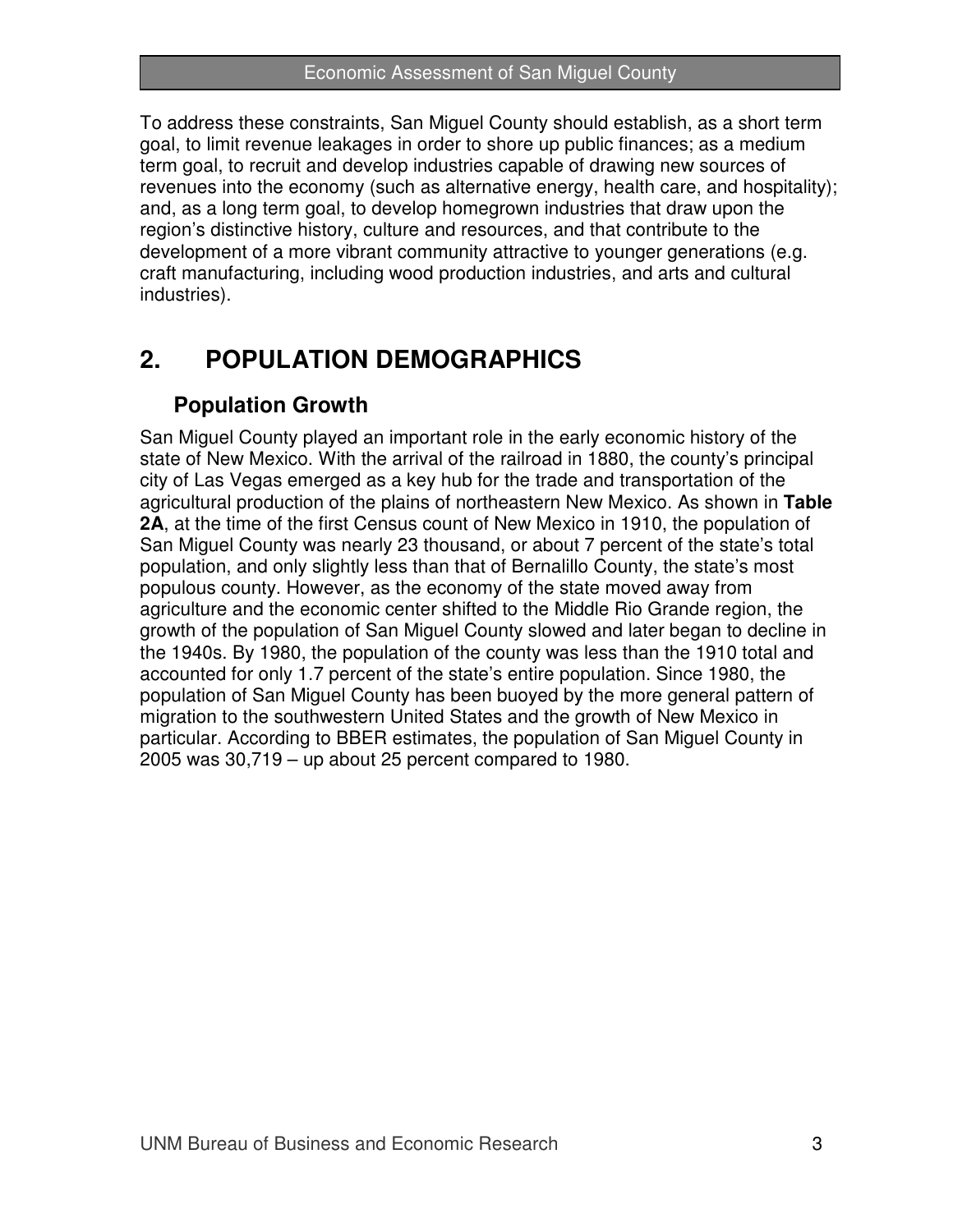#### **TABLE 2A: HISTORICAL AND PROJECTED POPULATION ESTIMATES FOR THE STATE OF NEW MEXICO AND SAN MIGUEL COUNTY**

|      |                   | <b>San Miguel</b> |           |
|------|-------------------|-------------------|-----------|
|      | <b>New Mexico</b> | County            | Share (%) |
| 1910 | 327,301           | 22,930            | 7.0%      |
| 1920 | 360,350           | 22,867            | 6.3%      |
| 1930 | 423,317           | 23,636            | 5.6%      |
| 1940 | 531,818           | 27,910            | 5.2%      |
| 1950 | 681,187           | 26,512            | 3.9%      |
| 1960 | 951,023           | 23,468            | 2.5%      |
| 1970 | 1,017,055         | 21,951            | 2.2%      |
| 1980 | 1,303,303         | 22,751            | 1.7%      |
| 1990 | 1,515,069         | 25,743            | 1.7%      |
| 2000 | 1,819,046         | 30,126            | 1.7%      |
| 2005 | 1,969,292         | 30,719            | 1.6%      |
| 2010 | 2,162,331         | 31,827            | 1.5%      |
| 2015 | 2,356,236         | 33,137            | 1.4%      |
| 2020 | 2,540,145         | 34,284            | 1.3%      |
| 2025 | 2,707,757         | 35,067            | 1.3%      |
| 2030 | 2,864,796         | 35,677            | 1.2%      |
| 2035 | 3,018,289         | 36,337            | 1.2%      |

Source: New Mexico County Population Projections July 1, 2005 to July 1, 2035, Bureau of Business and Economic Research, University of New Mexico. Released August 2008**.** 

According to projections by BBER's Population Estimates and Projections group the demographic outlook for San Miguel County is for a slowing in the rate of population growth, and a continued slow decline in the county's share of the state's total population (**Figure 2A**). However, and notably, these projections do not anticipate the absolute decline in the population that is occurring in and projected to continue in counties further to the northeast in New Mexico. During the period 2010-2035, BBER anticipates that the population of San Miguel County will grow by about 15 percent to 36,337, well below the anticipated 40 percent growth of the population of the state.

On a more local level, recent historical data and projections suggest very different scenarios in the city of Las Vegas and other areas of the county. During the period 1990-2000, the most recent period for which actual count data is available, the population of the city of Las Vegas was essentially unchanged, while the population of remaining areas of the county grew by nearly 40 percent, resulting in a countywide increase of 17 percent. In other terms, in 1990 the population of Las Vegas accounted for about 57 percent of the county total; by 2000 a minority of 48 percent of San Miguel County lived in Las Vegas. According to preliminary BBER estimates, this trend, in which a declining share of the population of the county lives in Las Vegas (or a growing share lives outside of Las Vegas), is expected to continue over the next two decades.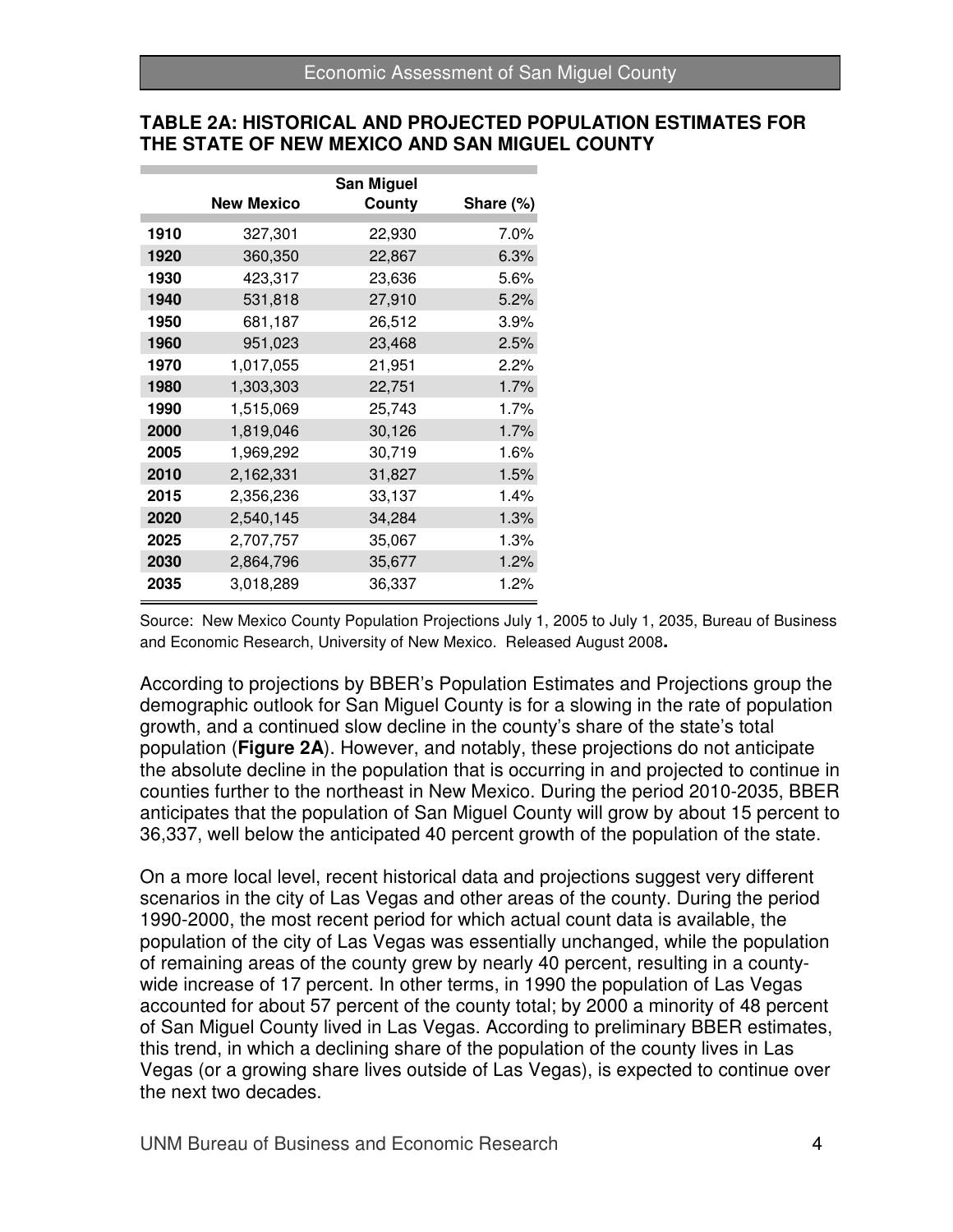

**FIGURE 2A: HISTORICAL AND PROJECTED POPULATION ESTIMATES FOR SAN MIGUEL COUNTY AND THE STATE OF NEW MEXICO** 

Source: New Mexico county Population Projections July 1, 2005 to July 1, 2035, Bureau of Business and Economic Research, University of New Mexico. Released August 2008**.** 

## **Ethnicity and Age**

**Table 2B** shows BBER population estimates for San Miguel County by age and ethnicity for 2008. **Table 2C** shows the same data in percentage terms. For comparison, **Table 2D** shows age and ethnicity distributions for the state of New Mexico.

As the data in these tables show, more than three-quarters of the population of San Miguel County is Hispanic, compared to 45 percent of New Mexico's population. Only 20 percent of San Miguel County's population is white non-Hispanic and only three percent is non-Hispanic of other races (including Native American), compared to 42 percent and 13 percent, respectively, for the state.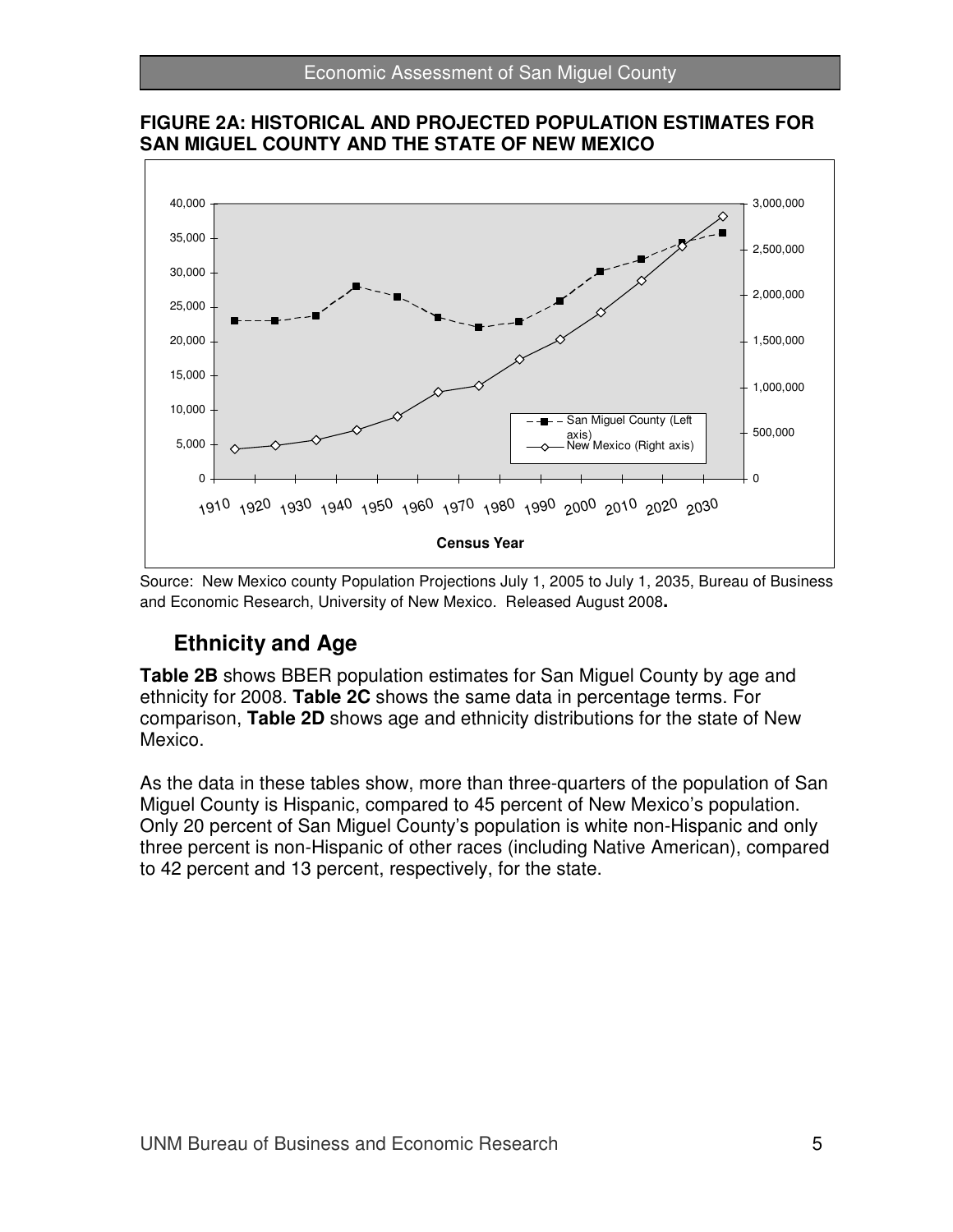|                   | <b>Hispanic</b><br>(of anv | <b>White Non- Black Non-</b> |          | <b>Native</b><br>American | Non-Other Non-  |              |
|-------------------|----------------------------|------------------------------|----------|---------------------------|-----------------|--------------|
| <b>Age Cohort</b> | race)                      | <b>Hispanic</b>              | Hispanic | Hispanic                  | <b>Hispanic</b> | <b>TOTAL</b> |
| $<$ 5             | 1,507                      | 190                          | 16       | 27                        | 18              | 1,758        |
| $5 - 14$ yo       | 2,772                      | 442                          | 22       | 36                        | 51              | 3,323        |
| 15-24 yo          | 3,899                      | 731                          | 69       | 108                       | 81              | 4,888        |
| 25-34 yo          | 2,484                      | 611                          | 36       | 59                        | 64              | 3,254        |
| 35-44 yo          | 2,666                      | 612                          | 30       | 34                        | 34              | 3,376        |
| 45-54 yo          | 3,257                      | 900                          | 26       | 37                        | 42              | 4,262        |
| 55-64 yo          | 2,350                      | 1,055                        | 9        | 32                        | 34              | 3,480        |
| 65-84yo           | 2,584                      | 959                          | 11       | 20                        | 41              | 3,615        |
| $>85$             | 447                        | 144                          | 2        | 5                         |                 | 599          |
| <b>TOTAL</b>      | 21,966                     | 5.644                        | 221      | 358                       | 366             | 28,555       |

### **TABLE 2B: SAN MIGUEL COUNTY POPULATION ESTIMATES FOR JULY 1, 2008, BY AGE AND ETHNICITY**

Source: New Mexico county Population Projections July 1, 2005 to July 1, 2035, Bureau of Business and Economic Research, University of New Mexico. Released August 2008**.** 

However, behind these numbers is evidence of gradual changes in the ethnic composition of the county's population. In 1990, 80 percent of the total population of the county was Hispanic (of any race); in 2000, Hispanics accounted for 78 percent of the total population, and in 2008, as noted, BBER estimates that Hispanics were 77 percent of the county population. Although local geographical detail is not available for 2008, it appears that the relative decline in the Hispanic population is partially due to geographical changes unfolding in the county. Specifically, during the 1990-2000 period, when the total population of San Miguel County grew by 17 percent, the number of non-Hispanics living outside Las Vegas grew by 49 percent, while the number of Hispanics living in Las Vegas fell very slightly. In other terms, nearly one-third of the net population growth of the county during the ten year period was constituted by the increase in the number of non-Hispanics living outside Las Vegas –1,357 of a net increase of 4,383.

**Table 2C** presents data on the age structure of San Miguel County's population, with New Mexico for comparison. In general, the age of the county's population is significantly older than that of the State, with a median age of 38.8 years old, compared to 35.8 years old for New Mexico. The county has a smaller share of children of school age (5.9 percent versus 7.5 percent); a smaller share of the population of prime working age (25-54 years), and a significantly larger population 55 years and older (14.8 percent versus 12.1 percent).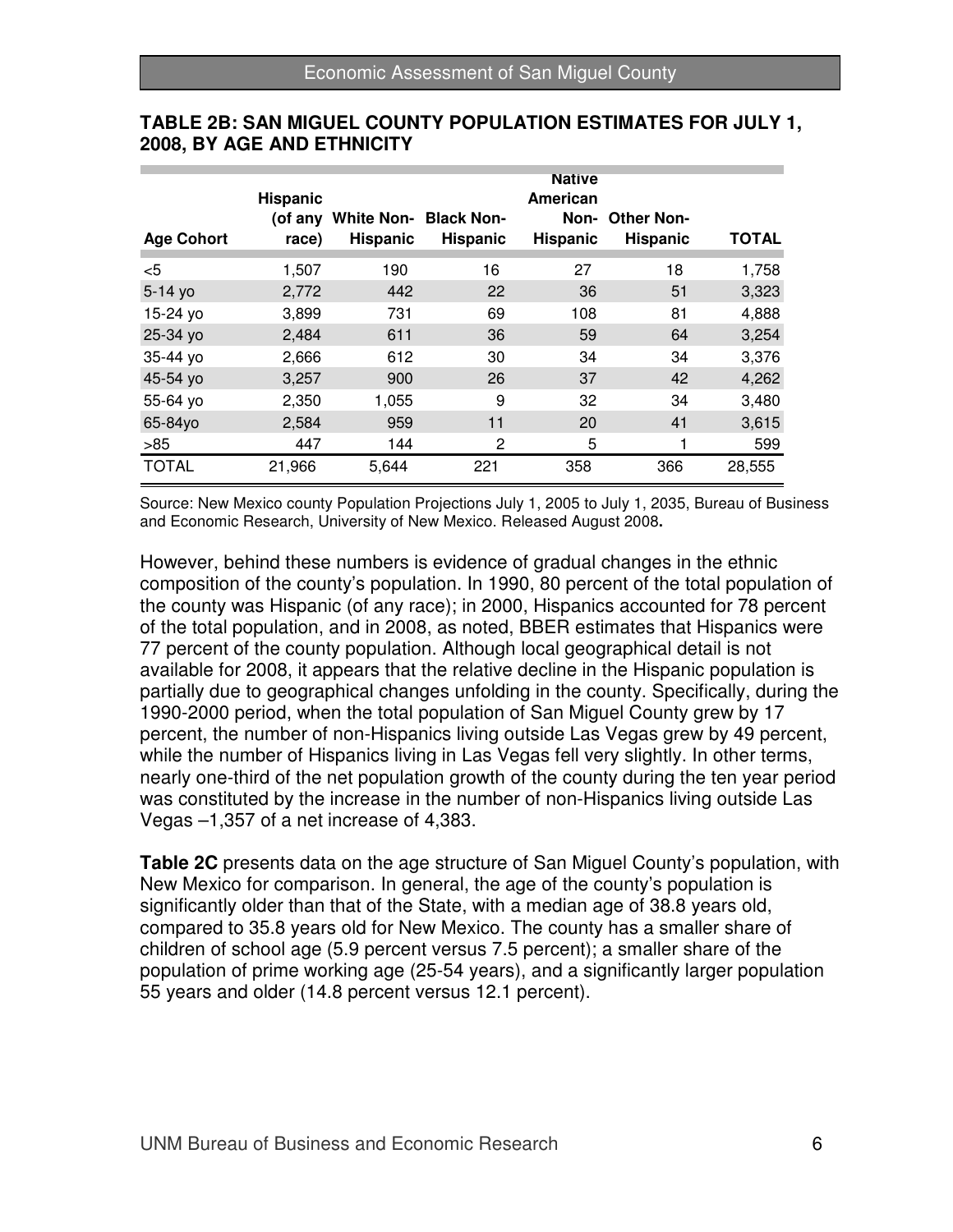#### **TABLE 2C: ESTIMATED DISTRIBUTION OF THE POPULATION OF SAN MIGUEL COUNTY AND NEW MEXICO, BY AGE, FOR JULY 1, 2008**

|            | San Miguel<br>County | New<br>Mexico |
|------------|----------------------|---------------|
| Median Age | 35.8                 | 38.8          |
| $<$ 5      | 6.2%                 | 7.5%          |
| 5-14 yo    | 11.6%                | 13.5%         |
| 15-24 yo   | $17.1\%$             | 14.6%         |
| 25-34 yo   | 11.4%                | 13.5%         |
| 35-44 yo   | 11.8%                | 12.6%         |
| 45-54 yo   | 14.9%                | 14.0%         |
| 55-64 yo   | 12.2%                | 11.3%         |
| 65-84yo    | 12.7%                | 11.3%         |
| >85        | $2.1\%$              | 1.8%          |
| TOTAL      | 100%                 | 100%          |

Source: Median age U.S. Census Bureau, 2006-2008 American Community Survey 3-Year Estimates; Table B-01002; age distribution: New Mexico county Population Projections July 1, 2005 to July 1, 2035, Bureau of Business and Economic Research, University of New Mexico. Released August 2008**.** 

The age distribution raises a number of concerns for economic development. First, the small number of school aged children both tends to drive up the costs of education on a per pupil basis and makes longer term planning more uncertain. Also, the small number of children portends a smaller work force in the future. Second, the relatively large size of the senior population puts additional pressure on the overall population, as the time and resources of individuals and institutions must be dedicated to their care with relatively little benefit in strictly economic terms. Third, the relatively small size of the workforce age population constrains the growth of the local economy, and the small number of children suggests that this trend is likely to continue. Finally, not only is the workforce small, it is relatively old. As the table shows, the percentage of the population between the ages of 25 and 45 years old – people with a long career ahead of them – is much smaller than the corresponding share for the state as whole. Conversely, the share of the population in the latter half of their working age, from 45 to 64 years old, is larger than the state share.

Another troubling element of the workforce demography of the region is evidence of the apparent inability of the county to retain its relatively large and well educated cohort of recent graduates. In San Miguel County, the population of those aged 15- 24 years account for 17.1 percent of the county total, compared to just 14.6 percent for the state. This is no doubt explained by the presence of New Mexico Highlands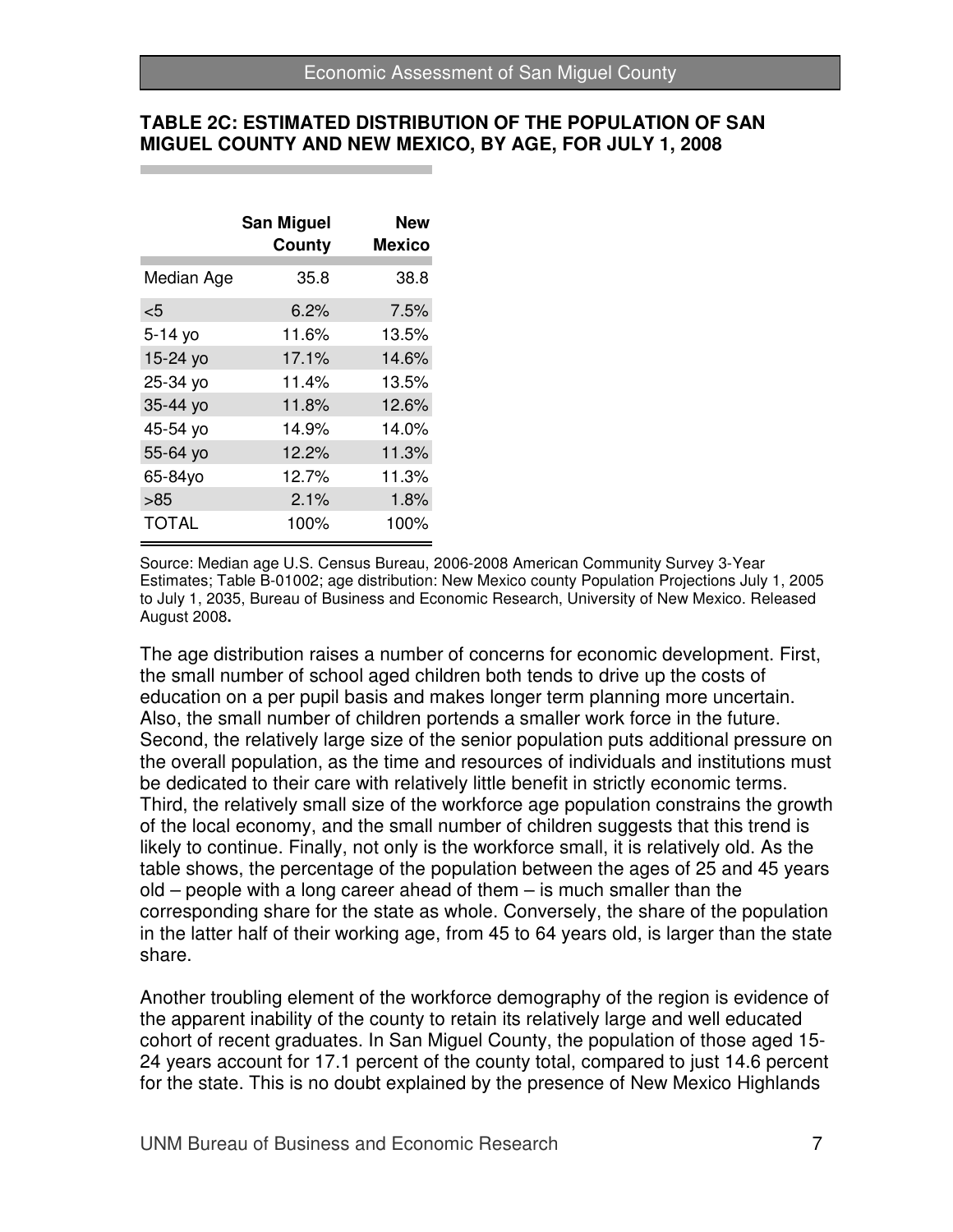University. Luna Community College and United World College. However, among those of the age of recent college graduates, the county falls well below the state, with only 11.5 percent of its population between 25-34 years, compared to 13.5 percent for the state. Clearly, recent graduates are leaving the county. This is a missed opportunity. In light of changes in workplace practices, as well as the increasing importance of technical change and innovation to productivity in the contemporary economy, the failure to retain and incorporate younger workers and increasing reliance on older workers puts the region at a significant competitive disadvantage. Retaining a larger share of the college graduates, particularly those originally from the region, should be a focus of attention of the economic development community.

## **Educational Attainment and Workforce Characteristics**

**Table 2D** shows levels of educational attainment for those 25 years of age and older in San Miguel County and, for comparison, the State of New Mexico. These data further document the patterns anticipated in the previous discussion of demographics. In San Miguel County, a disproportionately large share of the population lacks a high school diploma compared to the state; the share of high school graduates is on par with the state; the share of those with post-secondary education, including a Bachelor's degree, is below that of the state; but, finally, the share of those with a post-graduate degree is slightly greater than that of the state. The number of those with advanced degrees clearly reflects the importance of a cluster of employers requiring this level of expertise. These include New Mexico Highlands University, Luna Community College, and the Alta Vista Regional Hospital, among others.

|                               | <b>San Miguel County</b> |       | <b>New Mexico</b> |
|-------------------------------|--------------------------|-------|-------------------|
| None                          | 187                      | 1%    | $1\%$             |
| Nursery-8th Grade             | 1,389                    | 7%    | 7%                |
| High School, no dipolma       | 2,521                    | 14%   | 10%               |
| High School graduate          | 5,098                    | 27%   | 27%               |
| Some college                  | 3,938                    | 21%   | 22%               |
| Associate's degree            | 913                      | 5%    | 7%                |
| Bachelor's degree             | 2,508                    | 13%   | 14%               |
| Master's degree               | 1,646                    | 9%    | 7%                |
| Professional school degree    | 253                      | $1\%$ | 2%                |
| Doctorate degree              | 196                      | $1\%$ | 2%                |
| All Persons 25 Years and Over | 18,649                   | 100%  | 100%              |

## **TABLE 2D: EDUCATIONAL ATTAINMENT FOR THE POPULATION 25 YEARS OF AGE AND OVER, SAN MIGUEL COUNTY AND NEW MEXICO**†

† Average for the 2006-2008 period.

Source: U.S. Census Bureau, 2006-2008 American Community Survey 3-Year Estimates; Table B-15002.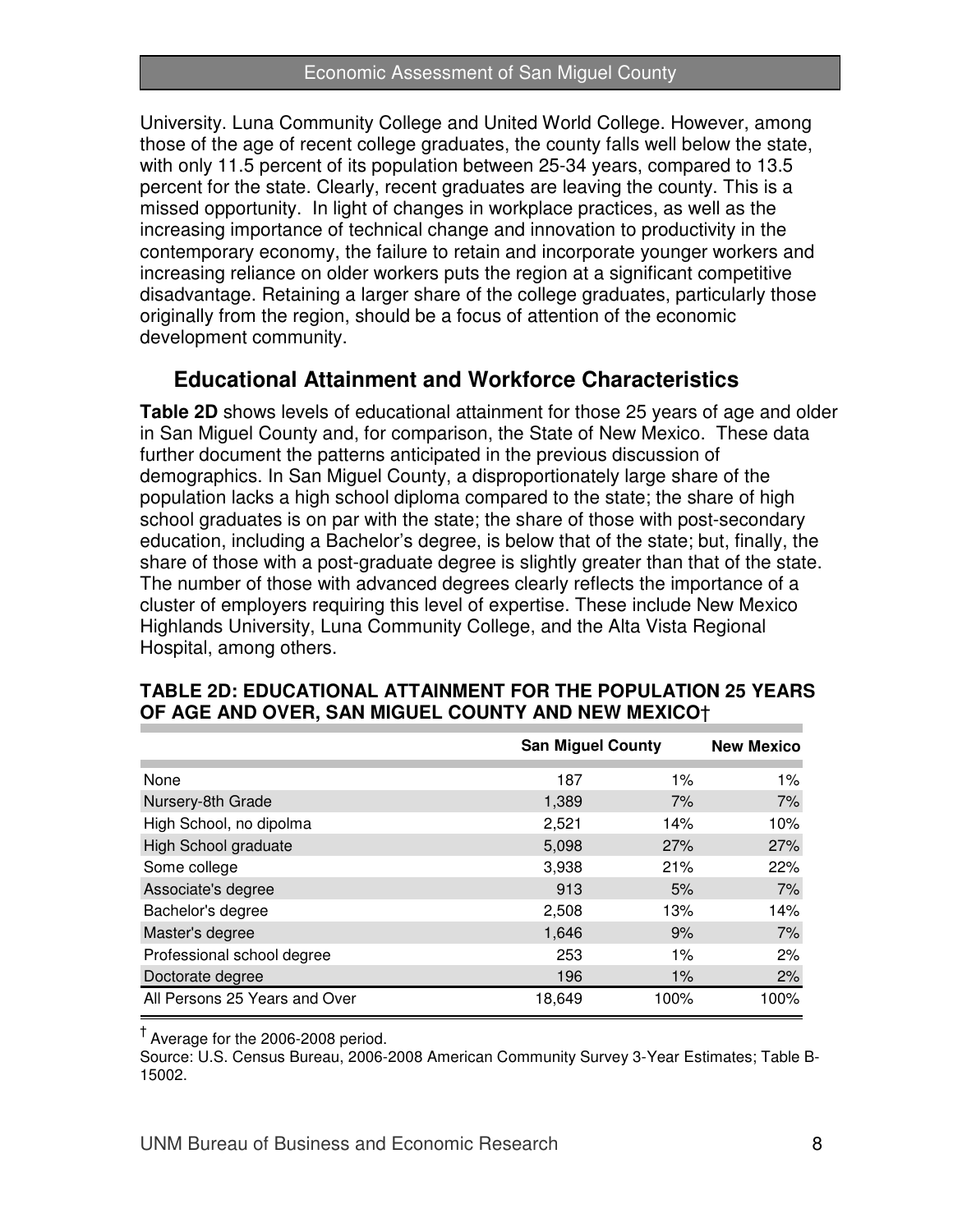**Table 2E** shows the employment status (employed or unemployed in the civilian labor force, and not in the labor force) of those 25 to 64 years of age.<sup>1</sup> This table is rather dense and requires some clarification. For each of the four levels of educational attainment, the first row shows the number in San Miguel County (in the 2<sup>nd</sup> column) and the share that educational cohort represents in relation to total population 25 to 64 years of age. The second and fifth rows under each educational level show the number and percentages of those 'In civilian labor force' and 'Not in civilian labor force'; these numbers sum to the total in the first row.<sup>2</sup> Finally, the third and fourth rows, shaded gray, are the numbers and percentage of those employed and unemployed in the civilian labor force only; these numbers sum to the number of those participating in the labor force, and the percentages thus equal to the rates of employment and unemployment for those in the respective level of educational attainment.

The data in this table show at a high level of detail the importance of developing and retaining a well-educated workforce. Note, first, that at each level of educational attainment, labor force participation ('In civilian labor force') increases significantly. Note further that for each level of educational attainment, the unemployment rate of those participating in the labor force typically declines. At higher levels of educational attainment the change in the unemployment rate is minimal (or increases in the case of 'some college' to 'Bachelors or higher' in San Miguel County), but this is easily explained by the willingness of individuals to leave employment to seek a better job. Third, compared to the state, the overall labor force participation rate in San Miguel County is remarkably low – only 65 percent across all subcategories of educational attainment versus to 75 percent for the state. Indeed, persons are less likely to participate in the labor force in all educational subgroups, but especially among those with less than a high school degree (39 percent compared to 60 percent). This difference may reflect 'discouraged workers' as well as those who report non-participation in the labor force to surveyors but otherwise find employment outside of documented markets. Finally, note that the reported rate of unemployment in San Miguel County is somewhat higher than for the state as a whole (6.7 percent versus 5.1 percent<sup>3</sup>). Yet, again, the higher rate of unemployment is almost entirely reflective of the experiences of those with the lowest levels of education, and especially of those without a high school degree.

 $\overline{a}$ 

<sup>&</sup>lt;sup>1</sup> Note that this table differs from the preceeding table in that this includes only those 25-64 years of age. Thus, the total number in the table is lower by the number of those over the age of 64 years.<br><sup>2</sup> Participation in the labor force includes those who are employed and those actively seeking employment according to standards established in surveys. Those not participating in the labor force include those who by choice or ability are not seeking employment, including 'discouraged workers'.

 $3$  These data are based on averages for the period 2006-2008, preceding or during the early period of the recession.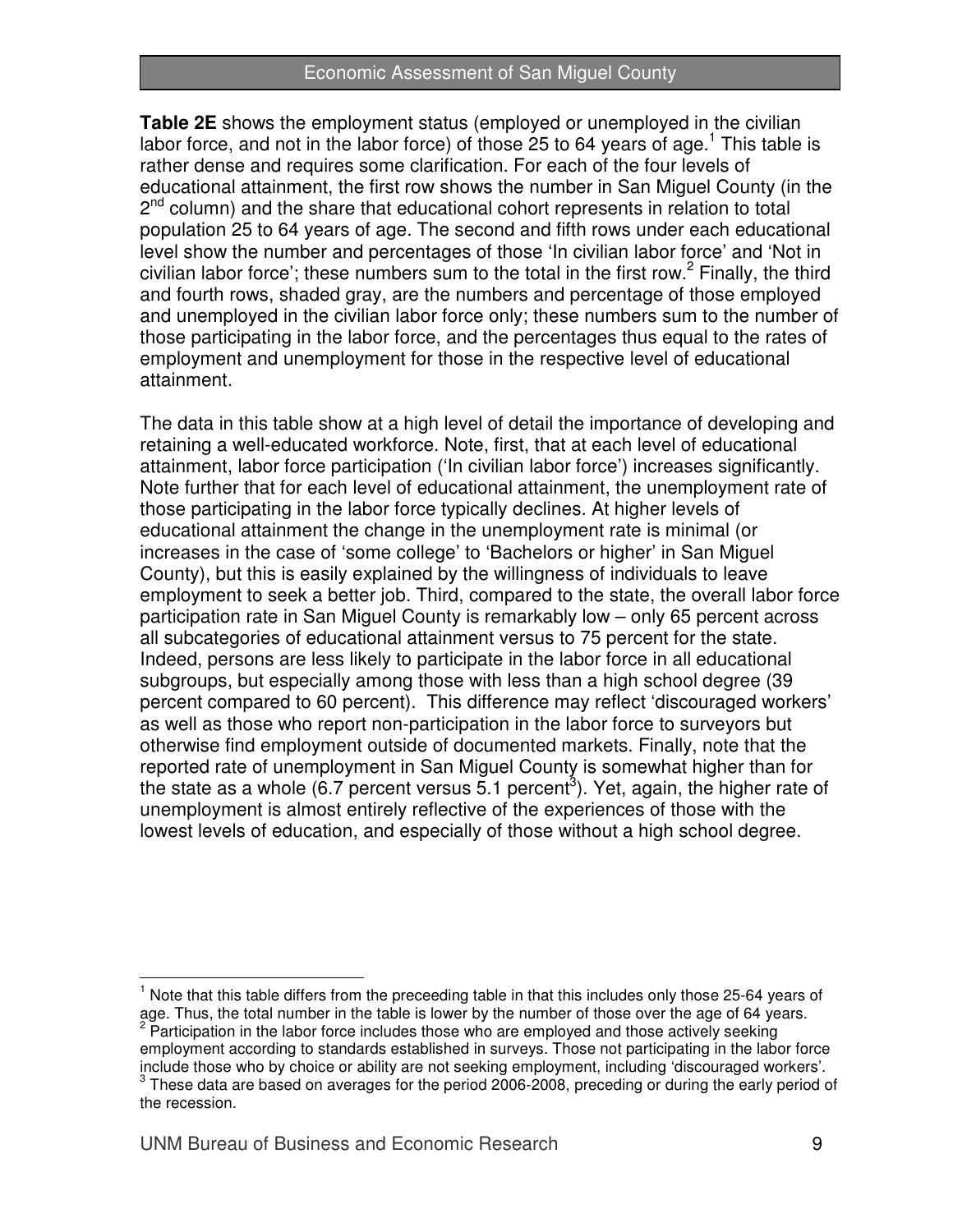#### **TABLE 2E: EMPLOYMENT STATUS BY LEVEL OF EDUCATIONAL ATTAINMENT FOR THE POPULATION 25-64 YEARS OF AGE, SAN MIGUEL COUNTY AND NEW MEXICO**†

|                                     | <b>San Miguel County</b> |       | <b>New Mexico</b> |
|-------------------------------------|--------------------------|-------|-------------------|
| <b>Less than High School</b>        | 2,248                    | 15%   | 16%               |
| In civilian Labor Force             | 873                      | 38.8% | 60.5%             |
| In Civilian Labor Force, Employed   | 690                      | 79.0% | 91.9%             |
| In Civilian Labor Force, Unemployed | 183                      | 21.0% | 8.1%              |
| NOT in civilian Labor Force         | 1,375                    | 61.2% | 39.5%             |
| <b>High School graduate</b>         | 4,091                    | 28%   | 28%               |
| In civilian Labor Force             | 2,584                    | 63.2% | 72.0%             |
| In Civilian Labor Force, Employed   | 2,303                    | 89.1% | 92.7%             |
| In Civilian Labor Force, Unemployed | 281                      | 10.9% | 7.3%              |
| NOT in civilian Labor Force         | 1,507                    | 36.8% | 28.0%             |
| Some College or Associates degree   | 4,398                    | 30%   | 31%               |
| In civilian Labor Force             | 3,021                    | 68.7% | 78.2%             |
| In Civilian Labor Force, Employed   | 2,977                    | 98.5% | 95.7%             |
| In Civilian Labor Force, Unemployed | 44                       | 1.5%  | 4.3%              |
| NOT in civilian Labor Force         | 1,377                    | 31.3% | 21.8%             |
| Bachelors degree or higher          | 3,860                    | 26%   | 25%               |
| In civilian Labor Force             | 2,968                    | 76.9% | 83.6%             |
| In Civilian Labor Force, Employed   | 2,846                    | 95.9% | 97.4%             |
| In Civilian Labor Force, Unemployed | 122                      | 4.1%  | 2.6%              |
| NOT in civilian Labor Force         | 892                      | 23.1% | 16.4%             |
| <b>ALL EDUCATIONAL LEVELS</b>       | 14,597                   | 100%  | 100%              |
| In civilian Labor Force             | 9,446                    | 64.7% | 75.1%             |
| In Civilian Labor Force, Employed   | 8,816                    | 93.3% | 94.9%             |
| In Civilian Labor Force, Unemployed | 630                      | 6.7%  | 5.1%              |
| NOT in civilian Labor Force         | 5,151                    | 35.3% | 24.9%             |

† Average for the 2006-2008 period.

Source: U.S. Census Bureau, 2006-2008 American Community Survey 3-Year Estimates; Table B-23006.

## **Residential – Workplace Flows**

According to data collected by the U.S. Census Bureau on county to county commuting patterns, about 15 percent of New Mexicans commute across county lines for work; thus, 85 percent work in their county of residence. However, because the number of jobs available in San Miguel County is less than the number of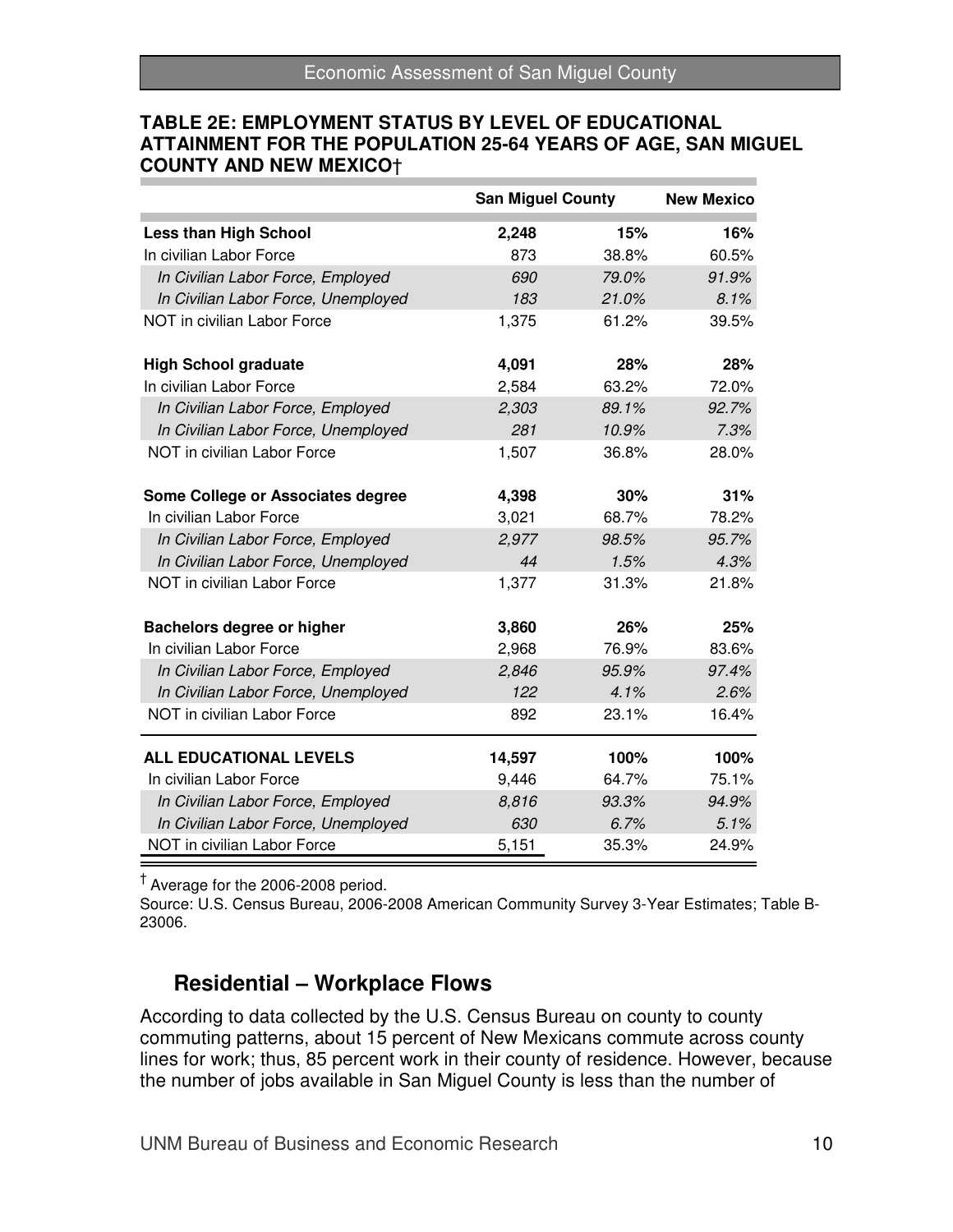persons in the workforce, county residents are much more likely to travel to places outside the county for work. The Census data shows that 26 percent of San Miguel County residents work outside the county; the majority of these individuals work in Santa Fe County. By contrast, jobs in San Miguel County are taken disproportionately by county residents; only 10 percent of jobs of local jobs are taken by workers residing outside the county.

This pattern is very much to the benefit of San Miguel County. In effect, those commuting to work outside the county are serving to bring income home. These incomes are then spent locally, on housing expenses, groceries and other everyday expenses. If there is a negative interpretation of this pattern, it is that there are too few jobs in the county to occupy the local labor force. The commuting patterns of residents do not create this problem. They are merely a response to an existing problem and, if anything, mitigate the problem by bringing in incomes that help to create new jobs.

To summarize the demographic and educational patterns and their impacts on labor force participation and employment in San Miguel, there are 3 principal findings:

- The growth of the San Miguel County population has lagged behind the overall rate for the state of New Mexico, and this pattern is projected to continue during the coming years. The slow growth of the population is reflected in the 'graying' of the population – the county has proportionately fewer children but many more elderly residents than the state as a whole. More than three-quarters of the county's population is Hispanic, and about half live in the city of Las Vegas. However, recent trends are characterized by a slightly more rapid growth of the population outside of Las Vegas, particularly of the non-Hispanic population.
- The slow growth and graying of San Miguel County's population will continue to put significant pressure on the labor force and economic growth. Most notably, the small number of those in the early stages of their careers and the failure to retain recent college graduates put the region at a disadvantage as more 'flexible' workforce and management practices are implemented and innovation and technical change emerge as more central factors in increased productivity.
- Compared to the state as a whole, a much larger share of the working age population of San Miguel County does not participate in the labor force. There may be many reasons for this: a high level of employment outside of documented labor markets; traditional roles within Hispanic households; and limited employment opportunities, particularly for those with limited education, resulting in a large number of 'discouraged workers' who leave the active labor force rolls. To some degree, this may be a matter of accounting, but, in general, non-participation both contributes to and reflects the limited number of economic opportunities in the county.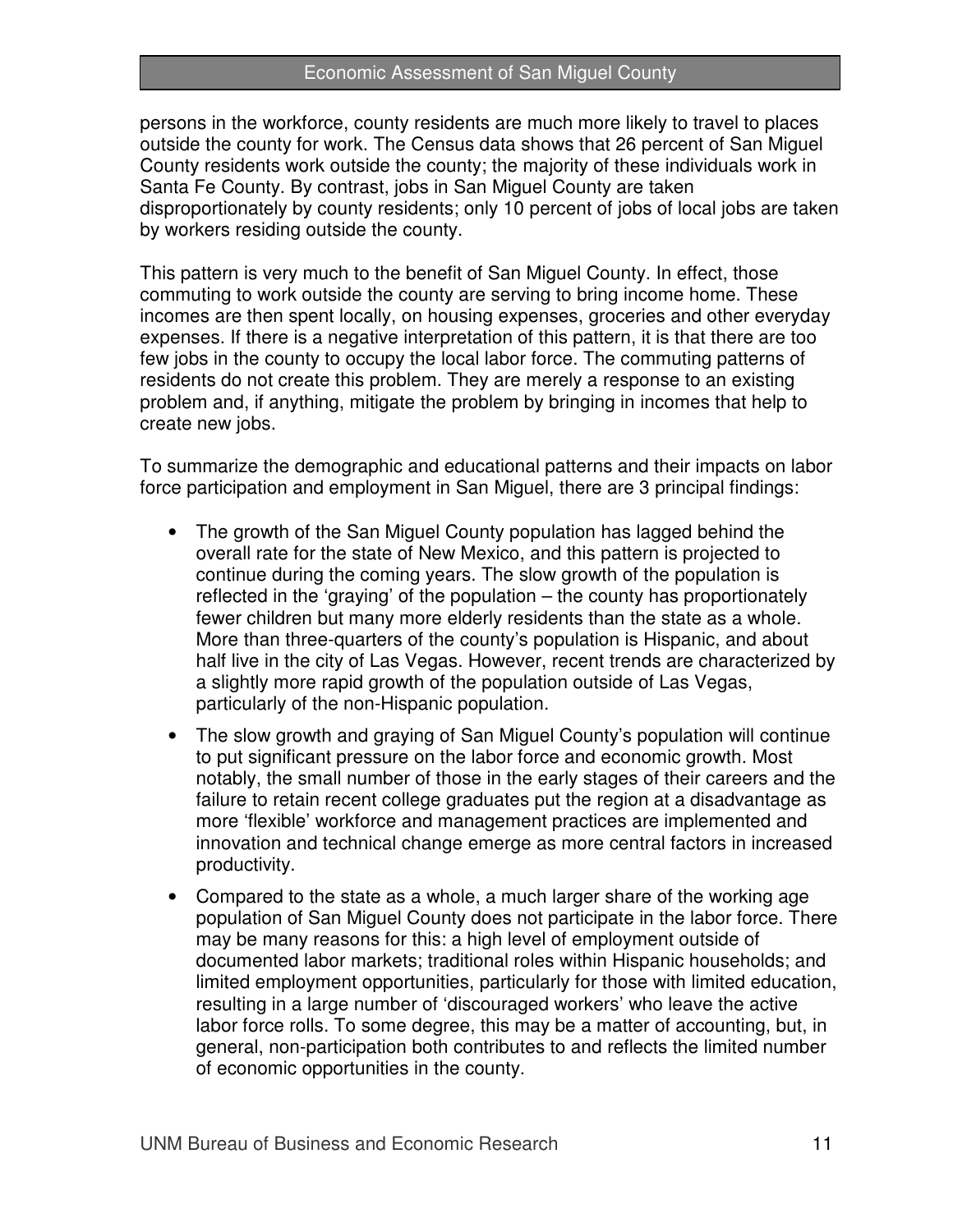## **3. HOUSEHOLD AND PERSONAL INCOME**

The discussion of income included in this section provides a survey of San Miguel County from the perspective of residents or households.

## **Income and Poverty**

According to the U.S. Census Bureau's American Community Survey, per capita income in San Miguel County averaged \$18,487 during the 2006-2008 period. This figure is about 20 percent below the statewide average of \$22,781, and places the county 15<sup>th</sup> of the 19 counties with available data. The median household income  $$ with half of the households earning more and half less – in San Miguel County during the same period was \$34,696. This is also about 20 percent below the statewide median household income of \$43,202. **Table 3A** provides additional detail on household incomes in the county in comparison to statewide patterns.

## **TABLE 3A: HOUSEHOLD INCOME IN THE PAST 12-MONTHS, SAN MIGUEL COUNTY AND THE STATE OF NEW MEXICO**††

|                         | <b>San Miguel County</b> |      | <b>New Mexico</b> |
|-------------------------|--------------------------|------|-------------------|
| Median Household Income | \$34,696                 |      | \$43,202          |
| $<$ \$10 $k$            | 1,360                    | 13%  | 9%                |
| \$10-19,999             | 1,977                    | 18%  | 13%               |
| \$20-29,999             | 1,741                    | 16%  | 13%               |
| \$30-39,999             | 984                      | 9%   | 11%               |
| \$40-59,999             | 1,731                    | 16%  | 18%               |
| \$60-99.999             | 2,034                    | 19%  | 20%               |
| $$100k+$                | 991                      | 9%   | 15%               |
| All Households          | 10,818                   | 100% | 100%              |

 $^{\dagger\dagger}$  Average for the 2006-2008 period; values in \$2008.

Source: U.S. Census Bureau, 2006-2008 American Community Survey 3-Year Estimates; median household income – Table B-19013; household income distribution – Table B-19001.

As this table shows, the differences between the county and state are greatest at the extremes. In San Miguel County, a greater percentage of households subsist on incomes below \$20,000 per year – 31 percent of households compared to 22 percent of households across the state. At the other extreme, only 9 percent of households in San Miguel County have incomes greater than \$100,000 per year, compared to 15 percent statewide.

The large number of households in San Miguel County with incomes below \$20,000 contributes to a high rate of poverty in the county. **Table 3B** shows poverty rates by age for San Miguel County and the state of New Mexico. The first column is the estimated number of persons within the age category living below the poverty line in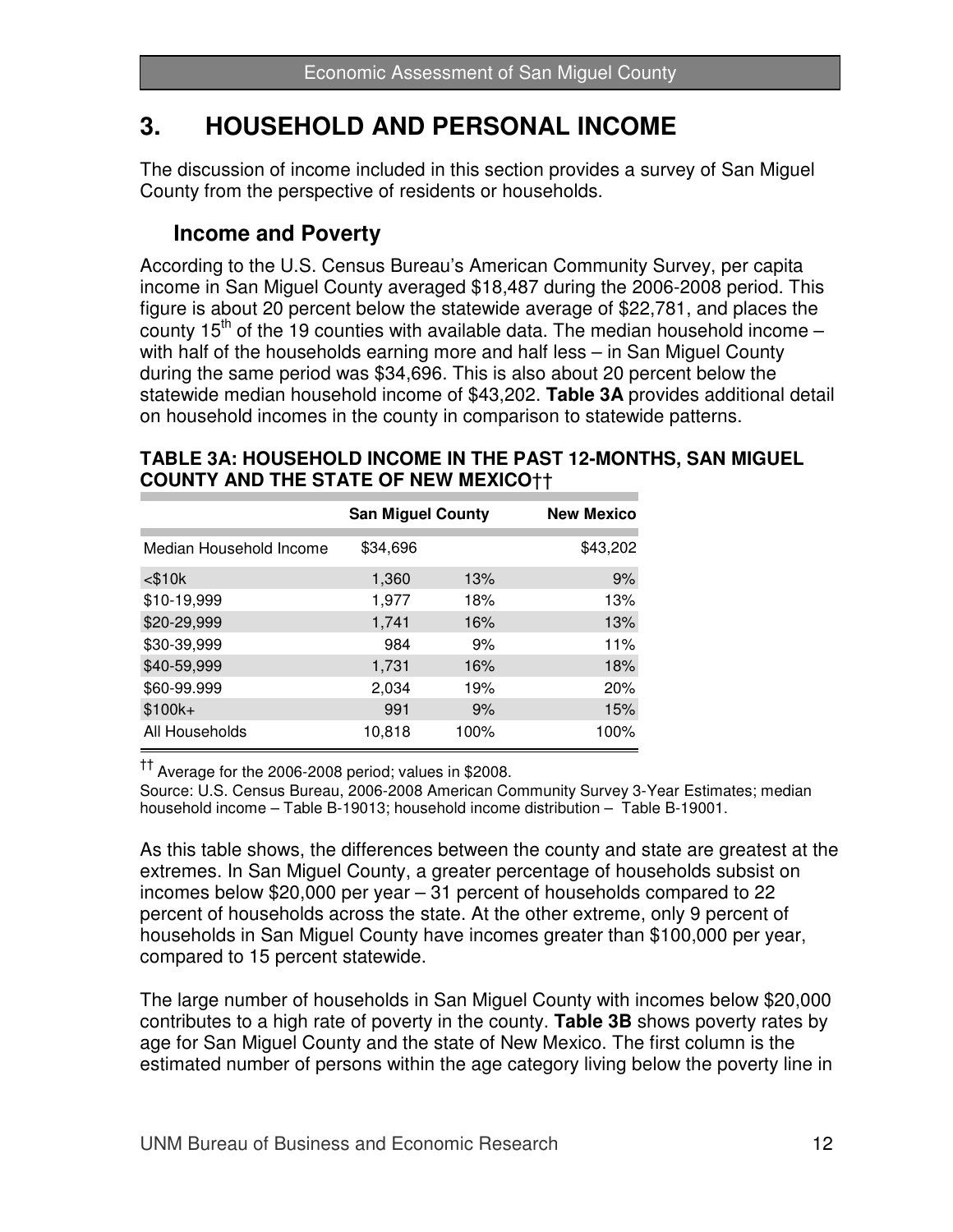San Miguel County; the second column is the percentage of persons in poverty in each age category; and the final column is the corresponding value for the state.

In San Miguel County, 21 percent of all persons live in poverty, compared to 18 percent of all persons in the state. Poverty is relatively less prevalent in San Miguel County among children under five years old; a bit more common among older children; and much more prevalent among the elderly population.

## **TABLE 3B: POPULATION BELOW THE POVERTY LINE DURING THE PAST 12- MONTHS, BY AGE, SAN MIGUEL COUNTY AND NEW MEXICO**†

|                        | <b>San Miguel County</b> |     | <b>New Mexico</b> |
|------------------------|--------------------------|-----|-------------------|
| $<$ 5                  | 310                      | 19% | 29%               |
| $5-11 y/o$             | 696                      | 29% | 25%               |
| 12-17 y/o              | 454                      | 21% | 21%               |
| 18-64 yo               | 3,305                    | 19% | 16%               |
| $65+$ yo               | 904                      | 23% | 13%               |
| All Persons in Poverty | 5,669                    | 21% | 18%               |

† Average for the 2006-2008 period.

Source: U.S. Census Bureau, 2006-2008 American Community Survey 3-Year Estimates; Table B-17001.

## **Sources of Household Income**

**Table 3C** provides information on the sources of income for households in San Miguel County and the state. This data may provide some insight into both the causes and the consequences of the patterns of poverty in San Miguel County. The deficits in San Miguel County, considered in relation to the state as a baseline, include:

- Only two-thirds of households in San Miguel County receive income from wages and salaries, well below the three-quarters that earn income from employment across the state. Self-employment does little to make up for this shortfall. $4$  These deficits are due mainly to the age structure of San Miguel County's population – the share of the total population of working age is low compared to that of the state.
- Few households in San Miguel County receive income from investments (interest, dividends or net rental income) – only 9 percent compared to 21 percent for the entire state.

These deficits are offset by a number of income sources, including income support and retirement incomes:

 $\overline{\phantom{a}}$ 

 $<sup>4</sup>$  Note that columns will not sum to 100 percent, as many households receive incomes from multiple</sup> sources.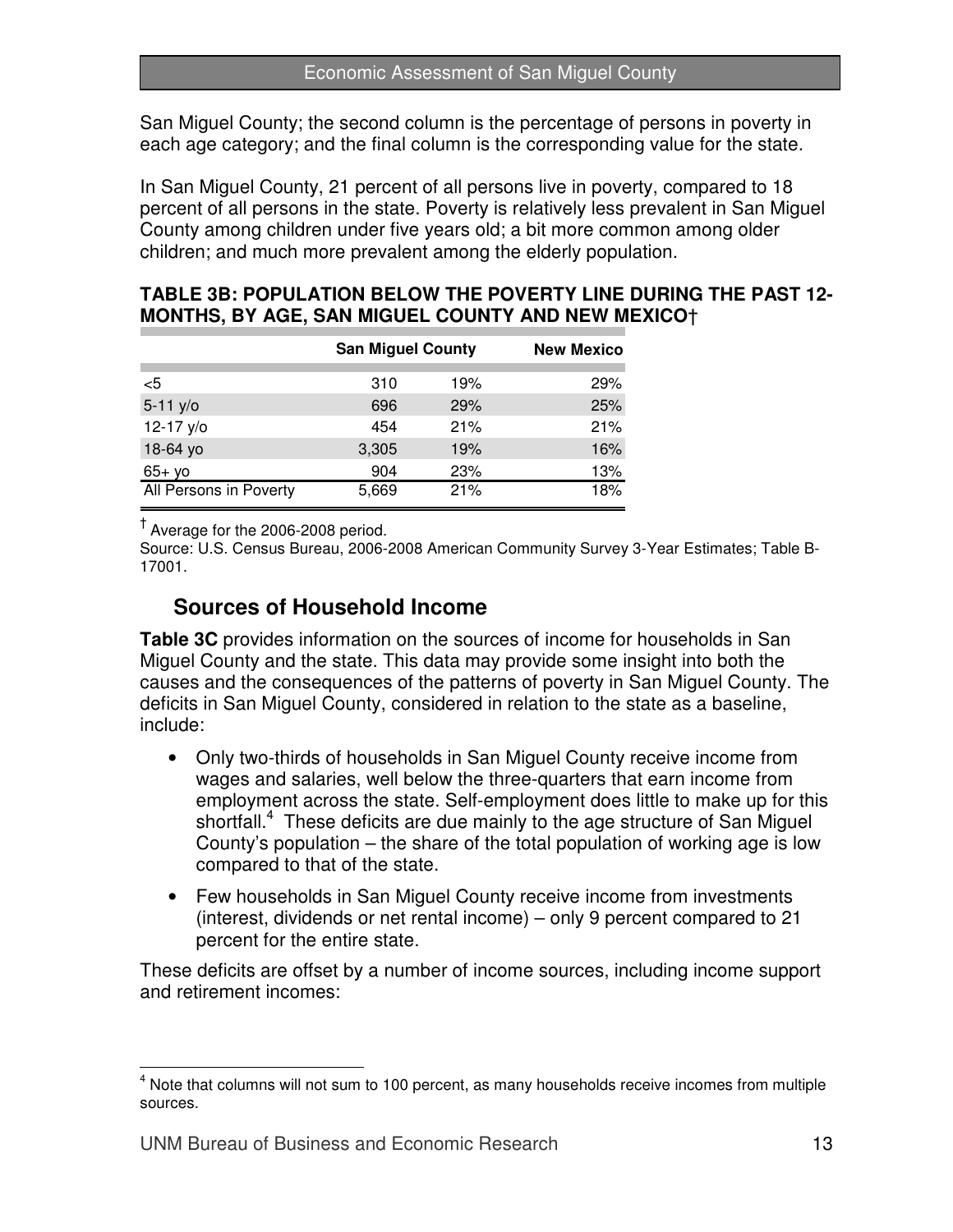- The share of San Miguel households that receive all categories of transfer payments is at least one and half times that of all state households – three percent receive public assistance, compared to two percent of the state households; 15 percent receive food stamps, compared to ten percent for the state; and ten percent receive supplemental security income, more than twice the statewide rate of four percent.
- The graying of the population is clearly reflected in the high number of households receiving various types of retirement income. In San Miguel County, 34 percent of households receive social security income, compared to 28 percent for the state; and 23 percent receive some other kind of retirement income (for example, pensions), compared to 19 percent of households across the state.

## **TABLE 3C: SOURCES OF HOUSEHOLD INCOME IN THE PAST 12 MONTHS, SAN MIGUEL COUNTY AND THE STATE OF NEW MEXICO**†

|                                           | <b>San Miguel County</b> |     | <b>New Mexico</b> |
|-------------------------------------------|--------------------------|-----|-------------------|
|                                           |                          |     |                   |
| Wage or salary income                     | 7,238                    | 67% | 75%               |
| Self-employment income                    | 1,243                    | 11% | 12%               |
| Interest, dividends, or net rental income | 1,005                    | 9%  | 21%               |
| Social Security income                    | 3,641                    | 34% | 28%               |
| Supplemental Security Income (SSI)        | 1,063                    | 10% | 4%                |
| Public assistance income                  | 321                      | 3%  | 2%                |
| Cash public assistance or Food Stamps     | 1,580                    | 15% | 10%               |
| Retirement income                         | 2,462                    | 23% | 19%               |
| Other types of income                     | 1,604                    | 15% | 12%               |

† Average for the 2006-2008 period.

Source: U.S. Census Bureau, 2006-2008 American Community Survey 3-Year Estimates; Tables B-19051-19059.

## **Wages and Salaries**

As might be expected, public income support programs and retirement incomes yield lower income levels than those earned through employment. However, in San Miguel County, the problem is compounded by the fact that wage rates for the working population residing in the county are also relatively low.<sup>5</sup> **Table 3D** shows median earnings for selected occupations for workers residing in San Miguel County and throughout the state. For all occupations, median earnings in San Miguel County are \$29,951, 15 percent lower than the statewide level of \$35,439. This is true for most occupations included in the table. In occupations as diverse as business/financial, healthcare practitioner and related technical and transportation,

 5 Note that all data reported in this section refers to incomes of residential households in San Miguel County. Thus, wages and salary incomes to households do not directly correlate with wages paid by local businesses as many residents of the county work outside the county.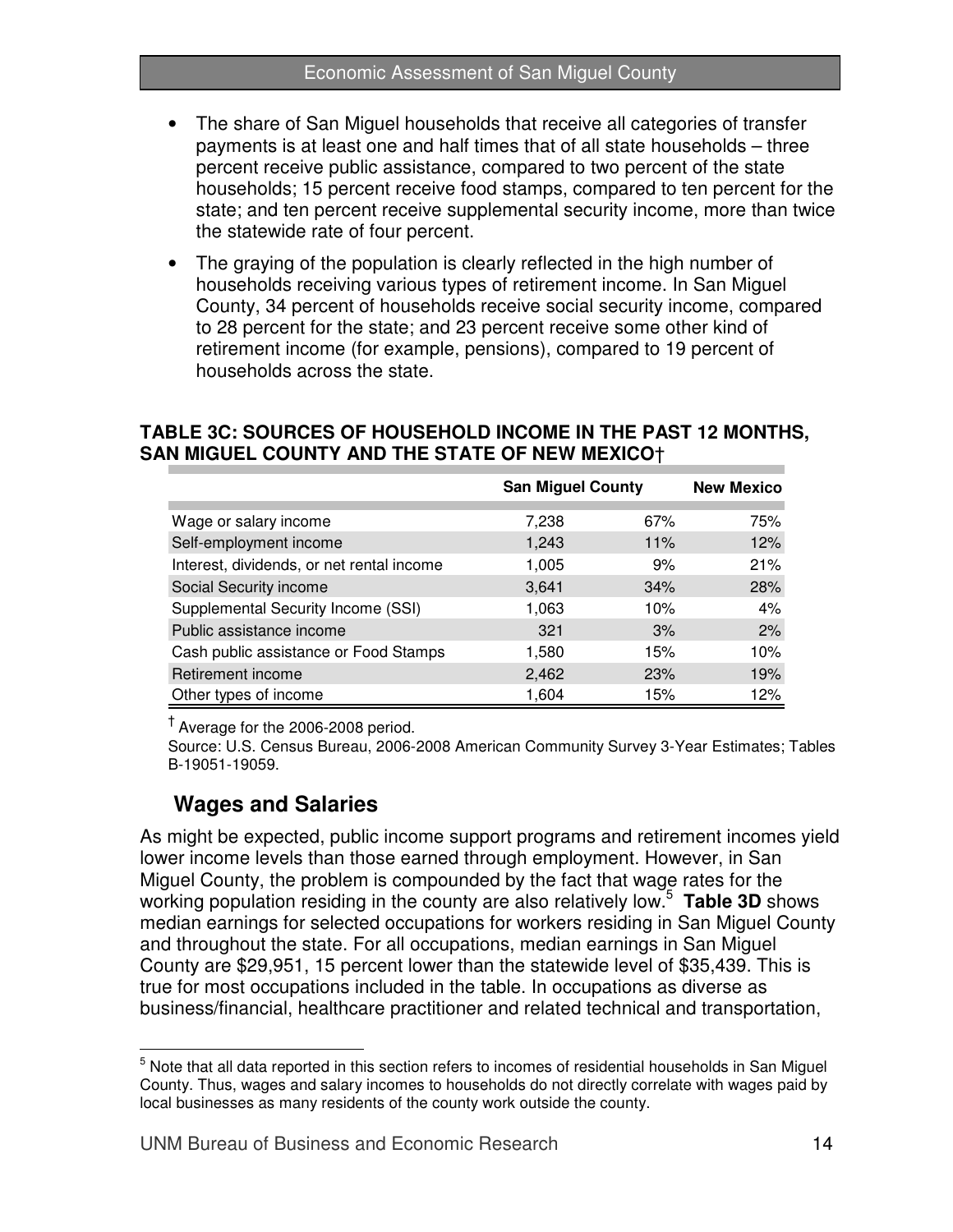#### Economic Assessment of San Miguel County

earnings are only slightly more than half of those of others in the state. In large employment categories, including sales and office personnel, and production occupations, earnings are likewise low, from 20 to 30 percent below statewide averages. However, there are a few occupational categories, such as management, computer and mathematics, protective services (including police and firefighters) and construction where earnings are above the statewide average. There are no obvious patterns that explain the uneven earning differentials among occupations.

#### **TABLE 3D: MEDIAN EARNINGS FOR SELECTED CIVILIAN OCCUPATIONS, SAN MIGUEL COUNTY AND NEW MEXICO**††

|                                                   | <b>San Miguel</b><br>County | <b>New Mexico</b> | San Miguel<br>County / NM |
|---------------------------------------------------|-----------------------------|-------------------|---------------------------|
| Management occupations                            | \$59,669                    | \$53,394          | 112%                      |
| Business and financial operations                 | \$27,390                    | \$48,135          | 57%                       |
| Professional and related occupations              | \$41,552                    | \$49,960          | 83%                       |
| Computer and mathematical occupations             | \$85,573                    | \$63,653          | 134%                      |
| Community and social service occupations          | \$42,917                    | \$33,986          | 126%                      |
| Education, training, and library occupations      | \$42,400                    | \$42,310          | 100%                      |
| Arts, design, entertainment, sports, and media    | \$34,309                    | \$38,202          | 90%                       |
| Healthcare practitioner and technical occupations | \$28,743                    | \$53,157          | 54%                       |
| Health diagnosing and treating practitioners      | \$52,688                    | \$62,564          | 84%                       |
| Health technologists and technicians              | \$24,012                    | \$36,995          | 65%                       |
| Healthcare support occupations                    | \$18,413                    | \$21,753          | 85%                       |
| Protective service occupations                    | \$47,727                    | \$39,750          | 120%                      |
| Food preparation and serving related occupations  | \$16,563                    | \$17,274          | 96%                       |
| Building and grounds cleaning and maintenance     | \$23,155                    | \$20,440          | 113%                      |
| Personal care and service occupations             | \$20,303                    | \$18,042          | 113%                      |
| Sales and related occupations                     | \$21,955                    | \$31,656          | 69%                       |
| Office and administrative support occupations     | \$23,914                    | \$28,540          | 84%                       |
| Farming, fishing, and forestry occupations        | \$17,384                    | \$22,837          | 76%                       |
| Construction and extraction occupations           | \$36,273                    | \$31,546          | 115%                      |
| Production occupations                            | \$24,943                    | \$30,301          | 82%                       |
| Transportation and material moving occupations    | \$16,635                    | \$32,787          | 51%                       |
| <b>All Industries</b>                             | \$29,951                    | \$35,439          | 85%                       |

†† Average for the 2006-2008 period; values in \$2008.

Source: U.S. Census Bureau, 2006-2008 American Community Survey 3-Year Estimates; Table B-24031.

Aggregate earnings levels reported in this table may be a result of either or both of two factors. First, employees in the same occupation with comparable skills may be paid less in San Miguel County than in other parts of the state. Or second, the specific jobs in San Miguel County, which cannot be separated in these very broad occupational categories, may require lower skills and pay lower wages than in other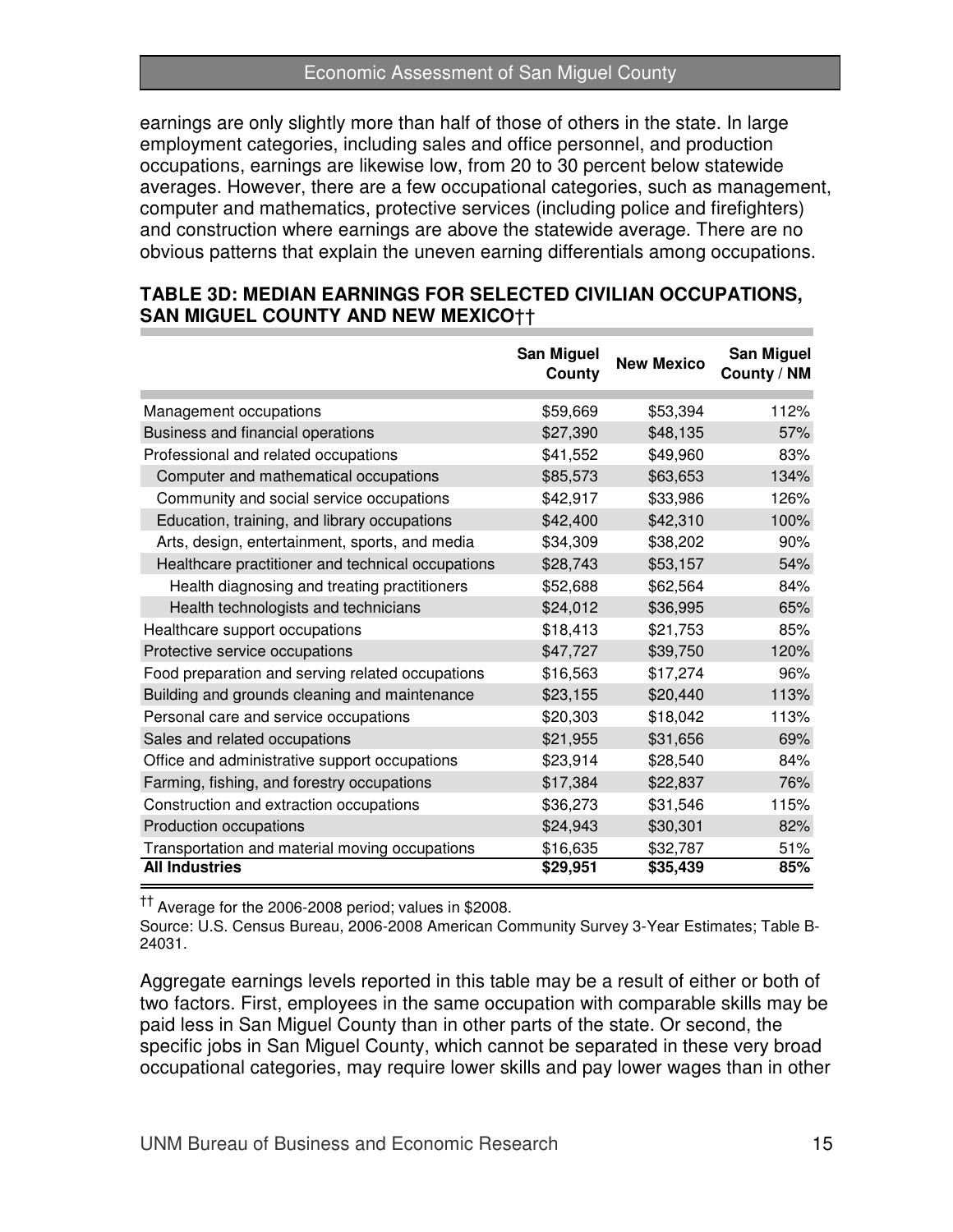parts of the state, particularly in larger metropolitan areas. For example, not all sales jobs are created equal.

It is not possible to determine which of these two factors is determinant from the available data, but it is reasonable to assume that both factors are at play. For example, it is likely that resident workers of San Miguel County receive lower wages than those residing in communities with higher costs of living; i.e. the same job pays less. It is also possible that the specific jobs that are found in and around San Miguel County, though within similar occupation categories, require lower levels of skills than those found in other areas. For example, a health technologist working in a smaller community such as Las Vegas may require less advanced training than one employed in a major trauma center in Albuquerque.

To summarize, incomes in San Miguel County are about 20 percent lower than in other parts of the state. Rates of poverty are correspondingly high. The lower income levels can be explained by several factors:

- The graying of the local population means that relatively fewer are employed, and instead depend relatively more on income support payments and retirement programs. In general, employment tends to be associated with higher income levels.
- Employees who reside in San Miguel County, most of whom work locally, receive wages that are about 15 percent below the average. With the available data, it is not possible to determine whether lower earnings are a result of employment in jobs that require lower skill levels or workers residing in San Miguel County receive lower wages for comparable employment. Both are likely factors, and both can be explained by general characteristics of employment in smaller, rather than larger metropolitan communities.

## **4. HOUSING AVAILABILITY AND COSTS**

## **Housing Stock**

According to the U.S. Census Bureau's 2006-2008 American Community Survey, there are 14,547 housing units in San Miguel County. **Table 4A** shows the distribution of the housing stock by housing type (or number of units per structure). In San Miguel County, single family detached units are most common, comprising 57 percent of all housing units. Mobile homes are another 34 percent of all units. There are relatively few multi-family housing units – only 9 percent of the entire housing stock. The large number of mobile homes accounts for most of the difference in the housing stock in San Miguel County compared to the state.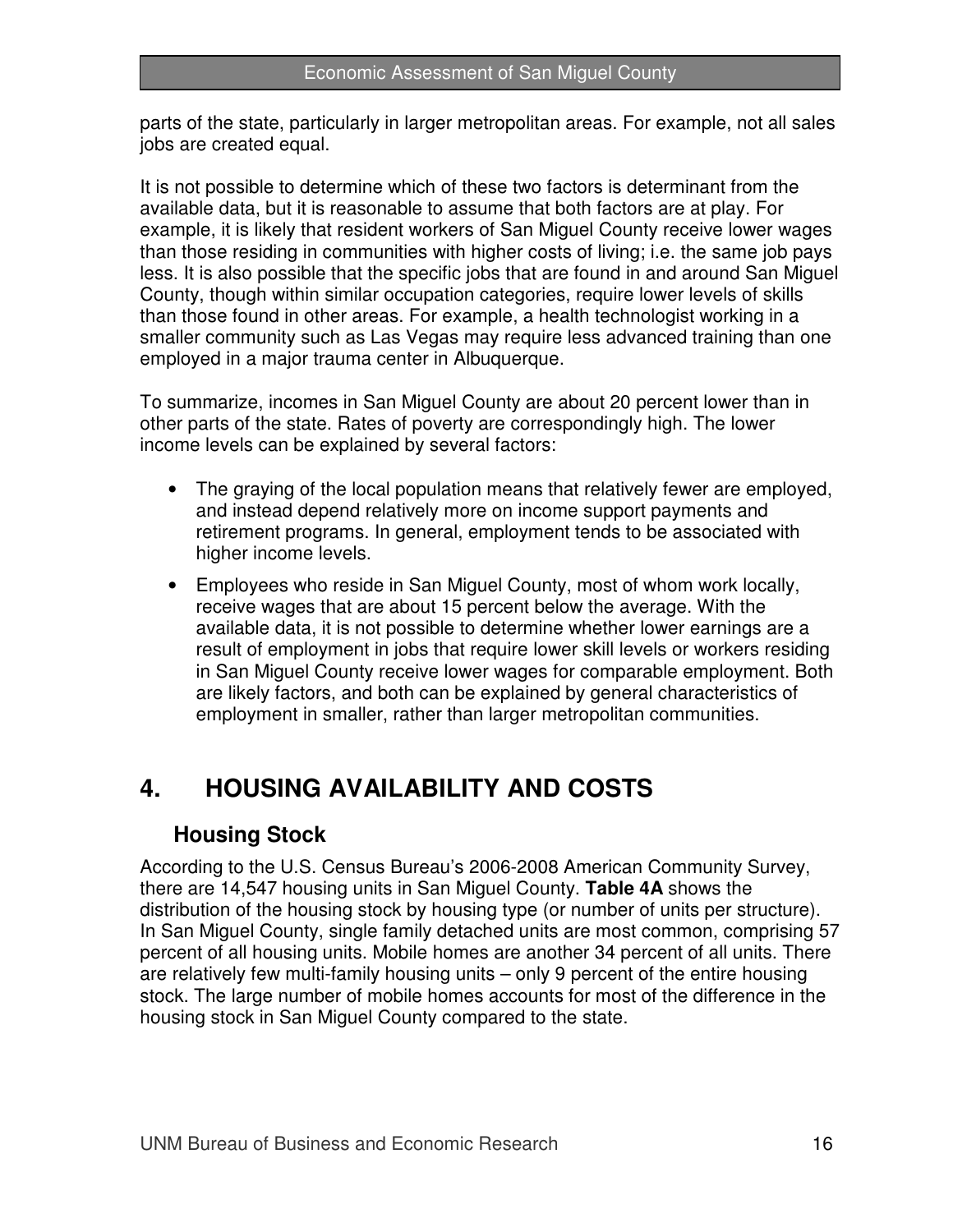#### **TABLE 4A: HOUSING UNITS BY NUMBER OF UNITS IN STRUCTURE IN SAN MIGUEL COUNTY AND NEW MEXICO**†

|                   |        | <b>San Miguel County</b> |      |  |  |
|-------------------|--------|--------------------------|------|--|--|
| 1 unit, detached  | 8,272  | 57%                      | 64%  |  |  |
| 1 unit, attached  | 161    | $1\%$                    | 4%   |  |  |
| 2 units           | 564    | 4%                       | 2%   |  |  |
| $3-50+$ units     | 665    | 5%                       | 14%  |  |  |
| Mobile home       | 4,885  | 34%                      | 17%  |  |  |
| All Housing Units | 14,547 | 100%                     | 100% |  |  |

† Average for the 2006-2008 period.

Source: U.S. Census Bureau, 2006-2008 American Community Survey 3-Year Estimates; Table B-25024.

**Table 4B** provides more detail on age of the housing stock. Overall, the housing stock is relatively old. The median age of the housing stock in San Miguel County is 35 years old. By comparison the age of the state's housing stock is 31 years old. There are other notable patterns in this data. The first is the large share of current housing structures built before 1950 – 3,213 units or 22 percent in the county versus only 10 percent across the state. The second is the very low volume of residential construction since 2000 – only 424 housing units constructed, accounting for only 3 percent of the county's housing stock, compared to the12 percent of the state's housing stock that is new.

## **TABLE 4B: HOUSING UNITS BY YEAR STRUCTURE WAS BUILT IN SAN MIGUEL COUNTY AND NEW MEXICO**†

|                                           | <b>San Miguel County</b> | <b>New Mexico</b> |      |
|-------------------------------------------|--------------------------|-------------------|------|
| $<$ 1950                                  | 3,213                    | 22%               | 10%  |
| 1950-69                                   | 2,709                    | 19%               | 22%  |
| 1970-89                                   | 5,087                    | 35%               | 38%  |
| 1990s                                     | 3,114                    | 21%               | 18%  |
| 2000s                                     | 424                      | 3%                | 12%  |
| All Housing Units                         | 14,547                   | 100%              | 100% |
| Median year housing structures were built | 1973                     |                   | 1977 |

† Average for the 2006-2008 period.

Source: U.S. Census Bureau, 2006-2008 American Community Survey 3-Year Estimates; Table B-25034.

## **Tenure, Occupancy and Vacancy Status**

**Table 4C** summarizes the tenure, occupancy and vacancy status of the housing stock in San Miguel County and, for comparison, the state. Note that the sum of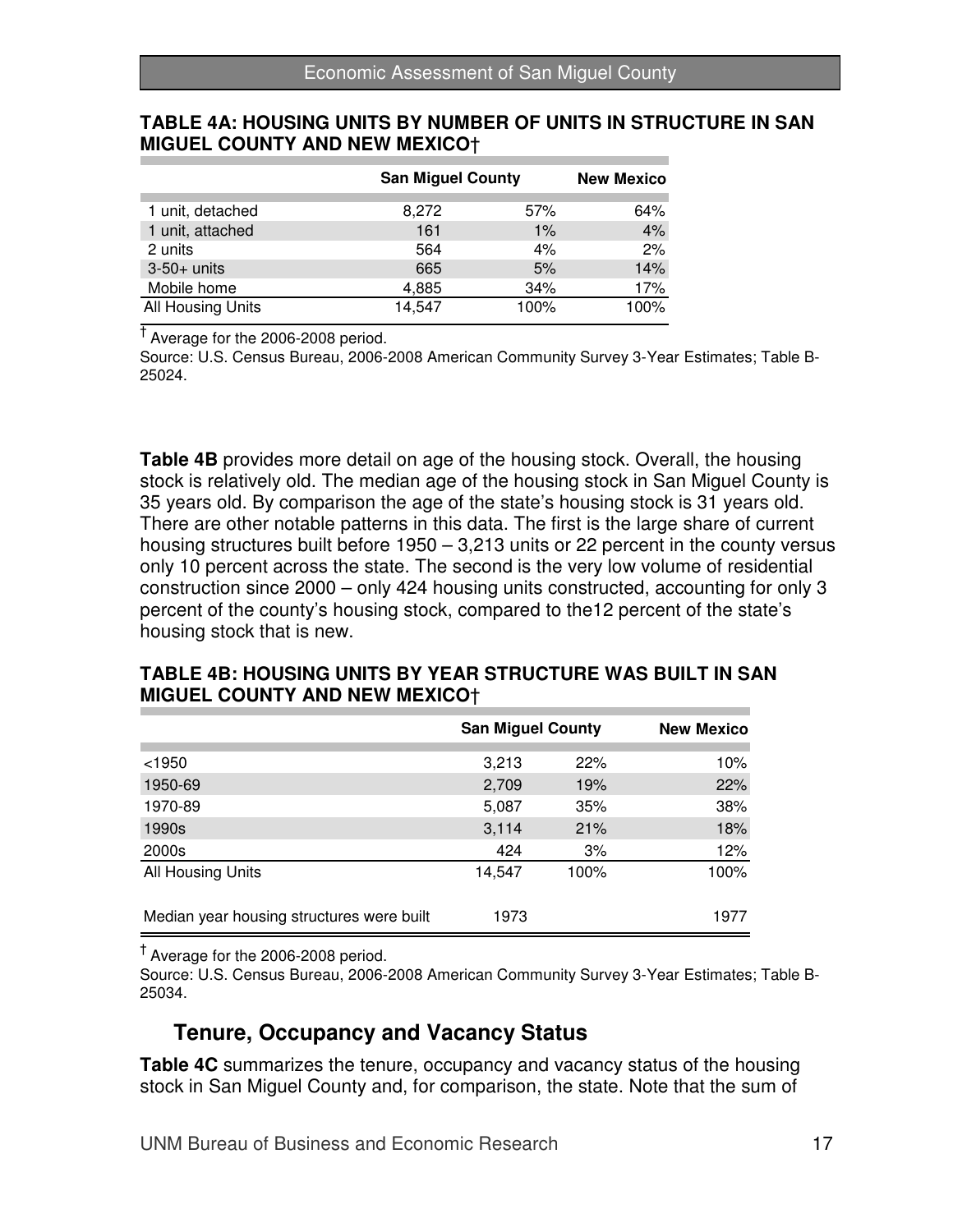occupied and vacant units equals all housing units; the sum of owner and renter occupied units is equal to the total number of occupied units; and the sum of the seven vacancy categories totals the number of vacant units. The column percentages for San Miguel County and New Mexico correspond to these aggregations.

This table reveals a few significant patterns. First, there is little difference in the rate of homeownership in San Miguel County relative to the state as a whole – 70 percent of occupied units in the county are owned by the occupant, only slightly above the statewide rate. Likewise, the share of units occupied by renters also corresponds to the statewide share. On the other hand, housing vacancy rates in San Miguel County far exceed those of the state  $-$  26 percent versus 15 percent.<sup>6</sup> Further, of the vacant units, relatively few are available for rent in San Miguel County. Instead, a very large share of vacant units are classified as 'seasonal or recreational use' (e.g., second homes), far exceeding the corresponding share for the state as a whole – 41 percent versus only 33 percent for the state. Similarly, a larger share of vacant units in San Miguel County are classified as 'other vacant'. This last category is difficult to specify precisely, but it is comprised largely of residential properties that are unused yet not available for sale or rent, thus including properties held by absentee owners or for later sale.

The occupancy and vacancy status of San Miguel County's housing stock can be otherwise described with the same data. In San Miguel County, there are 14,547 housing units for 10,818 household units; thus, for every 100 housing units occupied by a household, another 34 housing units are vacant or only occasionally used. For the state as a whole, the corresponding value is about 18 vacant or only occasionally used housing units for every 100 households. In short, quality of housing aside, the supply of housing in San Miguel County is more than adequate.

 $\overline{a}$ 

 $6$  Note that the term 'vacancy' has a broader meaning than is commonly used. In particular, units occupied occasionally but exclusively by people who have a usual residence elsewhere (e.g., vacation homes) are classified as vacant.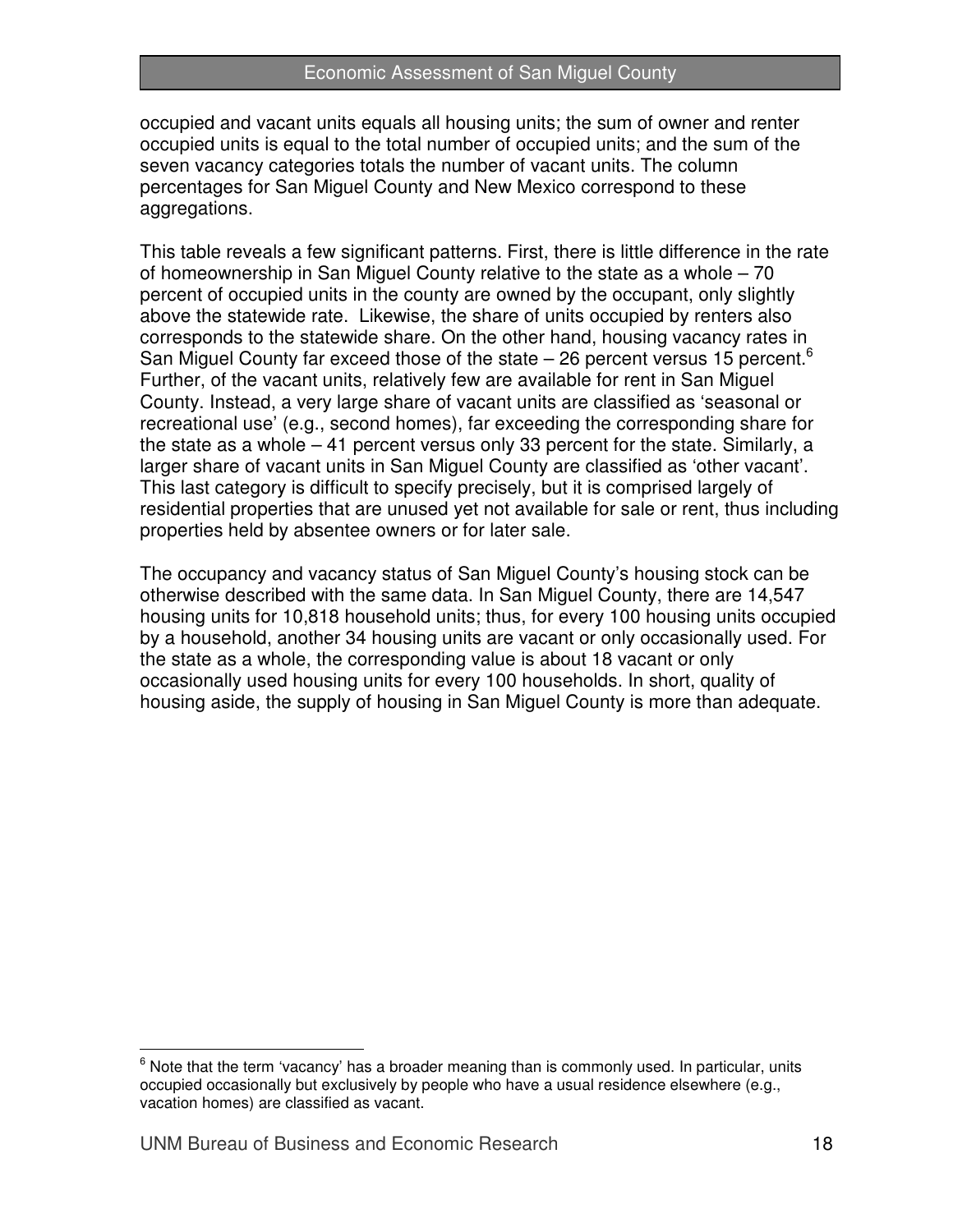|                                  | <b>San Miguel County</b> |      |       |  |  |  |  |  |
|----------------------------------|--------------------------|------|-------|--|--|--|--|--|
|                                  |                          |      |       |  |  |  |  |  |
| Occupied                         | 10,818                   | 74%  | 85%   |  |  |  |  |  |
| Owner Occupied                   | 7,546                    | 70%  | 69%   |  |  |  |  |  |
| <b>Renter Occupied</b>           | 3,272                    | 30%  | 31%   |  |  |  |  |  |
| Vacant                           | 3,729                    | 26%  | 15%   |  |  |  |  |  |
| For rent                         | 265                      | 7%   | 17%   |  |  |  |  |  |
| Rented, not occupied             | 194                      | 5%   | 3%    |  |  |  |  |  |
| For sale only                    | 218                      | 6%   | 9%    |  |  |  |  |  |
| Sold, not occupied               | 91                       | 2%   | 4%    |  |  |  |  |  |
| For seasonal or recreational use | 1,532                    | 41%  | 33%   |  |  |  |  |  |
| For migrant workers              | 24                       | 1%   | $0\%$ |  |  |  |  |  |
| Other vacant                     | 1,405                    | 38%  | 34%   |  |  |  |  |  |
| All Housing Units                | 14,547                   | 100% | 100%  |  |  |  |  |  |

## **TABLE 4C: HOUSING TENURE, OCCUPANCY STATUS AND VACANCY STATUS IN SAN MIGUEL COUNTY AND NEW MEXICO**†

<sup>T</sup> Average for the 2006-2008 period.

Source: U.S. Census Bureau, 2006-2008 American Community Survey 3-Year Estimates; Table B-25002-25004.

## **Cost of Housing**

Analysis of the cost of housing has many dimensions, including the value of the underlying housing structure, the monthly costs of occupancy and the weight of these costs relative to local incomes. This section summarizes these issues, first for homeowners (which account for 70 percent of households in San Miguel County) and then for renters (which are the remaining 30 percent).

### Owner-Occupied Housing

According to the U.S. Census Bureau's 2006-2008 American Community Survey, the median value of an owner-occupied housing unit in San Miguel County is \$109,000 (in 2008 dollars), about 30 percent less than the statewide median value of \$154,900.<sup>7</sup> Table 4D provides a more detailed account of housing values. San Miguel County has a far greater share of low value homes, less than \$100,000, and very few homes valued at more than \$150,000. Less than one-third of all owneroccupied units in San Miguel County are valued at over \$150,000.

 $\overline{a}$  $<sup>7</sup>$  Note that survey was conducted over a period at the peak of the housing boom and in the early</sup> stage of the decline of the housing market, which began in the third quarter of 2007. Thus, it represents a reasonable snapshot of home values, though current (July 2010) values remain well below these averages both nationally and in New Mexico.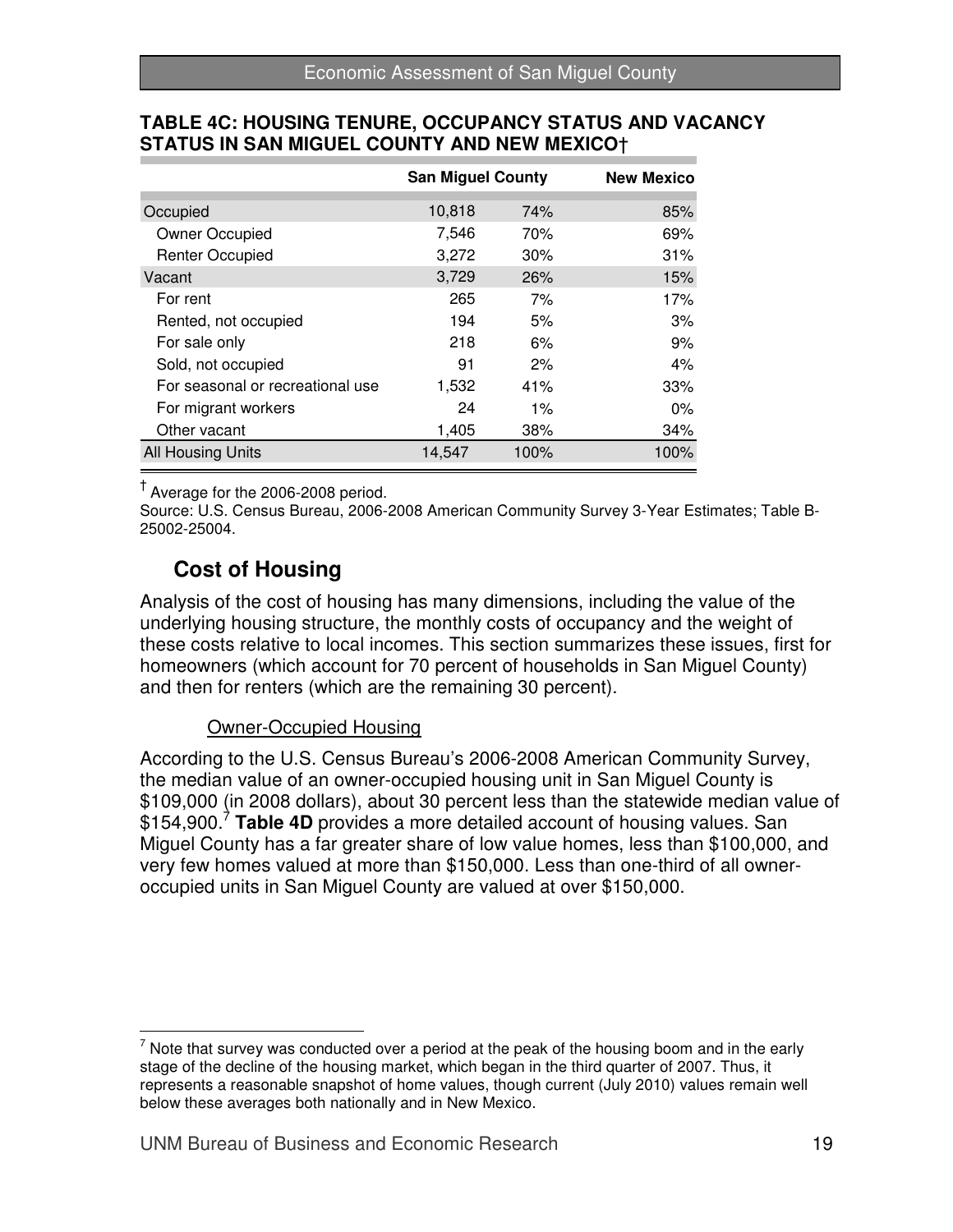|                          | <b>San Miguel County</b> | <b>New Mexico</b> |      |
|--------------------------|--------------------------|-------------------|------|
| <\$10,000-29,999         | 1,140                    | 15%               | 9%   |
| \$30,000-79,999          | 1,142                    | 15%               | 14%  |
| \$80,000-\$99,999        | 1,121                    | 15%               | 8%   |
| \$100,000-\$124,999      | 1,033                    | 14%               | 9%   |
| \$125,000-\$149,999      | 588                      | 8%                | 8%   |
| \$150,000-\$249,999      | 1,505                    | 20%               | 28%  |
| \$250,000 and up         | 1,017                    | 13%               | 24%  |
| All Owner-Occupied Homes | 7.546                    | 100%              | 100% |

## **TABLE 4D: VALUE OF OWNER-OCCUPIED HOUSING UNITS, SAN MIGUEL COUNTY AND NEW MEXICO**††

†† Average for the 2006-2008 period; values in \$2008.

Source: U.S. Census Bureau, 2006-2008 American Community Survey 3-Year Estimates; Table B-25075.

Table 4E shows the median monthly cost of homeownership<sup>8</sup>, and the cost of homeownership in relation to total household income for San Miguel County and New Mexico. Regarding the median cost of homeownership (\$662 per month in San Miguel County versus \$791 throughout New Mexico), it is reasonable to expect that this follows directly from the lower property values described above. Regarding the cost of homeownership in relation to household income, note that despite lower monthly expenses, San Miguel County households tend to spend a slightly higher percentage of their total income on homeownership than do households state-wide because of their relatively lower household incomes. About 23 percent of homeowners spend more than 35 percent of their income on housing expenses in San Miguel County, compared to less than 19 percent of homeowners statewide who spend as much. Again, because the direct costs of homeownership are lower in San Miguel County, it is clear that the greater financial burden is due entirely to lower incomes.

entity consus definitions, the principal costs of homeownership include mortgage, real estate taxes, in the state taxes, and various insurances, utilities, fuels, mobile home tenancy payments, and condominium fees.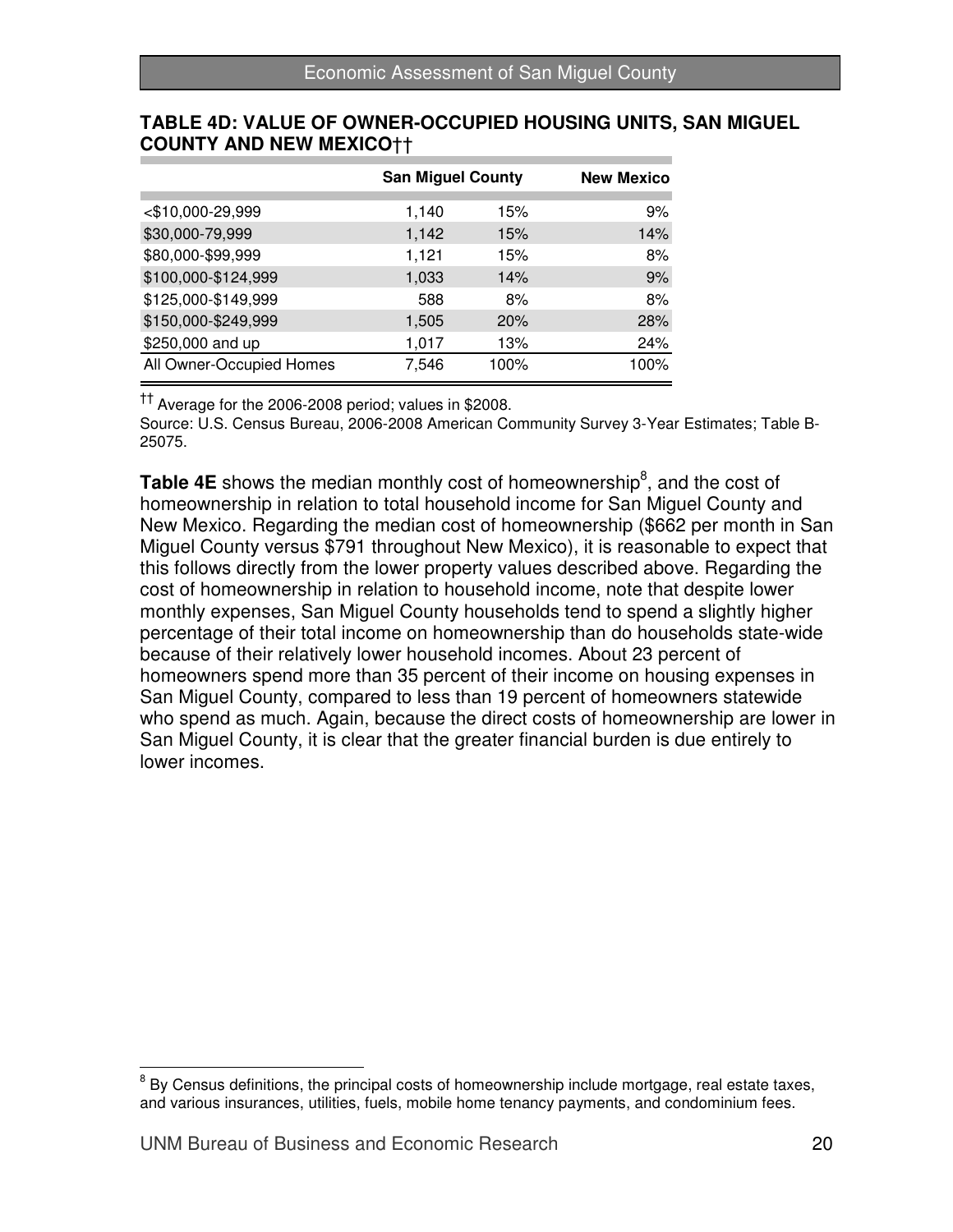### **TABLE 4E: SELECT COSTS OF OWNER-OCCUPIED HOUSING AS PERCENTAGE OF HOUSEHOLD INCOME, SAN MIGUEL COUNTY AND NEW MEXICO** ††

|                                        | <b>San Miguel County</b> | <b>New Mexico</b> |       |  |
|----------------------------------------|--------------------------|-------------------|-------|--|
|                                        |                          |                   |       |  |
| <\$200                                 | 66                       | $1\%$             | 2%    |  |
| \$200-399                              | 526                      | 7%                | 8%    |  |
| \$400-599                              | 1,021                    | 14%               | 15%   |  |
| \$600-799                              | 1.644                    | 22%               | 17%   |  |
| \$800-999                              | 1,604                    | 21%               | 18%   |  |
| \$1000-1499                            | 1,897                    | 25%               | 23%   |  |
| > \$1500                               | 788                      | 10%               | 18%   |  |
| All Owner-Occupied Units               | 7,546                    | 100%              | 100%  |  |
| Median Monthly ost of<br>homeownership | \$662                    |                   | \$791 |  |

†† Average for the 2006-2008 period; values in \$2008.

Source: U.S. Census Bureau, 2006-2008 American Community Survey 3-Year Estimates; Table B-25091.

## Rental Housing

As **Table 4F** shows, more than half of renters in San Miguel County pay less than \$400 per month on direct housing expenses, and four out of five pay less than \$600 per month. By comparison, only 34 percent of renters pay less than \$400 per month and one-third pay more than \$600 per month...

However, as with owner-occupied housing, lower incomes in San Miguel County mean that renters in the county dedicate a greater share of their total household income on housing than in the state, despite lower gross rents. **Table 4G** provides details on the relative costs of rental housing. In San Miguel County, the typical (median) renter in the county spends 27 percent of his or her income on housing, compared to 24 percent throughout the state. Nearly two-thirds of all renters in the county spend more than 25 percent of their total income on housing. Twenty-five percent of income is a federal benchmark for expected housing expenses. Statewide, 59 percent of renters spend more than 25 percent of their income on housing; again, a very large share but somewhat less than in San Miguel County.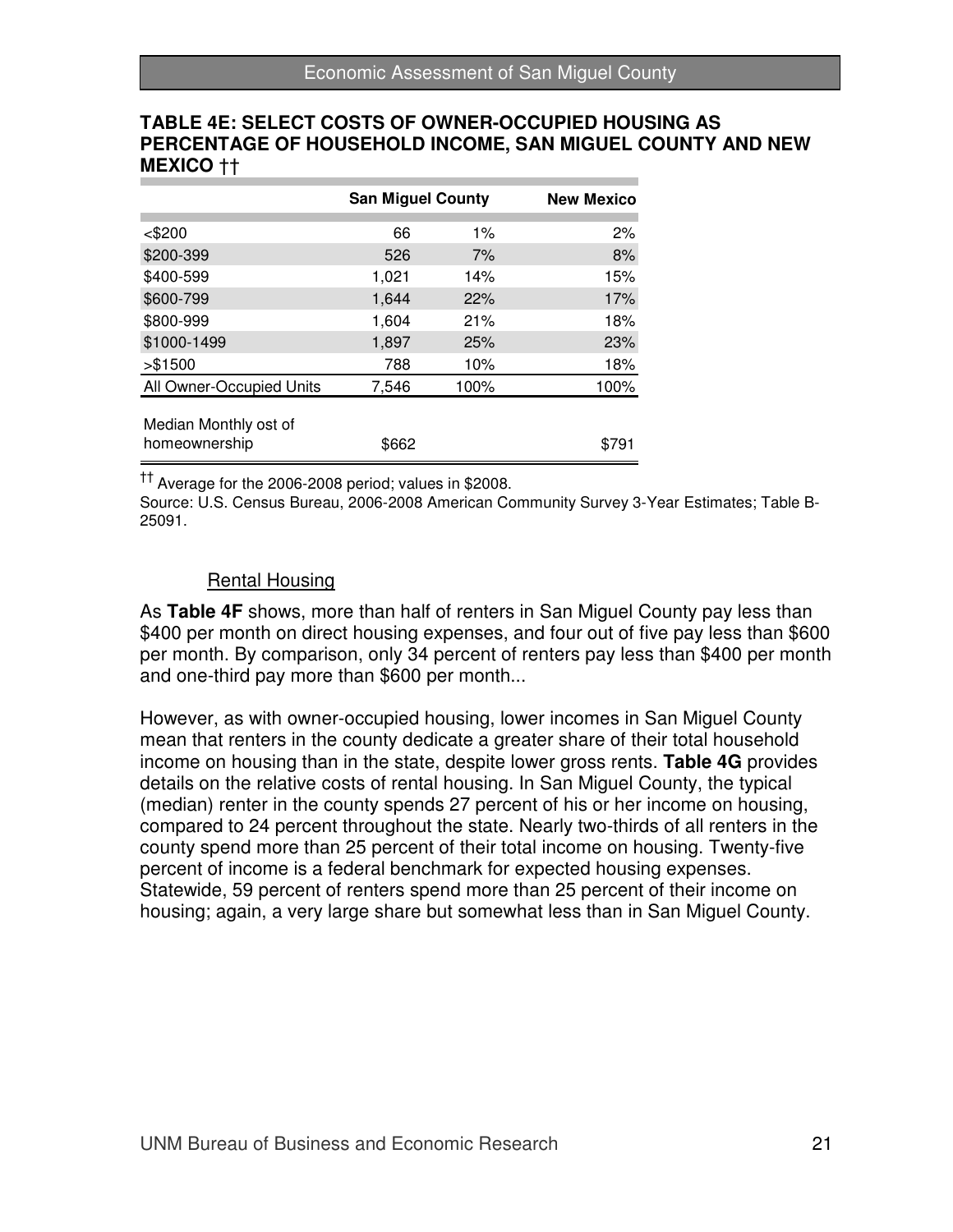## **TABLE 4F: GROSS RENT IN SAN MIGUEL COUNTY AND NEW MEXICO**\*††

|                           | <b>San Miguel County</b> | <b>New Mexico</b> |      |
|---------------------------|--------------------------|-------------------|------|
| No Rent Paid              | 395                      | 11%               | 10%  |
|                           |                          |                   |      |
| $<$ \$200                 | 620                      | 17%               | 7%   |
| \$200-399                 | 949                      | 26%               | 17%  |
| \$400-599                 | 1,002                    | 27%               | 34%  |
| \$600-799                 | 426                      | 12%               | 22%  |
| \$800-999                 | 147                      | 4%                | 12%  |
| \$1000-1499               | 129                      | 4%                | 7%   |
| > \$1500                  | $\star$                  | $\star$           | 2%   |
| All Renter-Occupied Units | 3,667                    | 100%              | 100% |

\* Gross rent equals contract rent plus the cost of utilities and fuels.

†† Average for the 2006-2008 period; values in \$2008.

Source: U.S. Census Bureau, 2006-2008 American Community Survey 3-Year Estimates; Table B-25056.

#### **TABLE 4G: GROSS RENT AS PERCENTAGE OF HOUSEHOLD INCOME, SAN MIGUEL COUNTY AND NEW MEXICO**†

|                           | <b>San Miguel County</b> |      | <b>New Mexico</b> |  |  |
|---------------------------|--------------------------|------|-------------------|--|--|
| $<$ 15%                   | 471                      | 17%  | 16%               |  |  |
| $15 - 25%$                | 537                      | 19%  | 26%               |  |  |
| 25-35%                    | 783                      | 28%  | 20%               |  |  |
| $35 - 50%$                | 251                      | 9%   | 15%               |  |  |
| $50%+$                    | 777                      | 28%  | 23%               |  |  |
| All Renter-Occupied Units | 2,819                    | 100% | 100%              |  |  |

 $<sup>†</sup>$  Average for the 2006-2008 period.</sup>

Source: U.S. Census Bureau, 2006-2008 American Community Survey 3-Year Estimates; Table B-23070.

In summary, although the housing stock in San Miguel County is somewhat older than in other parts of the state, there is no shortage of housing in the county. More than one-quarter of all available housing units are vacant or underutilized. Housing values are very low in San Miguel County, and homeownership rates are relatively high. However, despite low home values, housing affordability remains a problem for both homeowners and renters. The underlying problem is that incomes in San Miguel County are even lower than the relative costs of housing. In the following sectors, we consider patterns of economic development and employment in San Miguel County in an effort to better understand the factors that result in low wages.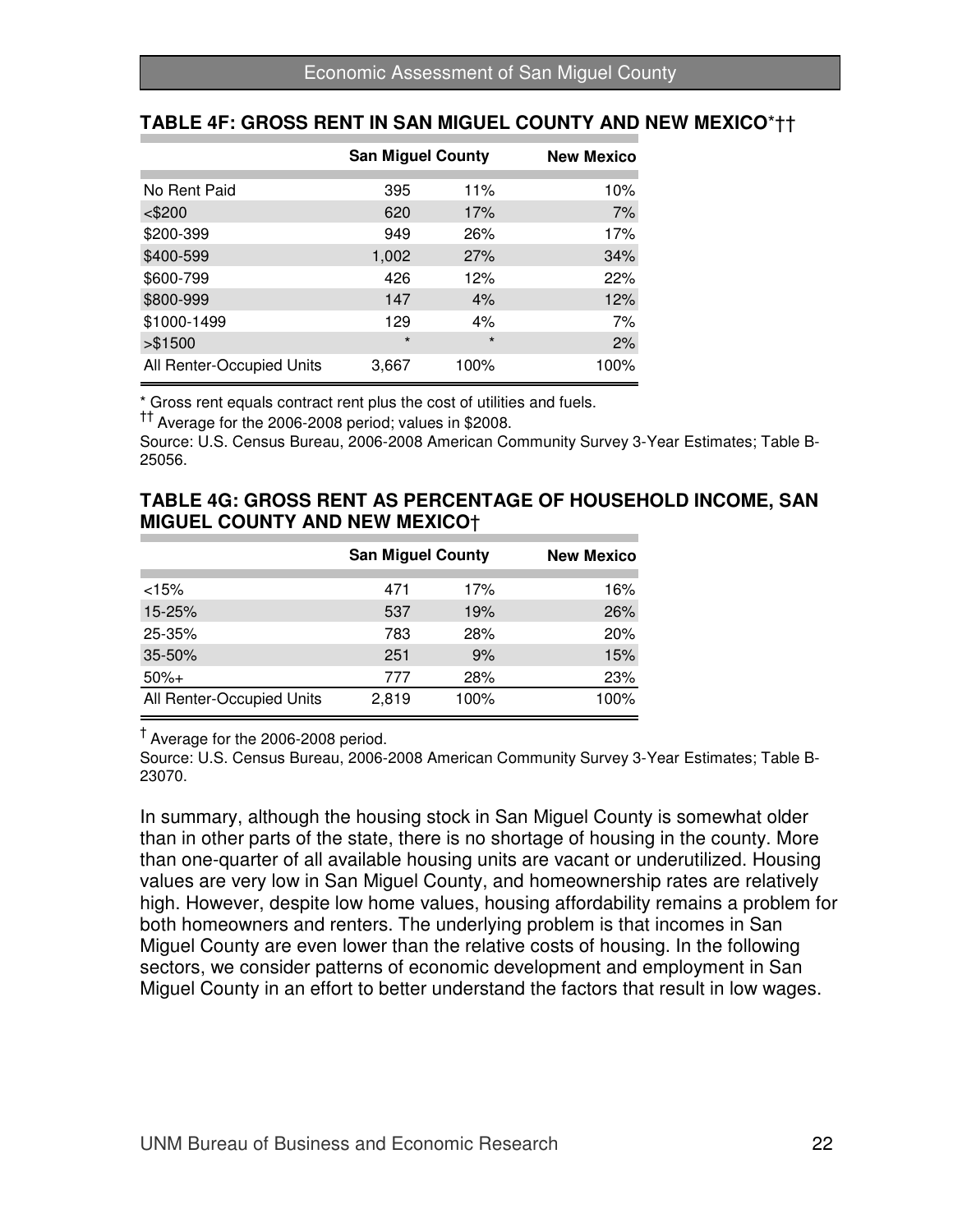## **5. INDUSTRIAL STRUCTURE AND ECONOMIC PERFORMANCE**

**Figure 5A** shows the distribution of employment in San Miguel County by industry for the year 2007. **Table 5A**, which follows the figure, provides more detailed information on the number of establishments, employment and sales (or revenues), by industry and geography, in 2007. $9$ 



## **FIGURE 5A: EMPLOYMENT BY INDUSTRY IN SAN MIGUEL COUNTY, 2007**

Source: National Establishment Time Series Database; based on Dun & Bradstreet data. Aggregation, summary, and calculations by UNM-BBER, 2010.

 9 The source of the information is the National Establishment Time Series (NETS) database, which is based on proprietary data collected by Dun & Bradstreet. Establishments are places of business. Individual locations of a larger business are listed separately; e.g., branch offices. The dataset includes nonprofit and public and governmental entities, as well as private businesses. In the case of non-profits and public/governmental entities, "sales" refers to budgetary expenditures. The data is collected by Dun & Bradstreet by surveys of individual establishments.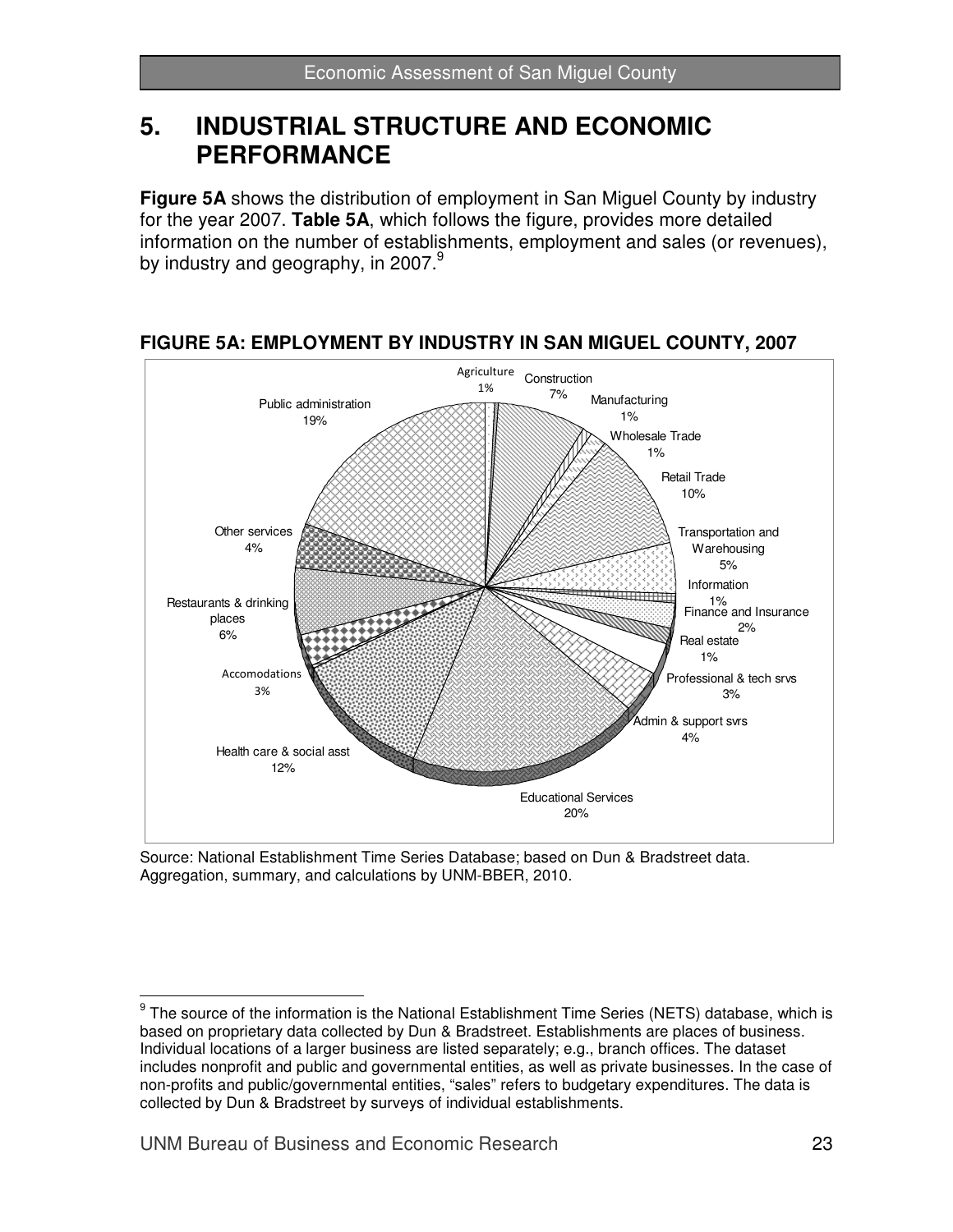### **TABLE 5A: BUSINESS ESTABLISHMENTS, EMPLOYMENT AND SALES (REVENUES), BY INDUSTRY AND GEOGRAPHY IN SAN MIGUEL COUNTY, 2007.**

|                                     | # BUSINESSES |                |                          |                 |              | <b>EMPLOYMENT</b> |                          |                        |             | <b>SALES</b> |                          |                        |  |
|-------------------------------------|--------------|----------------|--------------------------|-----------------|--------------|-------------------|--------------------------|------------------------|-------------|--------------|--------------------------|------------------------|--|
| <b>Industry</b>                     | Las<br>Vegas | Pecos          | <b>Rest of</b><br>County | County<br>Total | Las<br>Vegas | <b>Pecos</b>      | <b>Rest of</b><br>County | County<br><b>Total</b> | Las Vegas   | Pecos        | <b>Rest of</b><br>County | County<br><b>Total</b> |  |
| Agriculture                         | 20           | 4              | 15                       | 39              | 39           | 10                | 35                       | 84                     | 2,004,500   | 521,300      | 1,311,000                | 3,836,800              |  |
| Mining                              |              |                |                          | 1               |              | $\overline{c}$    |                          | $\overline{c}$         |             | 182,900      |                          | 182,900                |  |
| <b>Utilities</b>                    | 3            |                | 5                        | 8               | 19           |                   | 14                       | 33                     | 8,257,400   |              | 666,800                  | 8,924,200              |  |
| Construction                        | 93           | 18             | 38                       | 149             | 655          | 31                | 80                       | 766                    | 81,226,916  | 3,883,300    | 8,587,300                | 93,697,516             |  |
| Manufacturing                       | 20           | 3              | 8                        | 31              | 61           | 16                | 15                       | 92                     | 6,570,300   | 525,000      | 25,598,500               | 32,693,800             |  |
| <b>Wholesale Trade</b>              | 30           | 3              | 6                        | 39              | 115          | $\overline{4}$    | 12                       | 131                    | 24,608,143  | 550,000      | 1,118,000                | 26,276,143             |  |
| <b>Retail Trade</b>                 | 164          | 9              | 17                       | 190             | 988          | 35                | 49                       | 1.072                  | 129,780,800 | 4,354,900    | 3,983,400                | 138,119,100            |  |
| <b>General &amp; Misc Retailers</b> | 37           | 5              | 5                        | 47              | 284          | 15                | $\overline{7}$           | 306                    | 43,832,100  | 1,991,700    | 736,700                  | 46,560,500             |  |
| Transportation and Warehousing      | 23           | 11             | 13                       | 47              | 419          | 28                | 20                       | 467                    | 9,987,200   | 2,227,500    | 344,900                  | 12,559,600             |  |
| Information                         | 17           | $\mathbf{1}$   | 3                        | 21              | 84           | $\overline{2}$    | $\overline{4}$           | 90                     | 4,084,400   | 200,000      | 220,000                  | 4,504,400              |  |
| Finance and Insurance               | 49           | $\overline{4}$ | 0                        | 53              | 224          | 10                | $\mathbf 0$              | 234                    | 31,060,166  | 1,304,800    |                          | 32,364,966             |  |
| Real estate                         | 47           | 2              | 8                        | 57              | 125          | $\overline{4}$    | 16                       | 145                    | 8,836,428   | 360,000      | 1,293,700                | 10,490,128             |  |
| Professional & tech srvs            | 77           | 6              | 18                       | 101             | 233          | 12                | 37                       | 282                    | 13,803,300  | 646,000      | 2,834,800                | 17,284,100             |  |
| Admin & support svrs                | 52           | $\overline{4}$ | 6                        | 62              | 347          | 9                 | 8                        | 364                    | 22,440,000  | 507,000      | 485,000                  | 23,432,000             |  |
| <b>Educational Services</b>         | 29           |                | 9                        | 39              | 1,789        | 56                | 216                      | 2,061                  | 109,725,020 | 2,800,000    | 14,763,200               | 127,288,220            |  |
| Health care & Social Assistance     | 140          | $\overline{7}$ | 5                        | 152             | 1,101        | 75                | 17                       | 1,193                  | 50,207,056  | 3,272,640    | 1,052,100                | 54,531,796             |  |
| Arts, entertainment & recreation    | 14           | 2              | 6                        | 22              | 24           | $\overline{c}$    | 16                       | 42                     | 1,087,000   | 110,000      | 1,825,561                | 3,022,561              |  |
| Accomodations                       | 23           | 6              | 5                        | 34              | 191          | 46                | 31                       | 268                    | 5,799,500   | 1,567,900    | 1,293,000                | 8,660,400              |  |
| Restaurants & drinking places       | 52           | 2              | $\overline{c}$           | 56              | 577          | 15                | 12                       | 604                    | 15,566,000  | 510,000      | 745,000                  | 16,821,000             |  |
| Other services                      | 136          | 11             | 12                       | 159             | 355          | 30                | 25                       | 410                    | 15,696,200  | 937,000      | 1,114,300                | 17,747,500             |  |
| Public administration               | 34           | 6              | 6                        | 46              | 1,834        | 129               | 54                       | 2,017                  |             |              |                          |                        |  |
| <b>Grand Total</b>                  | 1,023        | 101            | 182                      | 1,306           | 9,180        | 516               | 661                      | 10,357                 | 540,740,329 | 24,460,240   | 67,236,561               | 632,437,130            |  |

Source: National Establishment Time Series Database; based on Dun & Bradstreet data. Aggregation, summary, and calculations by UNM-BBER, 2010.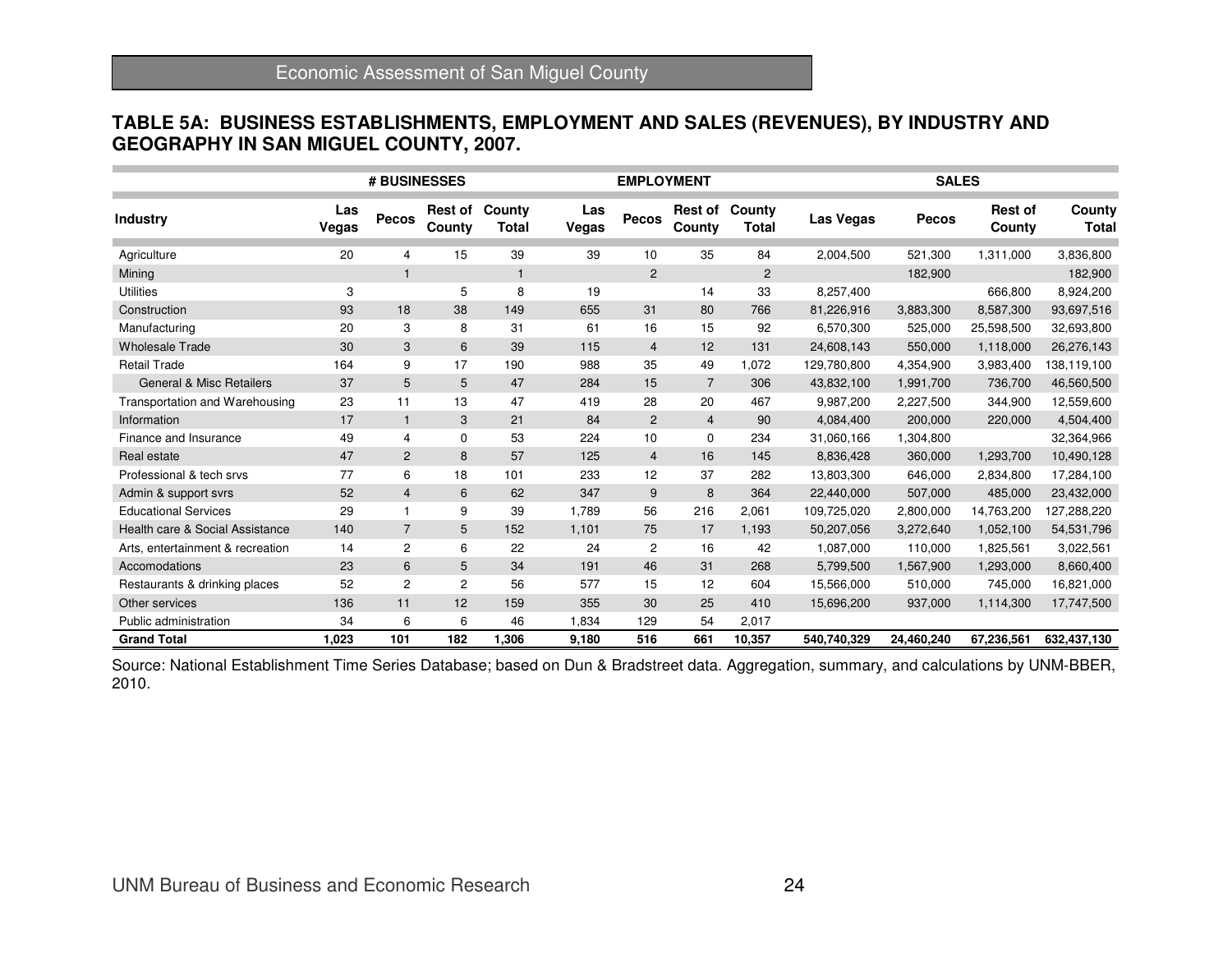## **Profile of the San Miguel County Economy in 2007**

In 2007, there were 10,306 jobs in San Miguel County. The largest concentration of employment was in educational services (2,061), which includes the public school districts, NMHU, Luna Community College, and United World College. Education is followed closely by public administration (2,017), which includes federal, state and local government. Other sectors with high levels of employment were healthcare and social assistance (1,193), retail trade (1,072), construction (766) and restaurants and drinking places (604). In terms of sales or revenues, the largest sector was, as in most places, retail. Educational services, construction, and health care and social assistance also account for a significant share of revenues. Data is not available for revenues for public administration, which would reflect budgetary allotments. Among retailers, "general" and "miscellaneous retailers", which include 'big box" retailers such as Wal-Mart, account for about one third of the total.

Geographically, the large majority of all jobs in the county are in Las Vegas (89 percent). This is true for every major sector of the county economy. In all sectors with at least 100 employees, at least 70 percent of employment in the county is in Las Vegas. On average, establishments in Las Vegas employ more than twice as many workers as those in other parts of the county (9 per establishment in Las Vegas versus 4.2 in the remainder of the county). However, establishments outside of Las Vegas tend to be more productive as defined by sales (or revenues) per worker. On average, sales per worker are \$78,907 in the county (outside Las Vegas), compared to \$58,904 in Las Vegas. The difference is especially pronounced in manufacturing, transportation and accommodations and food services. Sales per employee are much higher for retail and wholesale trade in Las Vegas, where most of the more efficient big box retailers are located. In educational services and health care and social assistance – sectors more reliant on public funding – the ratios are nearly equal in the two areas.

## **Changes in the Economy during the Past Decade**

The economy of San Miguel County contracted somewhat during mid-decade, prior to the onset of the recession. During this period, the national and state economy showed modest growth. **Table 5B** shows the net difference in the number of establishments, employment and sales between 2002/03 and 2006/07, again according to industry and geography.<sup>10</sup> **Table 5C** shows the same data, in terms of percent changes. **Figure 5B** shows the net change in employment, by industry, for Las Vegas and other areas of the county.

 $\overline{1}$ <sup>10</sup> Note that this involves an analysis of net change between two time periods. Thus, for example, a small gain in employment may be the result of the establishment of a large number of new businesses or expansion of existing businesses, offset by an only slightly smaller loss of businesses and/or contraction of existing businesses. In a following section, we examine more specific patterns of business closure.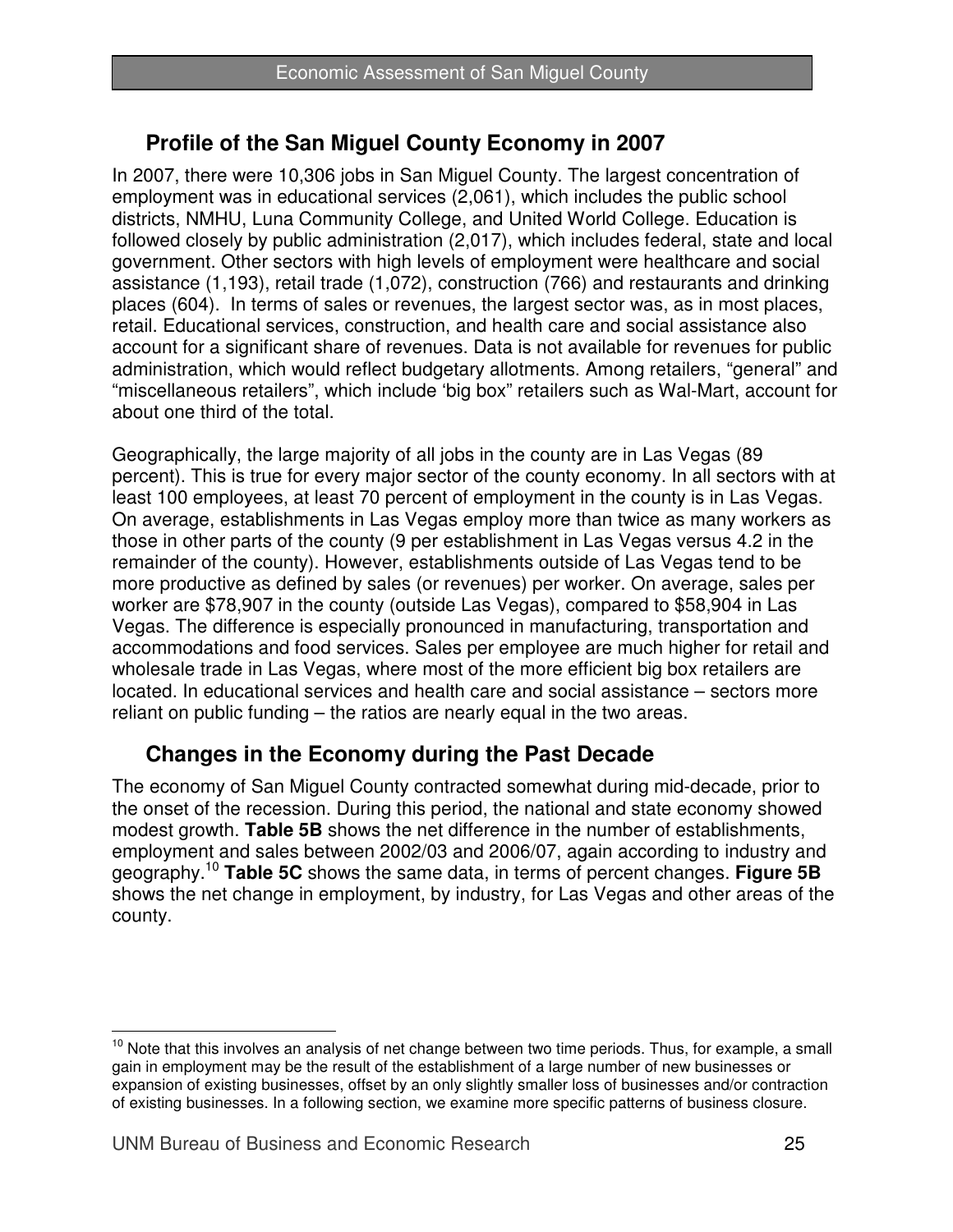## **TABLE 5B: CHANGE IN BUSINESS ACTIVITY FROM 2002/03 TO 2006/07 (AVERAGES), BY INDUSTRY AND GEOGRAPHY**

|                                     | # BUSINESSES             |                |                          |                 |                | <b>EMPLOYMENT</b>        |                          |                        |                | <b>SALES</b>  |                   |                 |  |
|-------------------------------------|--------------------------|----------------|--------------------------|-----------------|----------------|--------------------------|--------------------------|------------------------|----------------|---------------|-------------------|-----------------|--|
| <b>Industry</b>                     | Las<br>Vegas             | <b>Pecos</b>   | Rest of<br>County        | County<br>Total | Las<br>Vegas   | Pecos                    | <b>Rest of</b><br>County | County<br><b>Total</b> | Las Vegas      | Pecos         | Rest of<br>County | County<br>Total |  |
| Agriculture                         | 5                        | $\overline{2}$ | 6                        | 13              | (4)            | $\overline{2}$           | $\overline{7}$           | 6                      | (139,500)      | (300)         | 1,000             | (138, 800)      |  |
| Mining                              |                          |                | $\blacksquare$           | 1               |                | 3                        | <b>NA</b>                | 3                      |                | 362,900       | <b>NA</b>         | 362,900         |  |
| <b>Utilities</b>                    | $\overline{c}$           | (1)            | $\overline{c}$           | 3               | 6              | (11)                     | $\overline{4}$           | (1)                    | 1,278,750      | (4,372,750)   | (204, 700)        | (3,298,700)     |  |
| Construction                        |                          | (8)            | 2                        | (6)             | (12)           | (15)                     | 13                       | (14)                   | (10,706,594)   | (2, 152, 450) | 1,745,000         | (11, 114, 044)  |  |
| Manufacturing                       | (13)                     | (1)            | $\mathbf{1}$             | (13)            | (2)            | (7)                      | $\mathbf{1}$             | (8)                    | (826, 700)     | (731, 450)    | 24,572,500        | 23,014,350      |  |
| <b>Wholesale Trade</b>              | 3                        |                | 1                        | 5               | $\overline{2}$ | (3)                      | 3                        | $\overline{2}$         | 1,953,722      | (843,050)     | 405,500           | 1,516,172       |  |
| <b>Retail Trade</b>                 | (11)                     | (1)            | 2                        | (10)            | (205)          | (1)                      | 10                       | (196)                  | (32, 393, 014) | 945,200       | (265, 250)        | (31,713,064)    |  |
| <b>General &amp; Misc Retailers</b> | (3)                      | 4              | (1)                      | ٠               | 21             | 4                        | (10)                     | 15                     | (2, 162, 850)  | 254,850       | (820, 300)        | (2,728,300)     |  |
| Transportation and Warehousing      | (1)                      | (2)            | $\overline{\phantom{a}}$ | (3)             | (67)           | (4)                      | (2)                      | (73)                   | (6,743,350)    | (293, 500)    | (244,950)         | (7,281,800)     |  |
| Information                         | (6)                      | 1              | (2)                      | (7)             | (33)           | 6                        | (2)                      | (29)                   | (5,381,515)    | 869,200       | (195,000)         | (4,707,315)     |  |
| Finance and Insurance               | $\overline{c}$           | (1)            | $\overline{\phantom{a}}$ | $\mathbf{1}$    | 18             | $\overline{\phantom{a}}$ | $\mathbf{1}$             | 19                     | 1,916,878      | (71, 950)     | (79,300)          | 1,765,628       |  |
| Real estate                         | 6                        |                | 6                        | 13              | (43)           | $\mathbf{1}$             | -1                       | (42)                   | (3,877,150)    | (210, 500)    | (424,050)         | (4,511,700)     |  |
| Professional & tech srvs            | 8                        | 3              | 3                        | 14              | 67             | 6                        | $\overline{4}$           | 77                     | 1,182,850      | 236,200       | 187,500           | 1,606,550       |  |
| Admin & support svrs                | (3)                      | (3)            | (1)                      | (7)             | 29             |                          | $\overline{c}$           | 31                     | (8,270,297)    | (221,000)     | 6,124,436         | (2,366,862)     |  |
| <b>Educational Services</b>         | 15                       |                | 3                        | 19              | 65             | 12                       | 10                       | 86                     | (5,903,272)    | 880,920       | 568,800           | (4,453,552)     |  |
| Health care & Social Assistance     | 8                        | $\overline{c}$ | 3                        | 13              |                | <b>NA</b>                |                          | 1                      | (88, 400)      | <b>NA</b>     | (39,770)          | (128, 170)      |  |
| Arts, entertainment & recreation    | $\overline{\phantom{a}}$ |                | (2)                      | (1)             | 28             | 6                        | (3)                      | 31                     | (356, 800)     | (1,450,700)   | (271, 189)        | (2,078,689)     |  |
| Accomodations                       | (3)                      | (3)            | (1)                      | (7)             | (82)           | (14)                     | (3)                      | (99)                   | (4,070,350)    | (316,950)     | (824, 450)        | (5,211,750)     |  |
| Restaurants & drinking places       | $\overline{\phantom{a}}$ | (2)            | $\overline{c}$           |                 | 24             | (8)                      | $\overline{4}$           | 19                     | (2,656,950)    | (592,050)     | (334, 200)        | (3,583,200)     |  |
| Other services                      | (7)                      | (1)            | 2                        | (6)             | 43             | 24                       | 38                       | 105                    |                | 40,850        | 90,000            | 130,850         |  |
| <b>Public administration</b>        | 2                        | (6)            | 26                       | 22              | (144)          | 1                        | 76                       | (68)                   | (77, 244, 543) | (7,666,530)   | 29,991,577        | (54,919,496)    |  |

Source: National Establishment Time Series Database; based on Dun & Bradstreet data. Aggregation, summary, and calculations by UNM-BBER, 2010.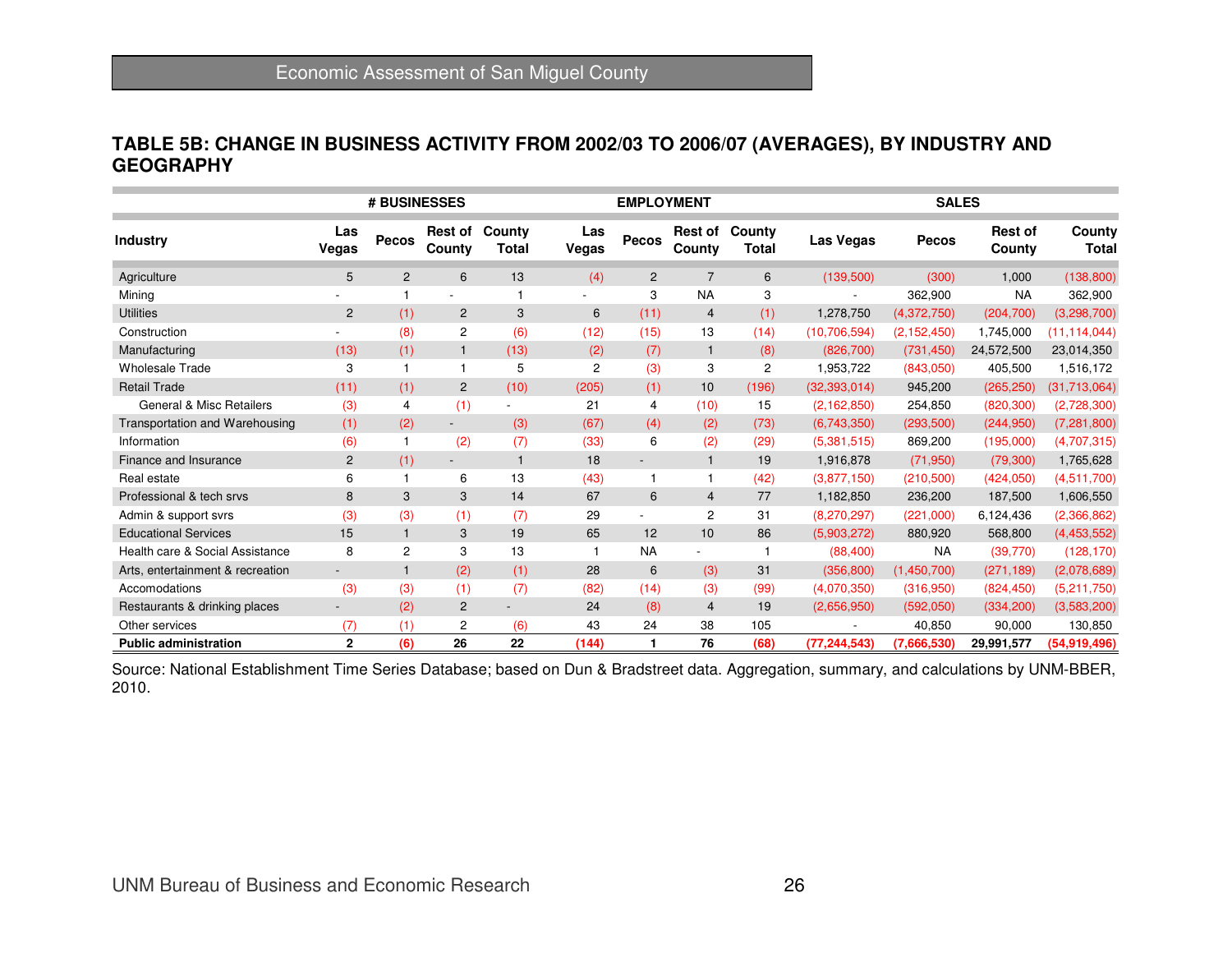#### **TABLE 5C: PERCENT CHANGE IN BUSINESS ACTIVITY FROM 2002/03 TO 2006/07 (AVERAGES), BY INDUSTRY AND GEOGRAPHY**

|                                     | # BUSINESSES |           |                          |                 |              | <b>EMPLOYMENT</b> |                          |                 |           | <b>SALES</b> |                          |                        |  |
|-------------------------------------|--------------|-----------|--------------------------|-----------------|--------------|-------------------|--------------------------|-----------------|-----------|--------------|--------------------------|------------------------|--|
| <b>Industry</b>                     | Las<br>Vegas | Pecos     | <b>Rest of</b><br>County | County<br>Total | Las<br>Vegas | Pecos             | <b>Rest of</b><br>County | County<br>Total | Las Vegas | <b>Pecos</b> | <b>Rest of</b><br>County | County<br><b>Total</b> |  |
| Agriculture                         | 33%          | 100%      | 67%                      | 50%             | $-8%$        | 29%               | 28%                      | 7%              | $-8%$     | 0%           | 0%                       | $-4%$                  |  |
| Mining                              | <b>NA</b>    | <b>NA</b> | <b>NA</b>                | <b>NA</b>       | <b>NA</b>    | <b>NA</b>         | <b>NA</b>                | <b>NA</b>       | <b>NA</b> | <b>NA</b>    | <b>NA</b>                | <b>NA</b>              |  |
| <b>Utilities</b>                    | 200%         | $-100%$   | 67%                      | 60%             | 46%          | $-100%$           | 80%                      | $-3%$           | 22%       | $-113%$      | $-48%$                   | $-33%$                 |  |
| Construction                        | 0%           | $-31%$    | 6%                       | $-4%$           | $-2%$        | $-27%$            | 19%                      | $-2%$           | $-12%$    | $-33%$       | 21%                      | $-11%$                 |  |
| Manufacturing                       | $-39%$       | $-25%$    | 14%                      | $-30%$          | $-1%$        | $-54%$            | 9%                       | $-6%$           | $-8%$     | $-122%$      | 3192%                    | 187%                   |  |
| <b>Wholesale Trade</b>              | 11%          | 50%       | 20%                      | 15%             | $1\%$        | $-86%$            | 38%                      | 1%              | 7%        | $-117%$      | 49%                      | 5%                     |  |
| <b>Retail Trade</b>                 | $-6%$        | $-10%$    | 13%                      | $-5%$           | $-17%$       | $-3%$             | 24%                      | $-15%$          | $-19%$    | 26%          | $-6%$                    | $-18%$                 |  |
| <b>General &amp; Misc Retailers</b> | $-12%$       | 57%       | $-7%$                    | 0%              | 11%          | 18%               | $-45%$                   | 6%              | $-26%$    | 15%          | $-94%$                   | $-25%$                 |  |
| Transportation and Warehousing      | $-6%$        | $-67%$    | 0%                       | $-13%$          | $-25%$       | $-67%$            | $-29%$                   | $-26%$          | $-73%$    | $-44%$       | $-40%$                   | $-70%$                 |  |
| Information                         | $-11%$       | 33%       | $-100%$                  | $-12%$          | $-13%$       | 46%               | $-57%$                   | $-11%$          | $-16%$    | 55%          | $-54%$                   | $-13%$                 |  |
| Finance and Insurance               | 4%           | $-33%$    | 0%                       | 2%              | 15%          | 0%                | 3%                       | 13%             | 24%       | $-15%$       | $-5%$                    | 18%                    |  |
| Real estate                         | 8%           | 20%       | 50%                      | 15%             | $-18%$       | 11%               | 2%                       | $-16%$          | $-21%$    | $-22%$       | $-22%$                   | $-21%$                 |  |
| Professional & tech srvs            | 31%          | 300%      | 100%                     | 47%             | 31%          | <b>NA</b>         | 58%                      | 34%             | 7%        | 158%         | 59%                      | 10%                    |  |
| Admin & support svrs                | $-9%$        | $-75%$    | $-10%$                   | $-15%$          | 2%           | 0%                | 1%                       | 2%              | $-8%$     | $-5%$        | 23%                      | $-2%$                  |  |
| <b>Educational Services</b>         | 13%          | 17%       | 150%                     | 15%             | 6%           | 28%               | 127%                     | 8%              | $-9%$     | 79%          | 118%                     | $-7%$                  |  |
| Health care & Social Assistance     | 133%         |           | 100%                     | 144%            | 3%           |                   | 0%                       | 2%              | $-9%$     |              | $-3%$                    | $-5%$                  |  |
| Arts, entertainment & recreation    | 0%           | 20%       | $-29%$                   | $-3%$           | 17%          | 14%               | $-8%$                    | 13%             | $-5%$     | $-33%$       | $-16%$                   | $-16%$                 |  |
| Accomodations                       | $-5%$        | $-60%$    | $-33%$                   | $-11%$          | $-12%$       | $-40%$            | $-17%$                   | $-13%$          | $-19%$    | $-33%$       | $-32%$                   | $-21%$                 |  |
| Restaurants & drinking places       | 0%           | $-15%$    | 20%                      | 0%              | 7%           | $-14%$            | 23%                      | 5%              | $-14%$    | $-30%$       | $-33%$                   | $-17%$                 |  |
| Other services                      | $-17%$       | $-14%$    | 50%                      | $-12%$          | 2%           | 62%               | 141%                     | 5%              |           | 4%           |                          | 11%                    |  |
| <b>Public administration</b>        | 0%           | $-6%$     | 17%                      | 2%              | $-2%$        | $0\%$             | 11%                      | $-1%$           | $-13%$    | $-21%$       | 54%                      | $-8%$                  |  |

Source: National Establishment Time Series Database; based on Dun & Bradstreet data. Aggregation, summary, and calculations by UNM-BBER, 2010.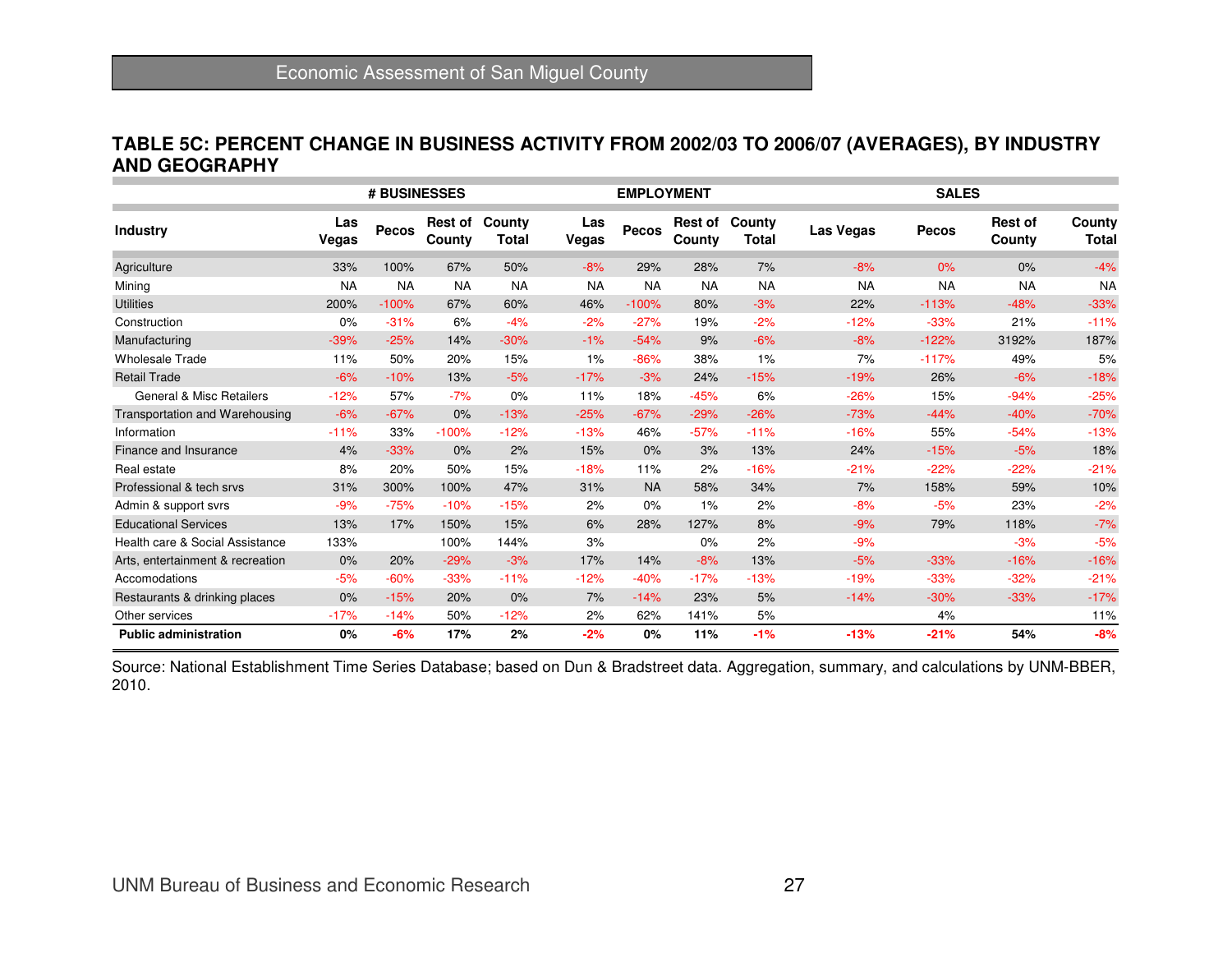

#### **FIGURE 5B: CHANGE IN NUMBER OF JOBS FROM 2002/03 TO 2006/07 (AVERAGES), BY INDUSTRY AND GEOGRAPHY**

Source: National Establishment Time Series Database; based on Dun & Bradstreet data. Aggregation, summary, and calculations by UNM-BBER, 2010.

Between the two periods, San Miguel County gained 22 establishments on a net basis, while total employment fell by 68 jobs and sales (or revenues) declined by \$55 million (in 2008 dollars). The decline in employment was greatest in retail trade, information, public administration and restaurants. These losses were largely offset by gains in public administration, health care and social services, and administrative and support services.

The decline in employment and revenues was mainly concentrated in Las Vegas. There were 144 fewer Las Vegas-based jobs in 2006-07 compared to 2002-03, while the remainder of the county showed a net gain of 76 jobs. The shift in economic activity from Las Vegas to the county was far more pronounced in terms of sales. During the four year period, sales of Las Vegas-based establishments fell by more than \$77 million, while sales in other parts of the county grew by more than \$22 million.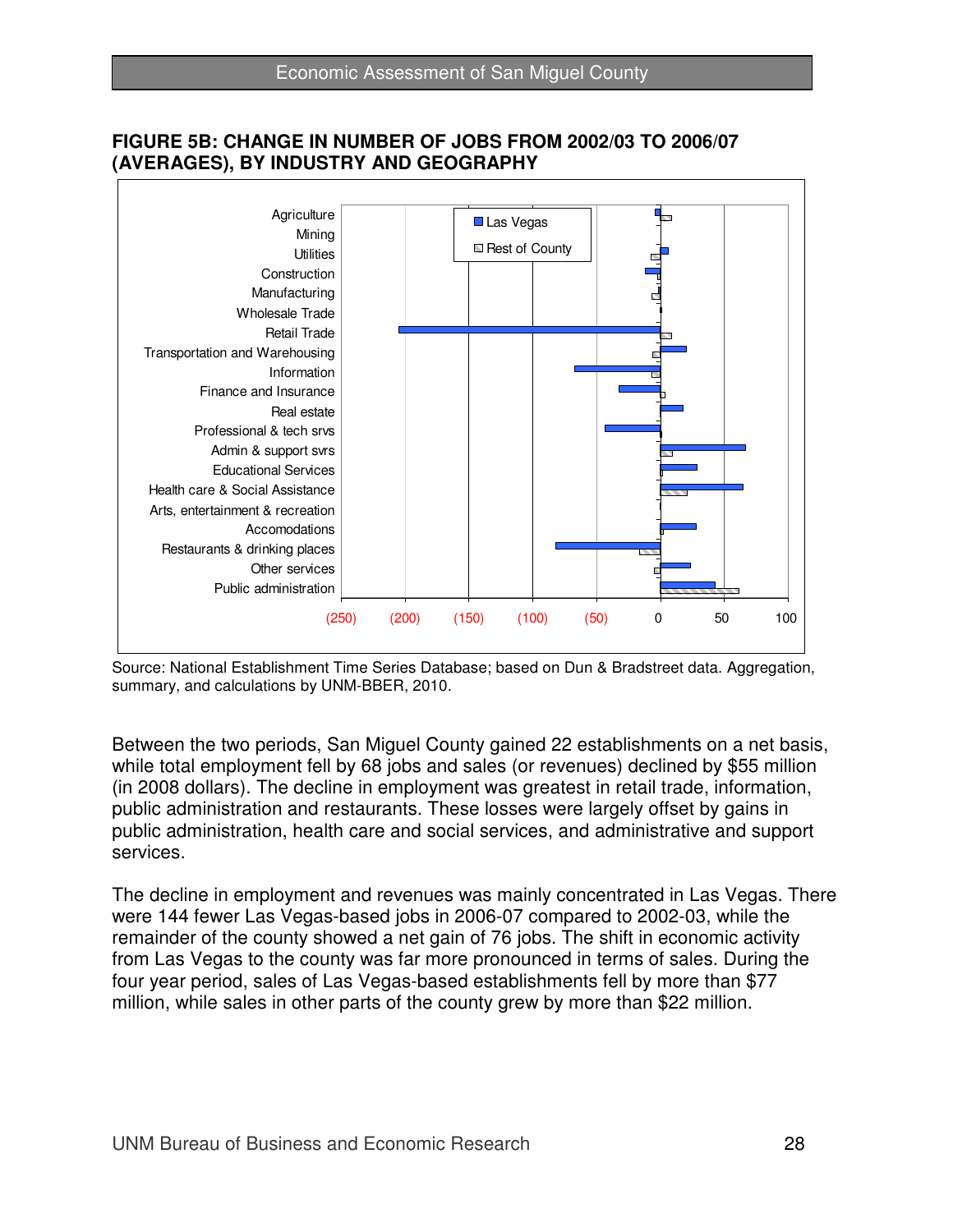#### Economic Assessment of San Miguel County

In Las Vegas, the decline in employment and sales cut across nearly all industries, with only slight gains in sales in real estate and administrative and support services.<sup>11</sup> The decline was, by far, most pronounced in the retail sector, which saw a 17 percent decline in employment and a slightly greater decline in sales in 2008 dollars. There were also cutbacks in restaurants and drinking places, publishing and communications (information sector), and finance and insurance. In several sectors, especially in what are largely publicly-funded educational services and health care and social services industries, employment remained stable or increased while revenues declined.

Outside of Las Vegas, the most important development during mid-decade was the sharp increase in revenues to the manufacturing sector. Although employment remained relatively unchanged in all geographies, the sharp increase in sales in the county was largely associated with the development of Dragonfly Industries, a bio-fuel producer based in Rociada, northwest of Las Vegas. In addition, educational services showed a significant increase in revenues, though again with minimal impact in terms of employment. Although the increase in revenues had several sources, an apparent increase in funded activities at the Armand Hammer United World College in Montezuma did account for a substantial share of the increase.

## **Business Closures during the Decade**

A unique characteristic of the Dun & Bradstreet-based NETS dataset is that it provides annual data on an establishment by establishment basis. This detail allows us to consider openings and closures of business establishments. **Table 5D** shows data on establishment closures during the period 2002 through 2006.<sup>12</sup> Again, the data are organized by industry and geography. In this table, the employment is the average number of jobs lost because of business closure and sales is likewise the average revenue loss resulting from the closure. **Figure 5C** shows the distribution of job losses, by industry, due to establishment closures. **Figures 5D** and **5E** are maps showing the location of jobs gained and lost as a result of new business formation and establishment closures for San Miguel County and Las Vegas, respectively, during the period 2002- 2006.

 $\overline{\phantom{a}}$  $11$  Gains in administrative and support services appear to be tied to the increased use of temporary employment agencies (NAICS 5613) and a broader pattern of outsourcing of office functions. In this sense, growth in administrative and support services is typically little more than a movement of existing jobs and activities between sectors, with no real gain to the economy.

<sup>&</sup>lt;sup>12</sup> Establishments included in this table are those that reported employment for any year during the 2002-2006 period, but which reported no employment in 2007. Employment and sales data are averages for establishment for the 1999 through 2006 period, or any sub-period during which the establishment was under operation. The average is used to mitigate the effect of businesses 'winding down' during their final years.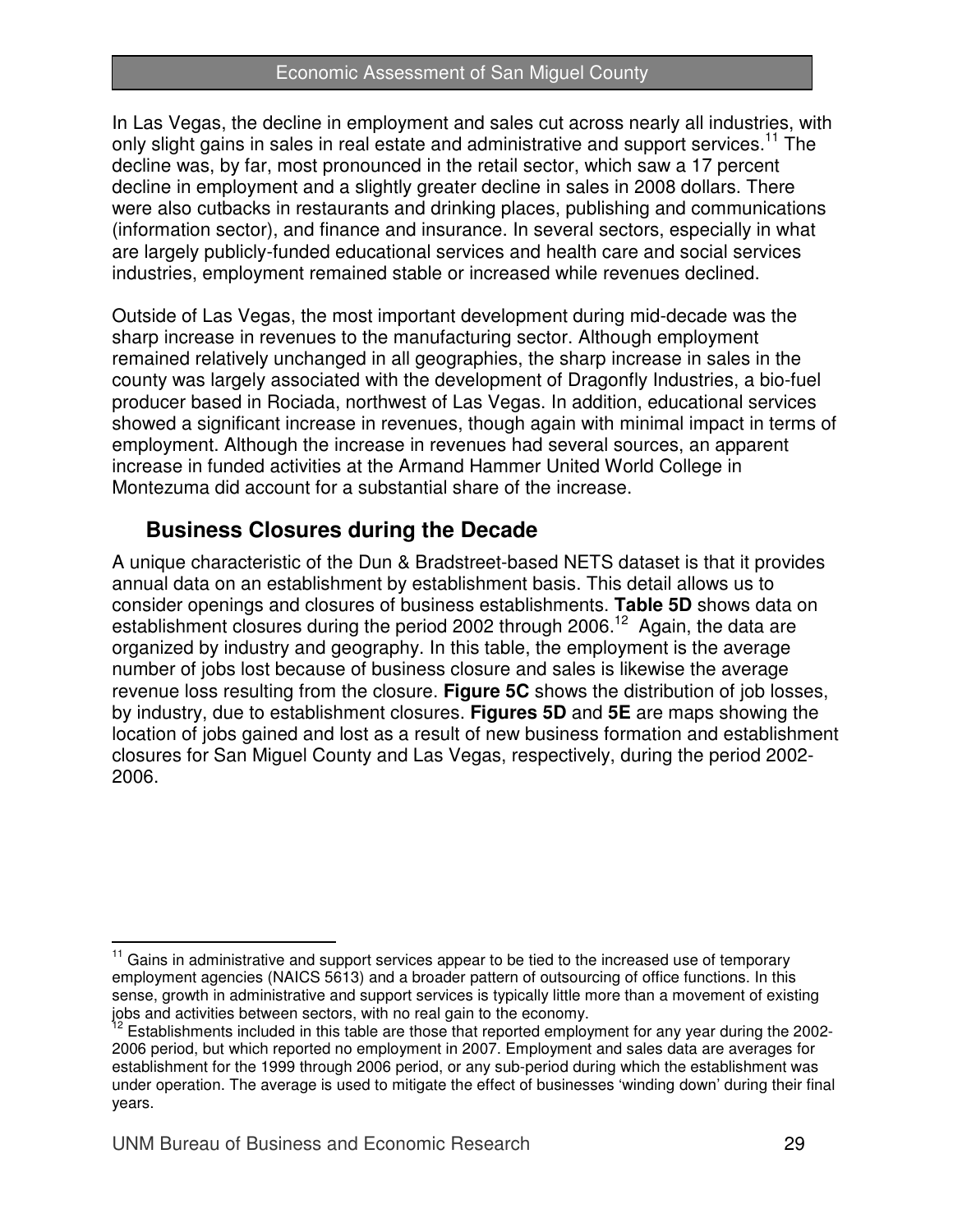# **TABLE 5D: BUSINESS CLOSURES DURING THE PERIOD 2002-2006, AND RELATED IMPACTS ON EMPLOYMENT AND SALES IN SAN MIGUEL COUNTY, BY INDUSTRY AND GEOGRAPHY.**

|                                  | # BUSINESSES   |                |                          |                 |              | <b>EMPLOYMENT</b> |                          |                        |              | <b>SALES</b> |                          |                        |  |
|----------------------------------|----------------|----------------|--------------------------|-----------------|--------------|-------------------|--------------------------|------------------------|--------------|--------------|--------------------------|------------------------|--|
| <b>Industry</b>                  | Las<br>Vegas   | Pecos          | <b>Rest of</b><br>County | County<br>Total | Las<br>Vegas | Pecos             | <b>Rest of</b><br>County | County<br><b>Total</b> | Las Vegas    | <b>Pecos</b> | <b>Rest of</b><br>County | County<br><b>Total</b> |  |
| Agriculture                      | $\overline{c}$ |                | 0                        | 3               | 3            | $\overline{c}$    | $\mathbf 0$              | 5                      | 87,038       | 142,192      | $\Omega$                 | 229,229                |  |
| Mining                           | $\mathbf 0$    |                | <b>NA</b>                | $\mathbf{1}$    | $\mathbf{0}$ | $\overline{c}$    | <b>NA</b>                | $\overline{c}$         | $\mathbf{0}$ | 206,667      | <b>NA</b>                | 206,667                |  |
| <b>Utilities</b>                 | $\Omega$       |                | 1                        | 2               | $\Omega$     | 11                | $\overline{4}$           | 15                     | $\mathbf{0}$ | 4,095,680    | 346,233                  | 4,441,913              |  |
| Construction                     | 19             | 5              | 10                       | 34              | 28           | 8                 | 21                       | 57                     | 3,743,722    | 1,270,875    | 1,793,183                | 6,807,780              |  |
| Manufacturing                    | 16             | 4              | 4                        | 24              | 26           | 8                 | 6                        | 40                     | 2,153,088    | 765,410      | 499,243                  | 3,417,741              |  |
| <b>Wholesale Trade</b>           | $\overline{7}$ |                | 0                        | 8               | 13           | 5                 | $\mathbf 0$              | 18                     | 2,258,732    | 1,000,000    | $\mathbf{0}$             | 3,258,732              |  |
| <b>Retail Trade</b>              | 40             | 5              | 4                        | 49              | 289          | 25                | 10                       | 324                    | 35,436,895   | 2,496,162    | 970,500                  | 38,903,557             |  |
| Transportation and Warehousing   | 8              | $\overline{4}$ | $\overline{4}$           | 16              | 41           | 8                 | $\overline{7}$           | 57                     | 2,610,012    | 509,989      | 600,543                  | 3,720,545              |  |
| Information                      | 14             | 4              | 2                        | 20              | 70           | 5                 | 4                        | 79                     | 3,568,613    | 374,707      | 397,300                  | 4,340,619              |  |
| Finance and Insurance            | 19             | $\mathbf{0}$   | $\mathbf{1}$             | 20              | 60           | $\mathbf 0$       | 2                        | 62                     | 7,136,084    | $\Omega$     | 237,306                  | 7,373,390              |  |
| Real estate                      | 8              |                | 2                        | 11              | 17           | $\overline{c}$    | 3                        | 23                     | 878,330      | 283,933      | 203,994                  | 1,366,258              |  |
| Professional & tech srvs         | 15             | $\overline{2}$ | $\overline{4}$           | 21              | 31           | 3                 | 5                        | 39                     | 2,288,344    | 269,803      | 475,942                  | 3,034,089              |  |
| Admin & support svrs             | $\overline{7}$ |                | 1                        | 9               | 35           | $\overline{2}$    | 1                        | 38                     | 2,318,834    | 114,167      | 40,000                   | 2,473,000              |  |
| <b>Educational Services</b>      | 6              |                | $\overline{4}$           | 11              | 133          | 23                | 101                      | 257                    | 6,762,811    | 1,112,720    | 10,952,513               | 18,828,044             |  |
| Health care & Social Assistance  | 30             | $\overline{2}$ | $\mathbf 0$              | 32              | 160          | 4                 | $\mathbf 0$              | 164                    | 7,953,225    | 184,650      | $\mathbf 0$              | 8,137,875              |  |
| Arts, entertainment & recreation | $\mathbf{1}$   | <b>NA</b>      | $\mathbf{0}$             | $\mathbf{1}$    | 6            | <b>NA</b>         | $\mathbf 0$              | 6                      | 303,820      | <b>NA</b>    | $\mathbf{0}$             | 303,820                |  |
| Accomodations                    | $\overline{4}$ |                | $\overline{c}$           | $\overline{7}$  | 8            | 8                 | $\overline{7}$           | 23                     | 381,879      | 1,988,121    | 425,886                  | 2,795,886              |  |
| Restaurants & drinking places    | 16             |                | 1                        | 18              | 252          | 15                | 2                        | 268                    | 7,420,171    | 298,741      | 78,417                   | 7,797,328              |  |
| Other services                   | 32             | 4              | 4                        | 40              | 85           | 11                | 11                       | 106                    | 4,378,008    | 614,927      | 706,667                  | 5,699,602              |  |
| Public administration            | 12             | $\Omega$       | $\overline{2}$           | 14              | 128          | $\mathbf{0}$      | 8                        | 136                    | $\Omega$     | $\Omega$     | $\Omega$                 | $\mathbf{0}$           |  |
| <b>Grand Total</b>               | 256            | 39             | 46                       | 341             | 1,385        | 142               | 193                      | 1,720                  | 89,679,603   | 15,728,743   | 17,727,728               | 123,136,074            |  |

Source: National Establishment Time Series Database; based on Dun & Bradstreet data. Aggregation, summary, and calculations by UNM-BBER, 2010.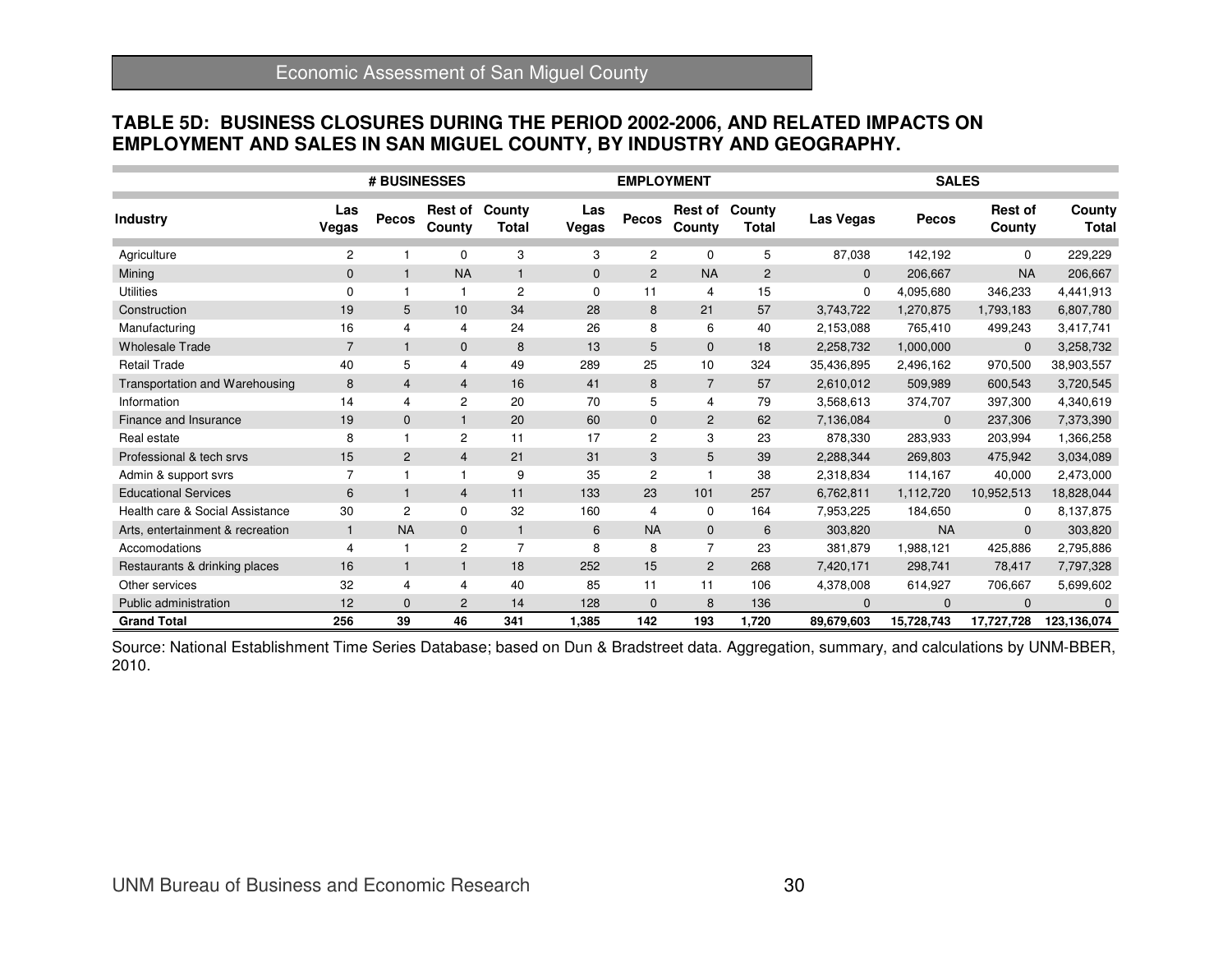#### **FIGURE 5C: EMPLOYMENT LOST AS A RESULT OF BUSINESS CLOSURES IN SAN MIGUEL COUNTY, BY INDUSTRY, 2002-2006**



 Source: National Establishment Time Series Database; based on Dun & Bradstreet data. Aggregation, summary, and calculations by UNM-BBER, 2010.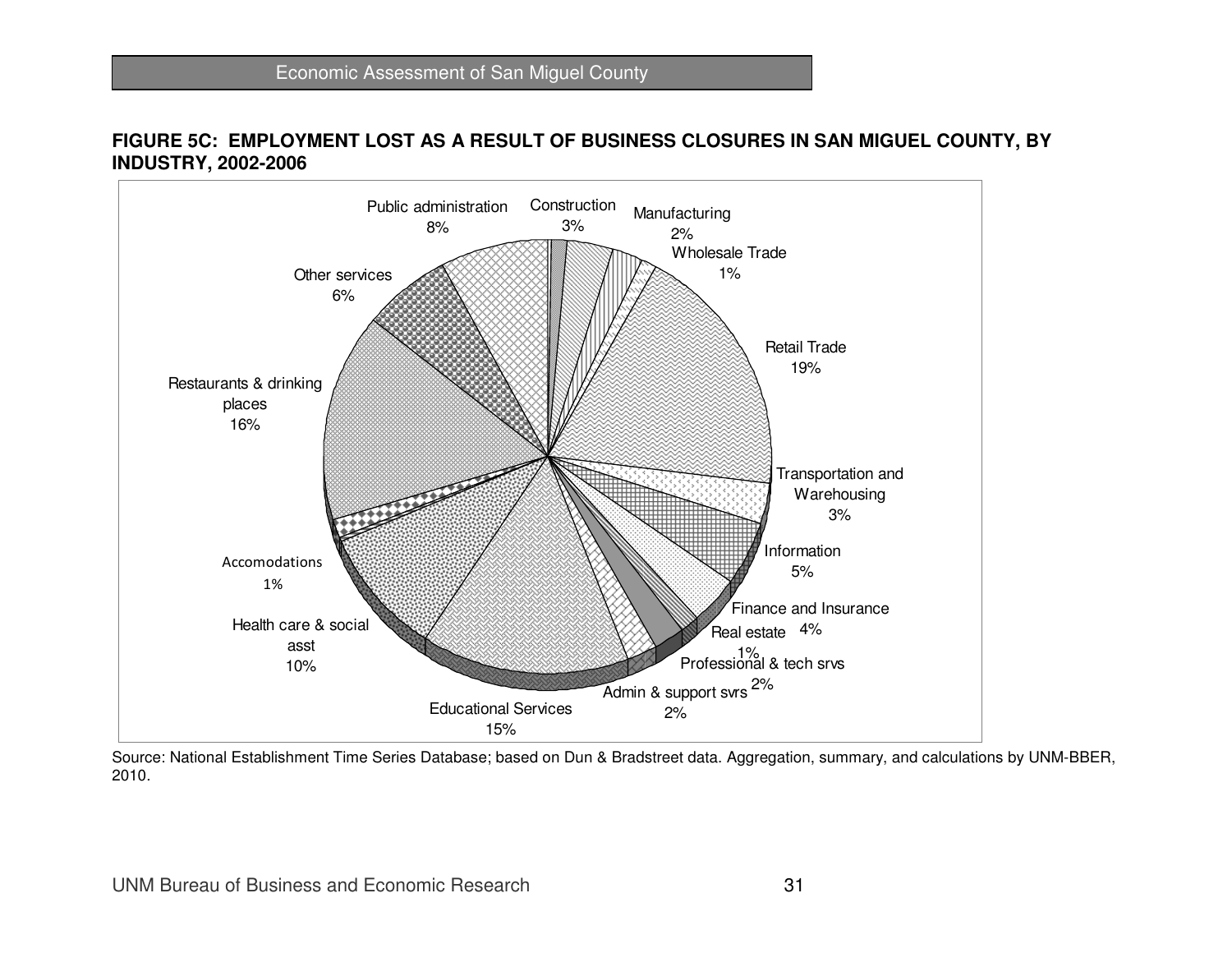

#### **FIGURE 5D: LOCATION OF JOBS GAINED AND LOST AS A RESULT OF BUSINESSES FORMATION AND CLOSURES IN SAN MIGUEL COUNTY, 2002-2006.**

Source: National Establishment Time Series Database; based on Dun & Bradstreet data. Aggregation, summary, and calculations by UNM-BBER, 2010. ESRI ARC MAP 9.2.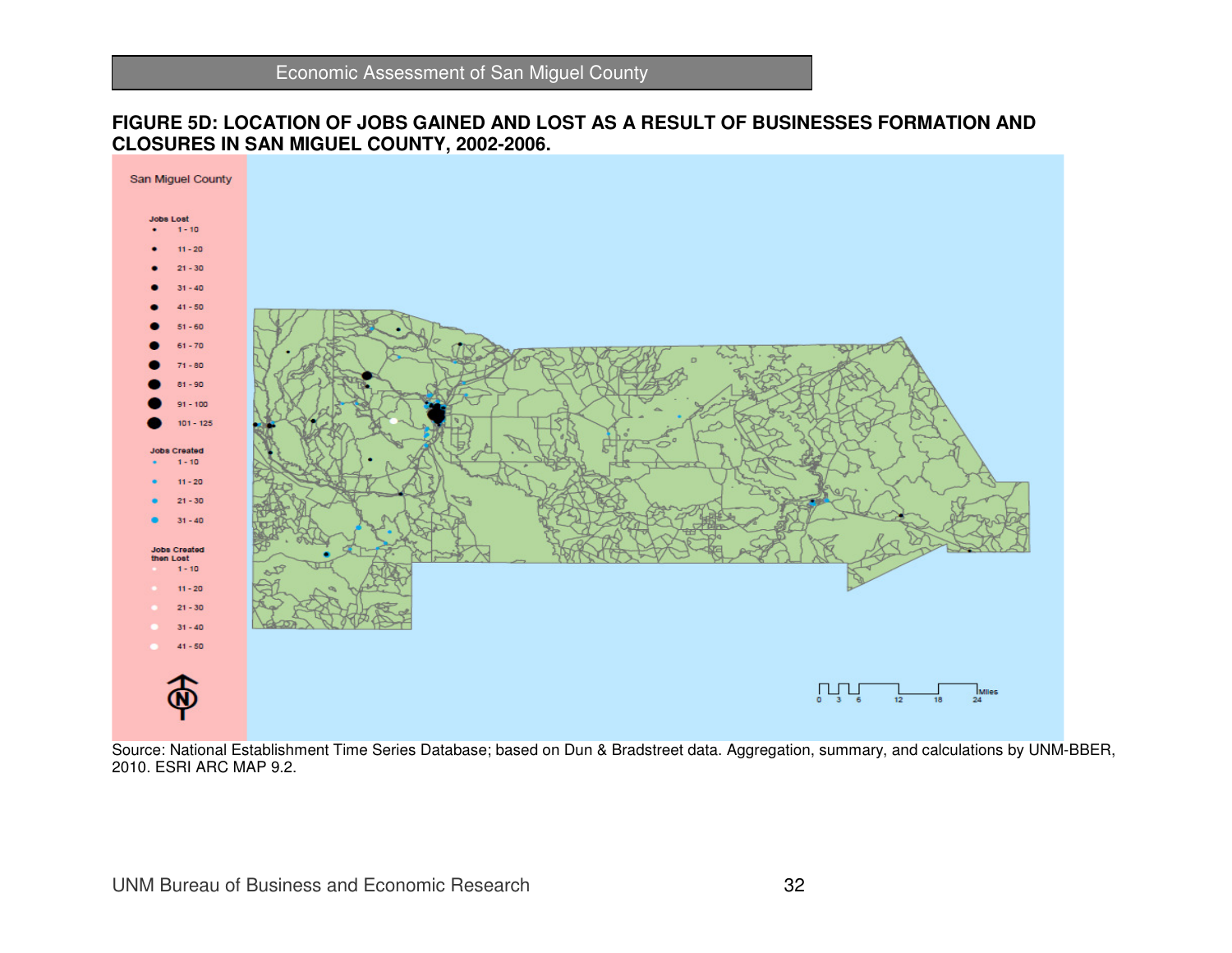

**FIGURE 5E: LOCATION OF JOBS GAINED AND LOST AS A RESULT OF BUSINESSES FORMATION AND CLOSURES IN LAS VEGAS, 2002-2006.** 

Source: National Establishment Time Series Database; based on Dun & Bradstreet data. Aggregation, summary, and calculations by UNM-BBER, 2010. ESRI ARC MAP 9.2.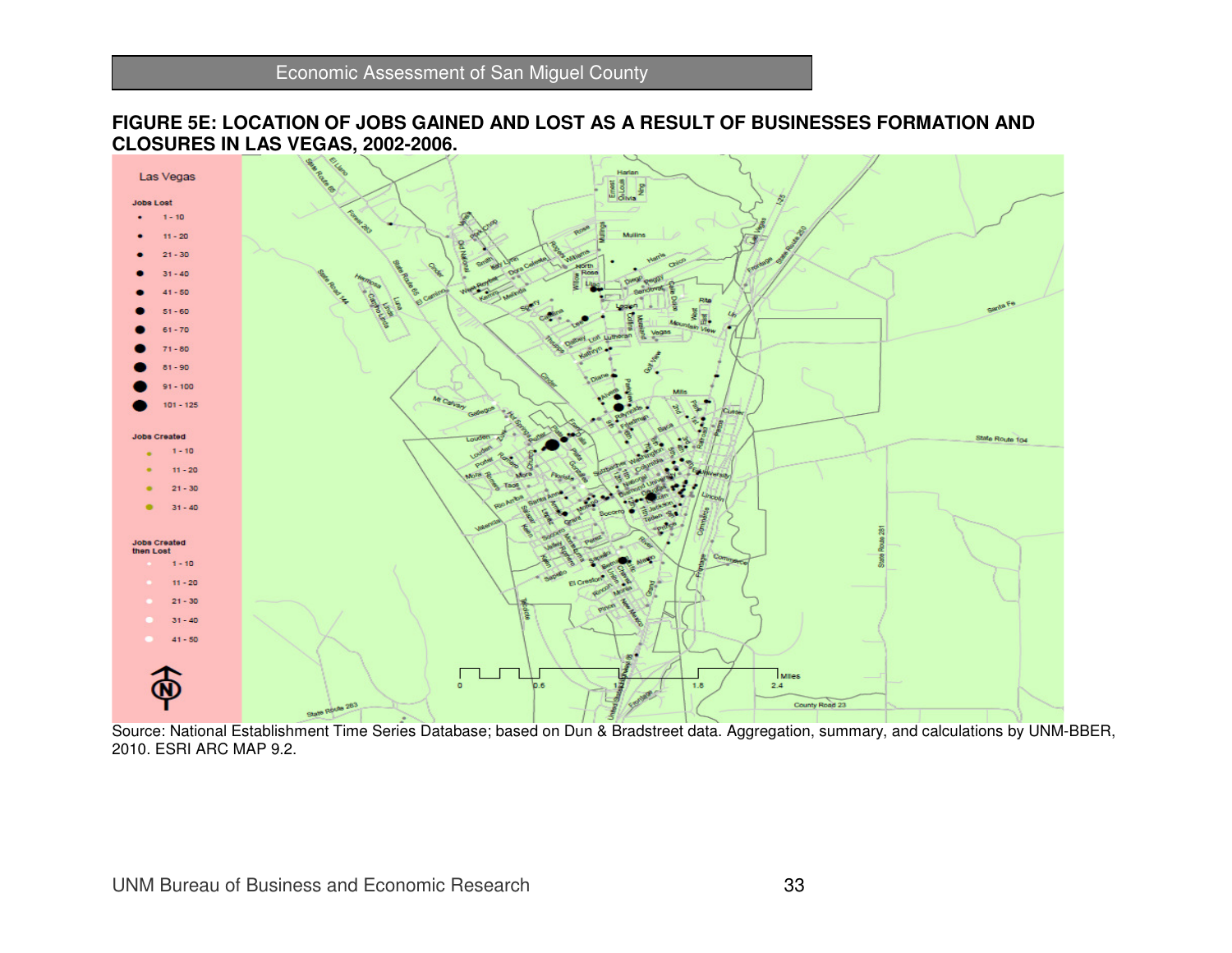#### Economic Assessment of San Miguel County

During the five year period, 341 establishments closed in San Miguel County, resulting in the direct loss of 1,720 jobs and \$123 million in revenues.<sup>13</sup> Among industries with a high enough number of establishments to be statistically meaningful, failure rates (establishment closures as a percentage of all establishments) was greatest in manufacturing, finance and insurance, information services, transportation, and restaurants and drinking places. Industries in which closures were least common included administrative and support services, accommodations, wholesale trade and construction. A pattern that emerges from this industry breakdown – though by no means perfect – is that closures tended to be most common in sectors that experienced a more general, even national pattern, of consolidation and relocation, while in sectors more necessarily rooted in a locale, closures were somewhat less common. For instance, manufacturing, finance and insurance and information services are experiencing overarching changes in their organizational and geographical characteristics. Conversely, business support services, accommodations and construction are, by the nature of their activities, tied to their location. Thus, business closures in San Miguel County have been most common in industries that are least necessarily tied to place and most likely to benefit from organizational and geographical consolidation, while establishments seem to be most secure where they remain tied to their San Miguel County-based market.

Returning to characteristics of businesses that closed their doors during the 2002-2006 period, their average size was much smaller than the average among all businesses. In Las Vegas, the average number of employees in shuttered businesses was about 5.4 (compared to an average of 9), while the average number of employees who lost their jobs due to business closures in other parts of the county was about 3.9 (only slightly less than average of 4.2 employment for all establishments in the county). Further, and more troubling, average revenues per employee among establishments that closed their doors was substantially higher than the average for all businesses. In Las Vegas, businesses that closed averaged nearly \$64,750 in sales per employee (compared to \$58,900 for all businesses in the city), and in other parts of the county, average sales per employee of shuttered businesses was \$100 thousand compared to \$77,900.

This surprising finding seems to follow from the prior discussion of the locational characteristics of business closures. Business closures have been most common in industries that are highly productive and subject to, and targeted for, reorganization and relocation. Again, manufacturing and finance and insurance are strong examples. Conversely, business closures have been less common in industries that are less subject to reorganization and relocation, often because the nature of their business geographically ties them to their market. These are often characterized by low productivity, in part because these businesses necessarily bare the many inefficiencies of multiple and dispersed locations, including a lack of labor specialization, high

 $\overline{a}$  $13$  Note that nearly all of the jobs and most of the revenues associated with establishment closures were offset by the opening of new businesses and the expansion of existing businesses. Thus, the net loss of employment and sales, as shown in Table 7D, is significantly less than those directly associated with establishment closures, as shown in Table 5D.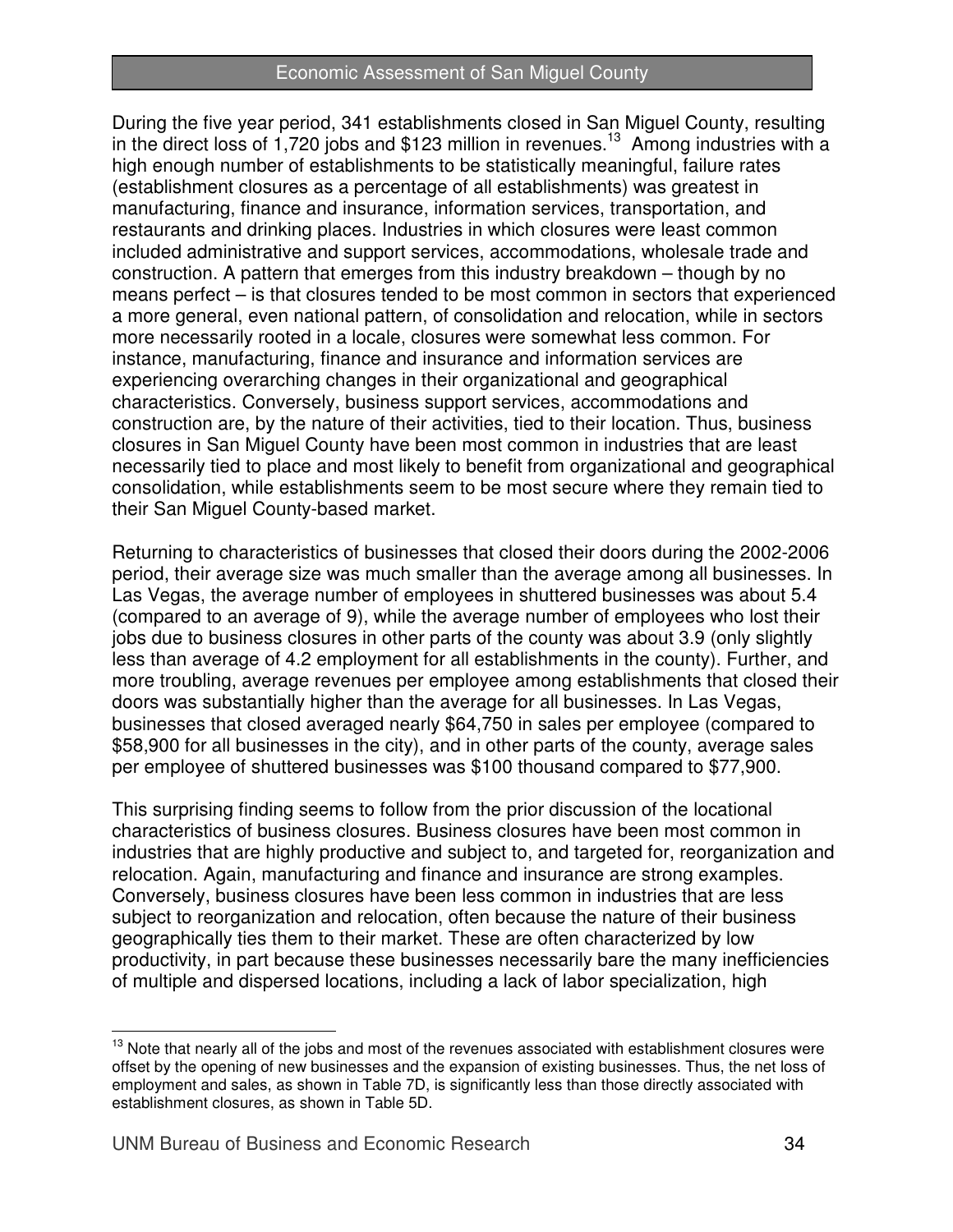locational costs, and limited power to negotiate in matters of finance and government oversight.

In summary, the data and argument presented here suggests that the businesses most subject to closure are those that must compete in industries that are highly productive and most able to reorganize and relocate; those least likely to close are those that are least threatened by reorganization and relocation, and are often least productive. This finding has broad and somewhat troubling implications for economic development policy, which will considered in greater detailed later in this report.

## **6. GROSS RECEIPTS AND REVENUE FLOWS INTO AND OUT OF SAN MIGUEL COUNTY**

In the previous section, we examined the changing patterns of employment in San Miguel County, with particular focus on the trends in business closure. In this section we continue our analysis of the strengths and weaknesses of San Miguel County's economy with an analysis of gross receipts. In particular, we analyze pull-factor to identify economic sectors that have been effective in generating growth by drawing money into the community.

## **Gross Receipts Data and Pull Factor Analysis**

The source of gross receipts data is the New Mexico Taxation and Revenue Department. This data is organized by industry, using established North American Industry Classification System (NAICS) codes. BBER uses the taxable gross receipts figures combined with food and medical deductions, because this most accurately approximates the net revenues of businesses. All values have been adjusted for inflation and are in 2009 dollars.

The main advantages of this dataset are: 1) it is very inclusive, since businesses are required by law to provide information on their sales to the New Mexico Taxation and Revenue Department so that the State can collect the appropriate gross receipts tax from them; 2) data is available on a detailed level by industry (up to six digit NAICS); and 3) very current data is available. However, there are disadvantages to the data: 1) not all products are taxable as gross receipts in New Mexico; a notable example is gasoline; 2) gross receipts data are categorized according to the type of business, rather than by the type of product; e.g., sales of food from gasoline convenience stores are included in gasoline station sales, not food sales; 3) businesses are self-classified, and sometimes inaccurately so; 4) information at the more detailed level is often unavailable because NM TRD does not disclose it if the number of businesses in the (sub)sector is so few that they would be easily identifiable; and 5) information is not "nested"; i.e., summing all the data available on a disaggregated (three-, four-, or fivedigit) sub-sector level will not result in a total that matches the next higher (fewer digit) level. Only the two-digit sectors can be relied upon for accurate totals, though in some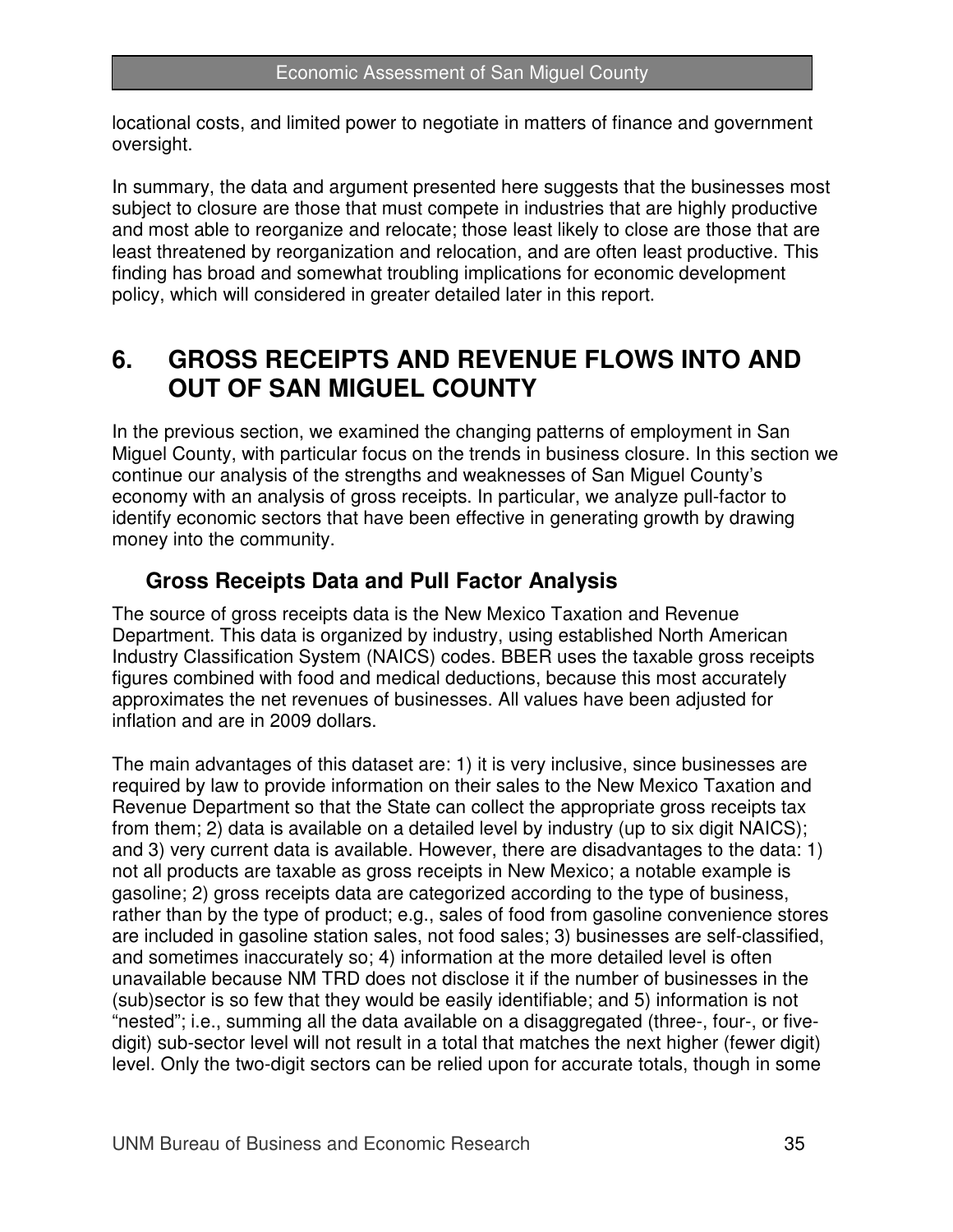cases, such as in small communities, non-disclosure applies even at this aggregated level.

Pull factor analysis is an examination of economic exchanges between a local economy and the larger economy against which it is measured. The purpose is to determine the relative strength or weakness of an industrial sector (e.g., services, retail, and so on), as measured in terms of its capacity to draw revenues into the local economy. A pull factor is the measure of this capacity. A pull factor value of 100% is the break-even point – if all residents made all their purchases locally, the pull factor for the economy as a whole would be 100 percent. Values greater than 100% indicate that the business sector is drawing revenues into the local economy (i.e., on a net basis, more money is spent in the economy by those whose income is earned outside the community than money is spent by locals outside the community). Values less than 100% indicate that residents are spending a disproportionate share of their income outside the local economy, thus 'leaking' money to other communities. The principal assumption underlying pull factor analysis is that consumers in the two geographies have identical spending patterns. In other words, it is assumed that if state residents as a whole spend 10 percent of their incomes at restaurants, then residents of San Miguel County do as well.

Net gains and losses are derived from the pull factors. They are calculated as the difference between estimated expenditures of local residents and the gross receipts reported by local businesses. Gains are revenues to local businesses in excess of estimated expenditures of residents, and losses are the revenue deficits to local businesses.

In evaluating pull factors it is important to note that in an open economy it is highly unlikely that all industries (or sectors) will have pull factors greater than 100 percent. Local economies function in the exchange of goods and services. Ideally, the local economy is able to use the net surplus revenues generated by sales in one industry to finance net purchases in another. Each economy has its strengths and weaknesses. For example, smaller communities are unlikely to compete with larger cities in advanced medical care, but may be successful in developing their recreational industries. From a policy perspective, strategies that either seek to reduce leakages or exploit strengths are equally valid, as both serve to create jobs and enhance the wealth and prosperity of the community. The question is which specific policy is likely to be most effective given the community's size, location and resources.

#### **Gross Receipts and Pull Factor Analysis in San Miguel County and Las Vegas**

**Tables 7A and 7B** show gross receipts, pull factors and net gains and losses of revenues for the years 2005 through 2009 for San Miguel County<sup>14</sup> and Las Vegas.

 $\overline{\phantom{a}}$ <sup>14</sup> Note that in this analysis, San Miguel County refers to all parts of the county, including the incorporated towns of Las Vegas and Pecos. Later in this analysis, we will examine San Miguel County excluding businesses in Las Vegas. This distinction will be clearly noted.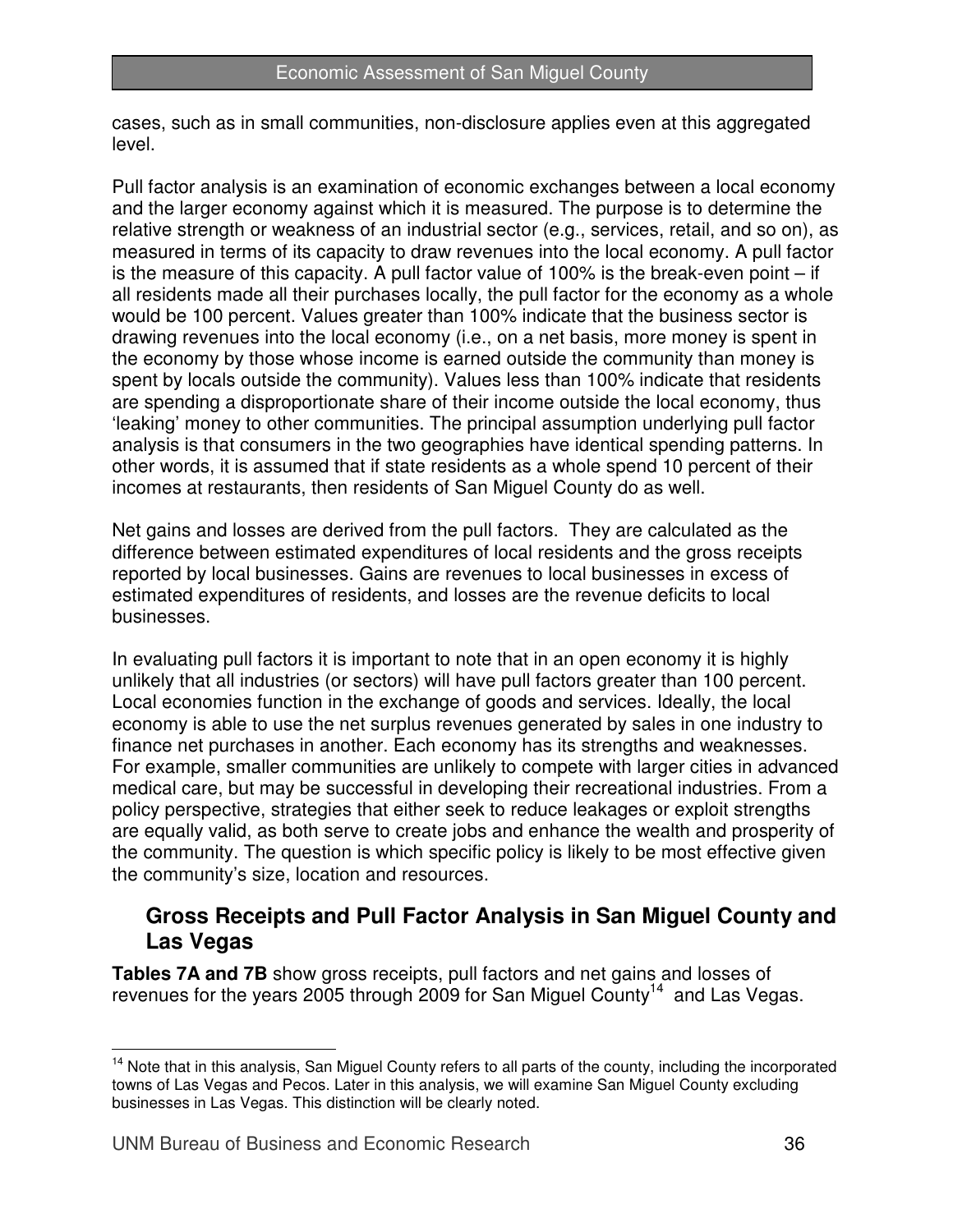#### San Miguel County Receipts and Pull Factors

In San Miguel County, total taxable gross receipts plus food and medical deductions (corrected for inflation), averaged \$370 million during the period 2005-2009. Overall, there was a general upward trend in the receipts, though 2009 was a relatively slow year. The receipts were relatively stable, with a low of \$339 million in 2005 and a high of \$387 million in 2008. Receipts varied on average by about 5 percent per year during the period. As should be expected, the retail sector captured a large share of total receipts (35 percent over the period), and the sector was very stable. After retail, construction (16 percent), other services<sup>15</sup> (12 percent), restaurants and drinking establishments (8.4 percent), health care and social assistance (7.8 percent), and information and cultural services (4.5 percent) also contributed significantly to taxable gross receipts.

The economy of San Miguel County suffers from a very substantial leakage of revenues. The pull factor for the economy as a whole during the 2005-09 period was 67 percent, indicating that on a net basis San Miguel County-based businesses capture only about two-thirds of the estimated expenditures of county residents. Thus, again on a net basis, one third of the income of county residents is spent elsewhere. On average, revenues that leak from the county's economy are equal to an estimated \$185 million per year.

Professional, scientific, and technical services is the weakest of the major sectors, with a pull factor of only 20 percent, thus accounting for a loss of about \$39 million per year. This is very common in more rural areas, as professional and technical services are typically highly concentrated in the largest urban areas, so there may be little that can be done to reverse this pattern at least in the short term. The retail sector lost about 20 percent of expected receipts (i.e. pull factor of 80 percent), or about \$33 million per year. Among other major sectors, wholesale trade, construction and 'other services' also account for significant losses. On the positive side of the ledger, food services and drinking places drew \$6.5 million into the county; information and cultural services, and public administration<sup>16</sup> capture another \$3.5 million each; and health care and social assistance draw about \$1.7 million into the economy. **Figure 7A** shows the average annual gains and losses in gross receipts, by industry, for San Miguel County.

 $\overline{\phantom{a}}$ 

<sup>&</sup>lt;sup>15</sup> Other services include various repair and maintenance services, personal care services, landscaping and many other services.

 $16$  Note that most public sector activities do not collect taxes as revenues and are thus outside of this analysis. Employment, reviewed in the previous section, is a much better indicator of public sector activities. In the analysis of taxable gross receipts, public administration is largely limited to 'enterprise' or fee based activities.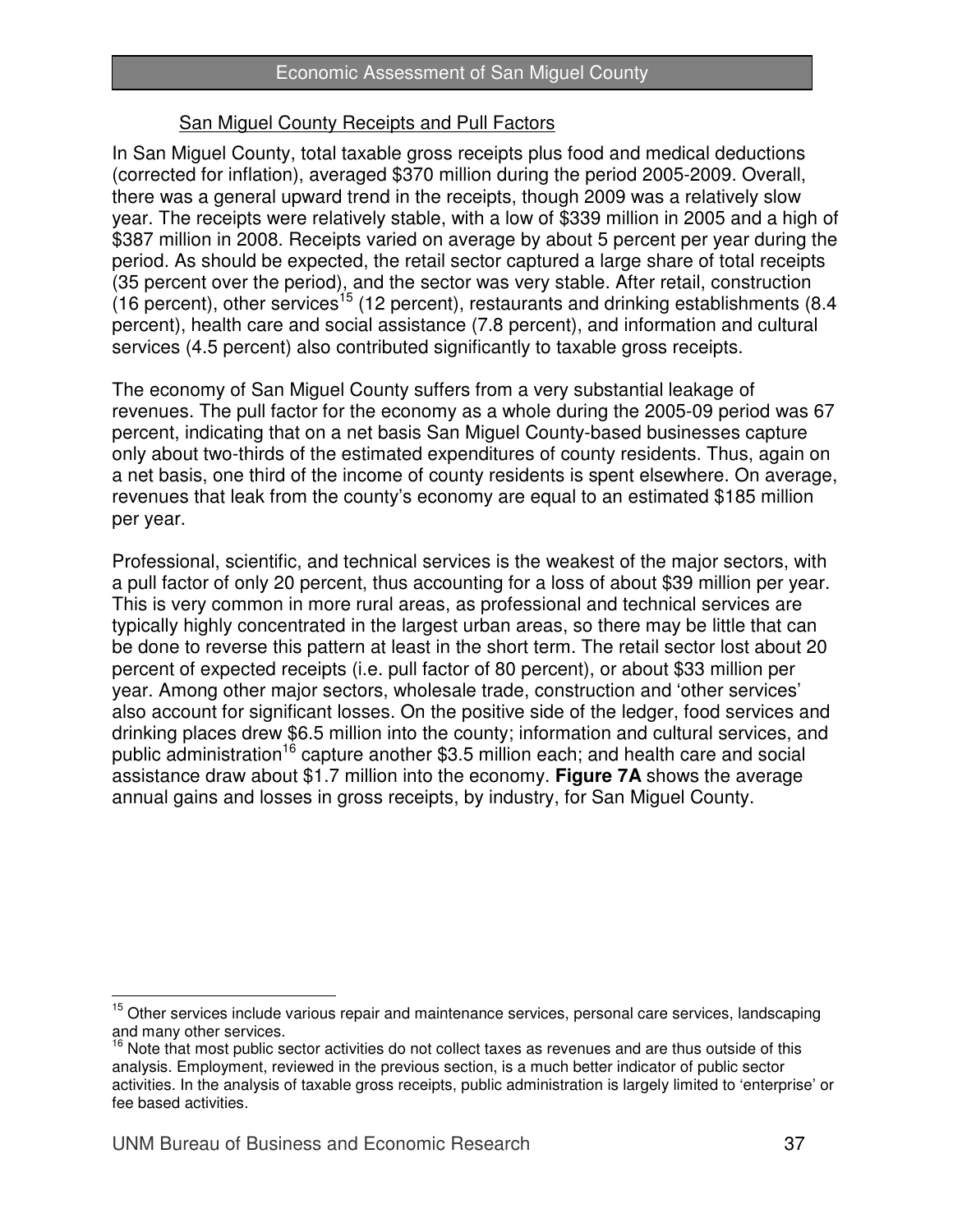## **TABLE 7A: SAN MIGUEL COUNTY GROSS RECEIPTS, 2005-2009 (in \$2009)**

| <b>Industry</b>                              | 2005        | 2006        | 2007        | 2008        | 2009        |
|----------------------------------------------|-------------|-------------|-------------|-------------|-------------|
| Agriculture                                  | 201,830     | 506,357     | 596,952     | 832,997     | 644,189     |
| <b>Utilities</b>                             | 18,849,949  | 20,434,510  | 18,847,901  | 15,773,354  | 15,319,931  |
| Construction                                 | 46,237,717  | 64,182,610  | 64,322,251  | 65,462,346  | 51,016,133  |
| Manufacturing                                | 1,938,605   | 2,263,851   | 2,938,113   | 2,201,153   | 1,789,529   |
| <b>Wholesale Trade</b>                       | 5,724,312   | 6,121,488   | 6,830,961   | 9,992,233   | 8,835,263   |
| <b>Retail Trade</b>                          | 128,008,810 | 127,360,245 | 130,222,245 | 134,260,454 | 128,468,751 |
| Transportation and Warehousing               | 1,497,440   | 4,812,724   | 6,068,564   | 2,808,226   | 6,064,433   |
| Information and Cultural Industries          | 14,745,260  | 14,575,410  | 14,647,749  | 17,757,891  | 21,632,529  |
| Finance and Insurance                        | 1,659,833   | 1,637,252   | 1,726,117   | 1,918,869   | 1,669,369   |
| <b>Real Estate</b>                           | 3,119,037   | 4,823,117   | 5,480,491   | 4,141,058   | 3,097,858   |
| <b>Professional &amp; Technical Services</b> | 8,144,697   | 9,327,990   | 10,651,177  | 11,944,016  | 12,245,348  |
| <b>Administrative &amp; Support Services</b> | 1,296,571   | 3,284,651   | 2,864,686   | 2,467,549   | 1,703,706   |
| <b>Educational Services</b>                  | 660,738     | 511,015     | 258,738     | 221,382     | 263,797     |
| <b>Health Care and Social Assistance</b>     | 20,690,417  | 31,153,862  | 26,499,304  | 29,313,468  | 35,895,999  |
| Arts, Entertainment and Recreation           | 175,113     | 116,224     | 119,819     |             | 110,245     |
| Accommodations                               | 4,763,443   | 6,431,914   | 5,279,494   | 4,214,418   | 2,799,012   |
| Food Services and Drinking Places            | 29,273,095  | 30,017,974  | 30,225,717  | 33,551,253  | 32,043,333  |
| <b>Full-Service Restaurants</b>              | 17,408,960  | 16,773,521  | 16,757,789  | 16,509,057  | 14,080,145  |
| <b>Drinking Places</b>                       | 6,976,787   | 7,948,359   | 5,793,976   | 6,358,622   | 5,017,765   |
| <b>Other Services</b>                        | 46,827,219  | 43,367,652  | 42,888,729  | 43,543,400  | 37,454,123  |
| <b>Public Administration</b>                 |             |             |             |             | 5,495,542   |
| <b>Unclassified Establishments</b>           |             | 261,942     | 114,769     | 344,738     | 1,331,236   |
| <b>Grand Total</b>                           | 338,712,284 | 376,543,651 | 376,973,807 | 386,500,879 | 371,167,910 |

#### **TAXABLE GROSS RECEIPTS (PLUS FOOD & MEDICAL DEDUCTIONS)**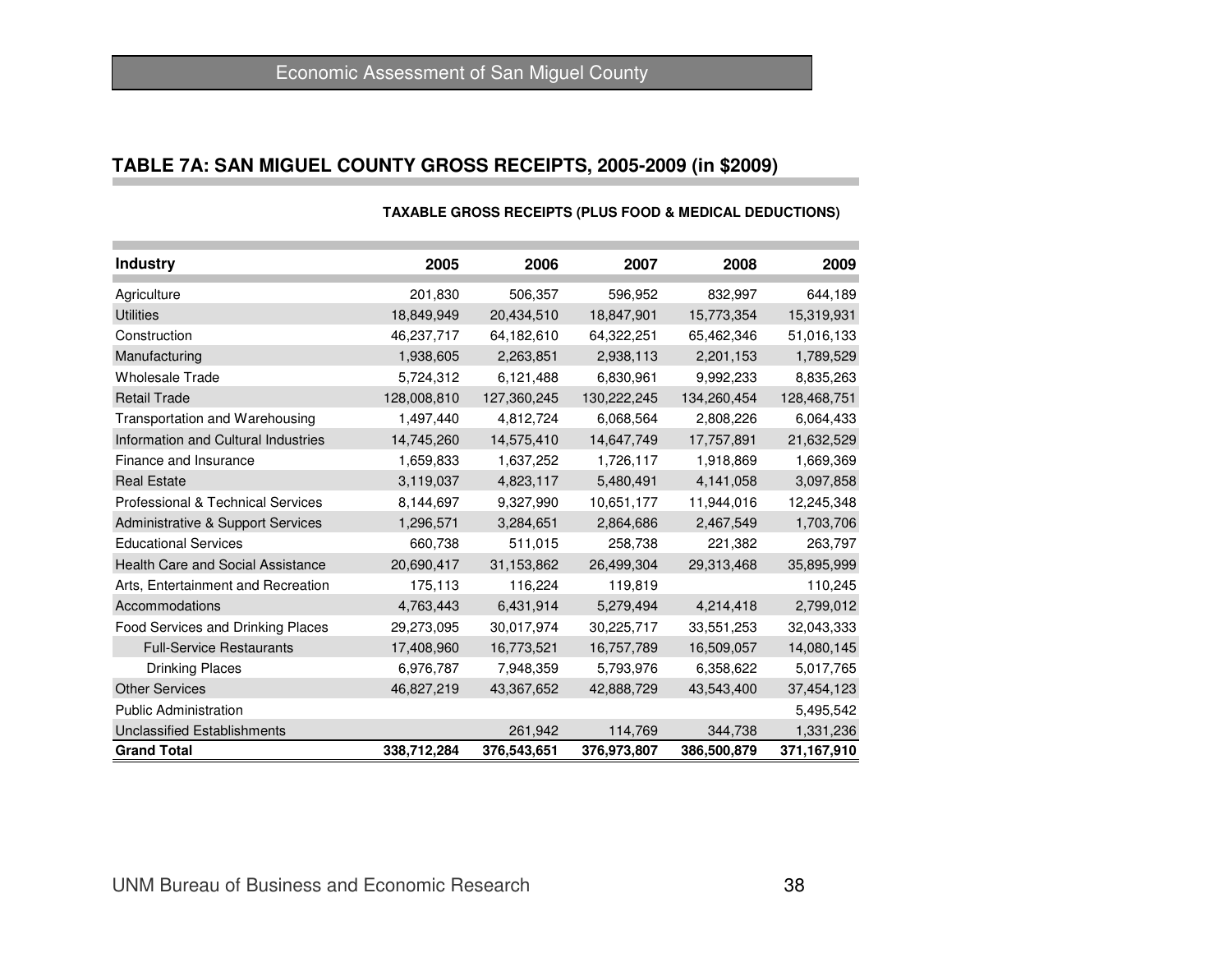#### **TABLE 7A (CONTINUED): SAN MIGUEL COUNTY PULL FACTORS AND NET GAINS AND LOSSES, 2005-2009**

|                                     |      |      | <b>PULL FACTOR</b> |      |      | <b>NET GAIN/LOSS</b> |                 |                 |                |                 |  |
|-------------------------------------|------|------|--------------------|------|------|----------------------|-----------------|-----------------|----------------|-----------------|--|
| <b>Industry</b>                     | 2005 | 2006 | 2007               | 2008 | 2009 | 2005                 | 2006            | 2007            | 2008           | 2009            |  |
| Agriculture                         | 20%  | 54%  | 64%                | 92%  | 95%  | (814, 521)           | (439, 864)      | (335, 744)      | (76.679)       | (30, 702)       |  |
| <b>Utilities</b>                    | 81%  | 88%  | 85%                | 66%  | 74%  | (4,390,850)          | (2,852,355)     | (3,249,711)     | (8,053,163)    | (5,427,080)     |  |
| Construction                        | 63%  | 74%  | 78%                | 81%  | 79%  | (27, 451, 233)       | (22, 595, 838)  | (18,060,537)    | (15.053.399)   | (13, 208, 549)  |  |
| Manufacturing                       | 15%  | 15%  | 19%                | 15%  | 15%  | (11, 221, 559)       | (13, 201, 776)  | (12, 384, 867)  | (12, 737, 671) | (10, 194, 305)  |  |
| <b>Wholesale Trade</b>              | 19%  | 18%  | 23%                | 34%  | 41%  | (25, 120, 394)       | (27, 243, 676)  | (22, 436, 079)  | (19, 484, 401) | (12, 495, 005)  |  |
| <b>Retail Trade</b>                 | 79%  | 78%  | 79%                | 80%  | 82%  | (34,028,914)         | (36, 569, 453)  | (34, 122, 858)  | (33, 397, 834) | (27, 623, 733)  |  |
| Transportation and Warehousing      | 31%  | 82%  | 97%                | 40%  | 92%  | (3,361,708)          | (1,073,575)     | (215, 979)      | (4,256,972)    | (558, 953)      |  |
| Information and Cultural Industries | 137% | 119% | 122%               | 135% | 123% | 4,014,864            | 2,319,618       | 2,633,445       | 4,596,145      | 4,074,457       |  |
| Finance and Insurance               | 52%  | 49%  | 45%                | 54%  | 62%  | (1,562,273)          | (1,697,884)     | (2,098,564)     | (1,628,635)    | (1,043,659)     |  |
| <b>Real Estate</b>                  | 38%  | 55%  | 61%                | 48%  | 42%  | (5,048,465)          | (3,926,663)     | (3,498,997)     | (4,449,039)    | (4, 195, 489)   |  |
| Professional & Technical Services   | 16%  | 19%  | 22%                | 23%  | 26%  | (42,680,703)         | (39, 285, 703)  | (36,800,343)    | (39, 463, 450) | (34, 439, 679)  |  |
| Administrative & Support Services   | 57%  | 31%  | 20%                | 13%  | 9%   | (986, 266)           | (7,452,937)     | (11, 554, 586)  | (17,003,899)   | (16,633,925)    |  |
| <b>Educational Services</b>         | 40%  | 28%  | 14%                | 11%  | 13%  | (979, 986)           | (1,302,746)     | (1,631,044)     | (1,706,826)    | (1,764,509)     |  |
| Health Care and Social Assistance   | 82%  | 117% | 98%                | 106% | 127% | (4,614,432)          | 4,423,171       | (488, 746)      | 1,642,202      | 7,603,608       |  |
| Arts, Entertainment and Recreation  | 10%  | 7%   | 7%                 |      | 5%   | (1,523,660)          | (1,550,191)     | (1,617,100)     |                | (1,905,434)     |  |
| Accommodations                      | 75%  | 113% | 114%               | 104% | 46%  | (1,590,539)          | 761,432         | 668,420         | 147,266        | (1,952,502)     |  |
| Food Services and Drinking Places   | 117% | 118% | 119%               | 127% | 128% | 4,719,650            | 6,091,946       | 6,196,515       | 8,476,856      | 7,072,387       |  |
| <b>Full-Service Restaurants</b>     | 81%  | 77%  | 78%                | 76%  | 70%  | (3,984,896)          | (5,049,645)     | (4,720,035)     | (5,346,784)    | (6,060,110)     |  |
| <b>Drinking Places</b>              | 281% | 334% | 260%               | 280% | 245% | 4,492,703            | 5,568,379       | 3,569,180       | 4,091,218      | 2,966,004       |  |
| <b>Other Services</b>               | 70%  | 62%  | 66%                | 66%  | 77%  | (20, 245, 646)       | (26, 255, 287)  | (22, 436, 558)  | (22, 912, 209) | (11, 444, 352)  |  |
| <b>Public Administration</b>        |      |      |                    |      | 288% |                      |                 |                 |                | 3,587,012       |  |
| <b>Unclassified Establishments</b>  |      | 41%  | 11%                | 18%  | 50%  |                      | (381, 129)      | (920, 839)      | (1,619,597)    | (1, 333, 633)   |  |
| <b>Grand Total</b>                  | 63%  | 65%  | 67%                | 66%  | 72%  | (197, 469, 230)      | (198, 436, 180) | (187, 846, 619) | (195,471,069)  | (147, 349, 780) |  |

Source: State of New Mexico Taxation and Revenue Department Combined Reporting System; Report No. 80, Quarterly Reports, 2005-2009; Aggregations and calculations, UNM-BBER 2010.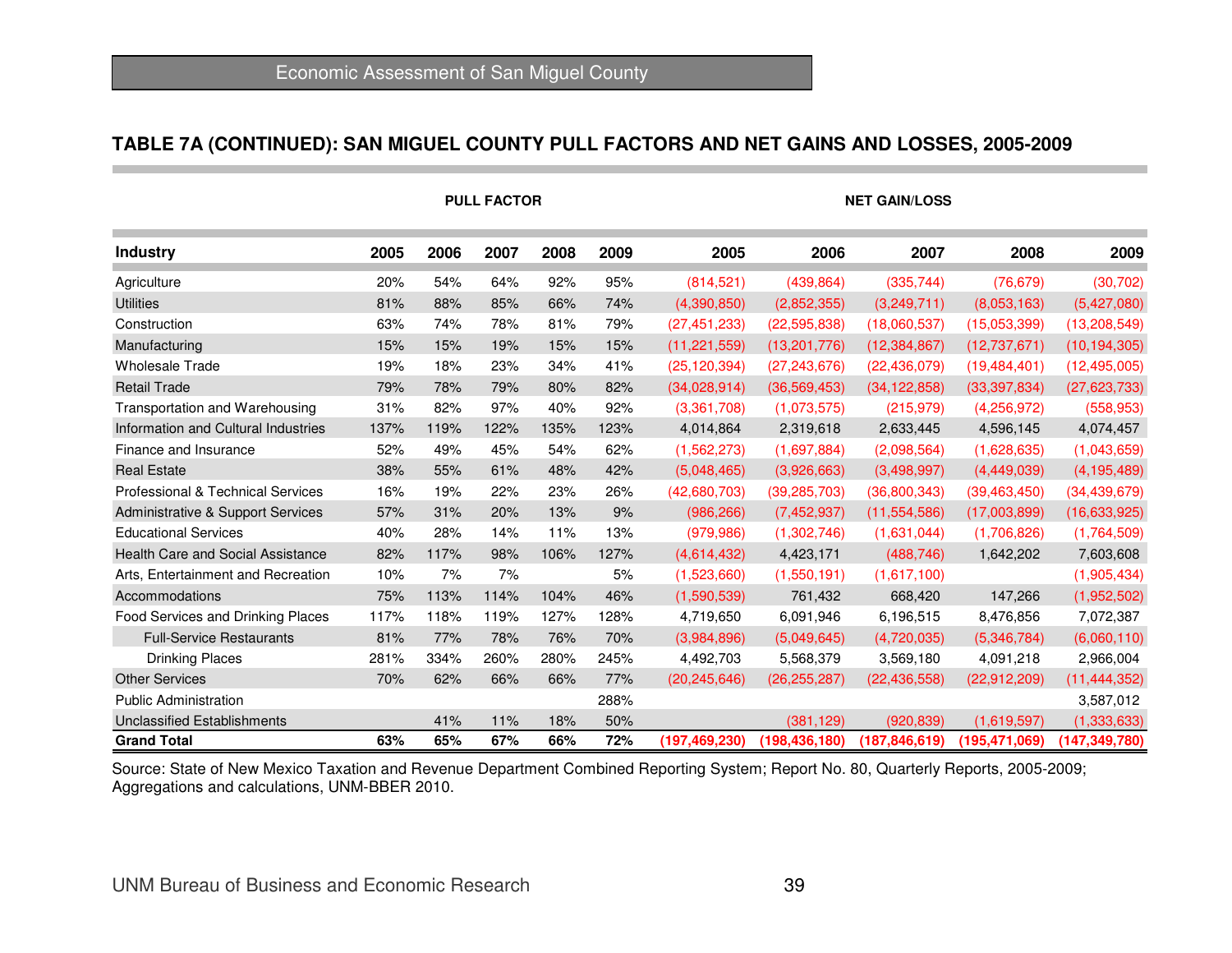#### Las Vegas Gross Receipts and Pull Factors

**Table 7B** shows the same variables for the city of Las Vegas – taxable gross receipts, including food and medical deductions, pull factors and the net gain/loss of revenues. During the five year period, average annual receipts in Las Vegas were about \$292 million, equivalent to about 78 percent of the county total. As in the county as a whole, receipts were relatively stable, varying by an average of only about 3 percent per year. Again, the retail sector accounted for the largest share of total receipts, about 40 percent. Apart from retail, 'other services', health care and social assistance, restaurants and drinking places and construction accounted for a substantial share of receipts.

For the Las Vegas economy as a whole, the pull factor average 115 percent during the five year period. On a net basis, the economy of Las Vegas realized an average annual gain of about \$35 million per year in its exchanges with 'the rest of the world'. Retail alone could account for this entire gain, drawing in an average of about \$42 million year. In addition, health care and social assistance, and restaurants and drinking places netted the community another \$32 million per year. On the negative side of the ledger, professional services, construction, wholesale trade, manufacturing and administrative and support services lost an average of about \$38 million per year. **Figure 7B** shows the average annual gains and losses in gross receipts, by industry, for the City of Las Vegas.

#### Exchanges between Las Vegas-Based Business, County Residents and the Rest of the World<sup>17</sup>

According to U.S. Census Bureau data, slightly more than half (54 percent) of the total household income of county residents is earned by the population that lives outside of Las Vegas. This, together with the mismatch in pull factors between the county (including Las Vegas) and the City of Las Vegas alone, raises important questions regarding the economic relationships between Las Vegas-based businesses and county residents. To what extent is the strength of Las Vegas-based businesses due to spending by county residents who live outside the city? Alternatively, to what extent is the strength of Las Vegas businesses due to their success in drawing in revenues from outside the county while county residents, including those residing in Las Vegas, offset these gains with the leakage of expenditures outside the county? These very different scenarios would inform very different development strategies. In the first case, the focus of efforts would be to promote businesses that are able to draw additional revenues into the county. In the second case, the focus of development efforts would perhaps be to minimize leakages of county consumers.

 $\overline{\phantom{a}}$  $17$  Unless otherwise specified, in the context of this discussion 'country residents' refers to those living outside of Las Vegas. The incorporated community of Pecos is included in this category; therefore the term 'incorporated areas' of the county does not exactly apply. For reference, gross receipts data for Pecos is presented in **Table A1.**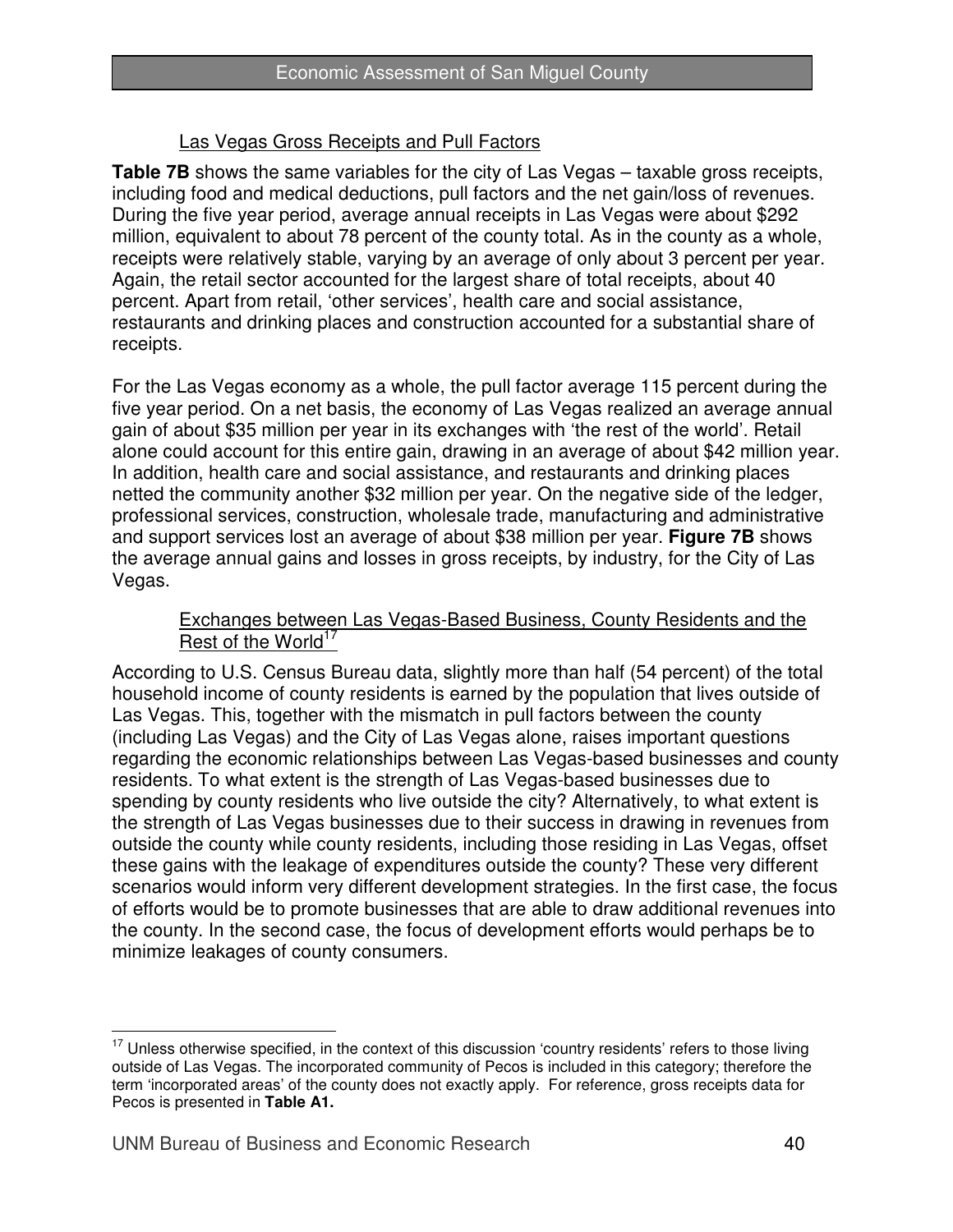#### **TABLE 7B: LAS VEGAS GROSS RECEIPTS, 2005-2009** (**in \$2009)**

#### **Industry <sup>2005</sup> <sup>2006</sup> <sup>2007</sup> <sup>2008</sup> <sup>2009</sup>Utilities**  12,195,699 13,316,944 11,318,994 8,311,556 7,841,50026,278,653 Construction 26,189,665 27,317,474 22,734,992 28,354,948 26,278,6531,354,610 Manufacturing 1,408,001 1,493,834 1,471,026 1,463,538 1,354,610 8,264,822 Wholesale Trade 5,091,431 5,647,851 6,141,732 9,527,311 Retail Trade 116,790,504 115,184,404 117,444,676 121,809,659 116,765,4312,945,326 Transportation and Warehousing  $1,021,450$   $351,983$  628,209  $1,998,266$ 13,375,786 Information and Cultural Industries  $9,039,454$   $9,464,190$   $9,535,430$  10,658,608 1,566,801 Finance and Insurance 1,585,145 1,586,068 1,597,140 1,720,832 1,762,030 Real Estate 1,788,257 2,175,959 2,526,866 2,590,485 1,762,030 9,740,966 9,705,472 10,137,393 Professional & Technical Services 7,356,914 8,581,470 Admininstrative Support Services 1,273,189 2,954,348 2,571,920 2,337,308 1,485,667234,182 Educational Services 651,218 418,097 193,705 35,158,105 Health Care and Social Assistance  $20.317,470$   $30.599,325$   $25,928,679$   $28,879,596$ Arts, Entertainment and Recreationn 68,376 Accommodations 3,970,680 5,634,124 4,468,193 3,492,698 1,893,04429,482,327 Food Services and Drinking Places 25,236,148 25,555,127 26,631,294 29,604,969 12,127,430 Full-Service Restaurants 15,507,484 14,734,780 14,784,323 14,709,359 4,141,917 Drinking Places 5,663,642 6,234,602 4,935,024 5,033,314Other Services 40,671,262 37,701,811 36,683,029 36,248,761 31,617,1221,028,573 Unclassified Establishmentss and the contract of the contract of the contract of the contract of the contract of the contract of the contract of the contract of the contract of the contract of the contract of the contract of the contract of the cont 299,356,851 **Grand Total 278,961,921 292,287,419 285,362,707 301,575,173 299,356,851**

#### **TAXABLE GROSS RECEIPTS (PLUS FOOD & MEDICAL DEDUCTIONS)**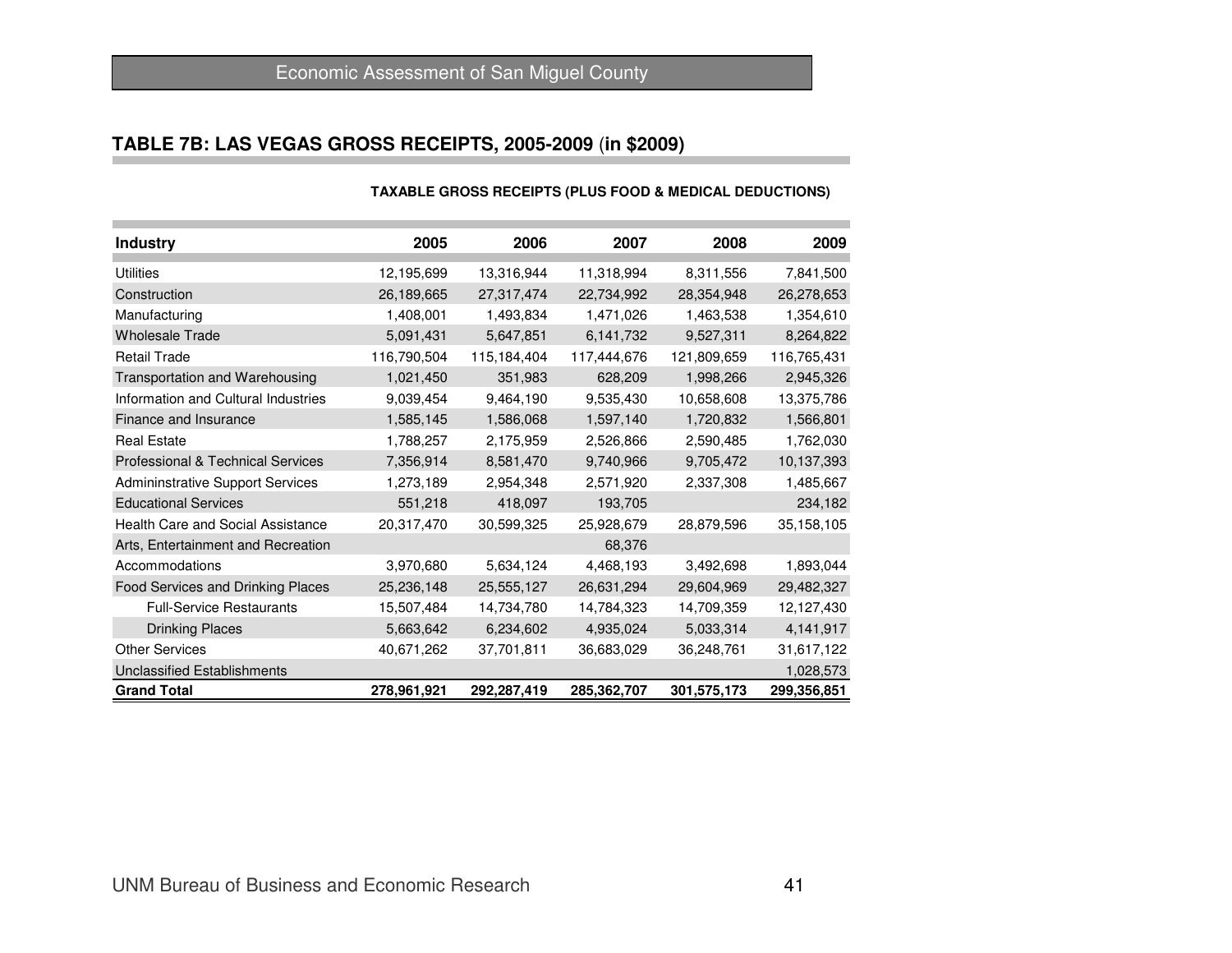#### **TABLE 7B (CONTINUED): LAS VEGAS PULL FACTORS AND NET GAINS AND LOSSES, 2005-2009**

|                                     |      |      | <b>PULL FACTOR</b> |      |      | <b>NET GAIN/LOSS</b> |              |                |              |                |  |
|-------------------------------------|------|------|--------------------|------|------|----------------------|--------------|----------------|--------------|----------------|--|
| <b>Industry</b>                     | 2005 | 2006 | 2007               | 2008 | 2009 | 2005                 | 2006         | 2007           | 2008         | 2009           |  |
| <b>Utilities</b>                    | 114% | 124% | 111%               | 76%  | 82%  | 1,479,965            | 2,579,972    | 1,130,355      | (2,674,237)  | (1,724,411)    |  |
| Construction                        | 77%  | 68%  | 60%                | 76%  | 89%  | (7,786,410)          | (12,693,831) | (15, 249, 587) | (8,768,786)  | (3,333,692)    |  |
| Manufacturing                       | 23%  | 21%  | 21%                | 21%  | 25%  | (4,659,812)          | (5,636,968)  | (5,594,005)    | (5,424,368)  | (4, 170, 827)  |  |
| <b>Wholesale Trade</b>              | 36%  | 37%  | 46%                | 70%  | 84%  | (9, 130, 268)        | (9,735,966)  | (7,352,545)    | (4,063,605)  | (1,570,015)    |  |
| <b>Retail Trade</b>                 | 156% | 152% | 155%               | 158% | 162% | 42,079,088           | 39,600,647   | 41,669,387     | 44,506,746   | 44,795,211     |  |
| Transportation and Warehousing      | 46%  | 13%  | 22%                | 61%  | 96%  | (1,218,978)          | (2,362,038)  | (2,269,432)    | (1,259,314)  | (108, 547)     |  |
| Information and Cultural Industries | 183% | 167% | 172%               | 176% | 165% | 4,091,945            | 3,813,361    | 3,995,944      | 4,590,067    | 5,280,211      |  |
| Finance and Insurance               | 107% | 103% | 91%                | 105% | 125% | 99,515               | 48,323       | (166, 322)     | 85,169       | 315,894        |  |
| <b>Real Estate</b>                  | 47%  | 54%  | 61%                | 65%  | 52%  | (1, 977, 567)        | (1,858,339)  | (1,613,345)    | (1,370,188)  | (1,600,745)    |  |
| Professional & Technical Services   | 31%  | 38%  | 45%                | 41%  | 47%  | (16,077,367)         | (13,833,050) | (12, 137, 706) | (13,997,185) | (11, 387, 870) |  |
| Admininstrative Support Services    | 121% | 60%  | 39%                | 26%  | 18%  | 220,631              | (1,996,476)  | (4,076,435)    | (6,640,474)  | (6,969,342)    |  |
| <b>Educational Services</b>         | 73%  | 50%  | 22%                |      | 25%  | (205, 278)           | (418, 182)   | (677, 625)     |              | (701, 018)     |  |
| Health Care and Social Assistance   | 174% | 248% | 208%               | 226% | 270% | 8,650,057            | 18,274,492   | 13,485,185     | 16,121,088   | 22,113,213     |  |
| Arts, Entertainment and Recreation  |      |      | 9%                 |      |      |                      |              | (732, 472)     |              |                |  |
| Accommodations                      | 136% | 215% | 210%               | 186% | 71%  | 1,041,022            | 3,019,612    | 2,342,146      | 1,617,439    | (481, 798)     |  |
| Food Services and Drinking Places   | 218% | 217% | 228%               | 244% | 256% | 13,915,188           | 14,523,453   | 15,552,048     | 18,043,811   | 17,968,868     |  |
| <b>Full-Service Restaurants</b>     | 157% | 146% | 149%               | 146% | 131% | 5,643,328            | 4,672,681    | 4,881,453      | 4,632,194    | 2,841,278      |  |
| <b>Drinking Places</b>              | 494% | 568% | 481%               | 481% | 438% | 4,518,294            | 5,137,254    | 3,909,228      | 3,987,872    | 3,195,903      |  |
| <b>Other Services</b>               | 132% | 117% | 122%               | 118% | 140% | 9,745,694            | 5,600,469    | 6,563,223      | 5,607,793    | 9,071,296      |  |
| <b>Unclassified Establishments</b>  |      |      |                    |      | 84%  |                      |              |                |              | (200, 130)     |  |
| <b>Grand Total</b>                  | 113% | 110% | 110%               | 112% | 125% | 31,742,450           | 27,179,044   | 24,938,572     | 33,242,914   | 60,281,714     |  |

Source: State of New Mexico Taxation and Revenue Department Combined Reporting System; Report No. 80, Quarterly Reports, 2005-2009; Aggregations and calculations, UNM-BBER 2010.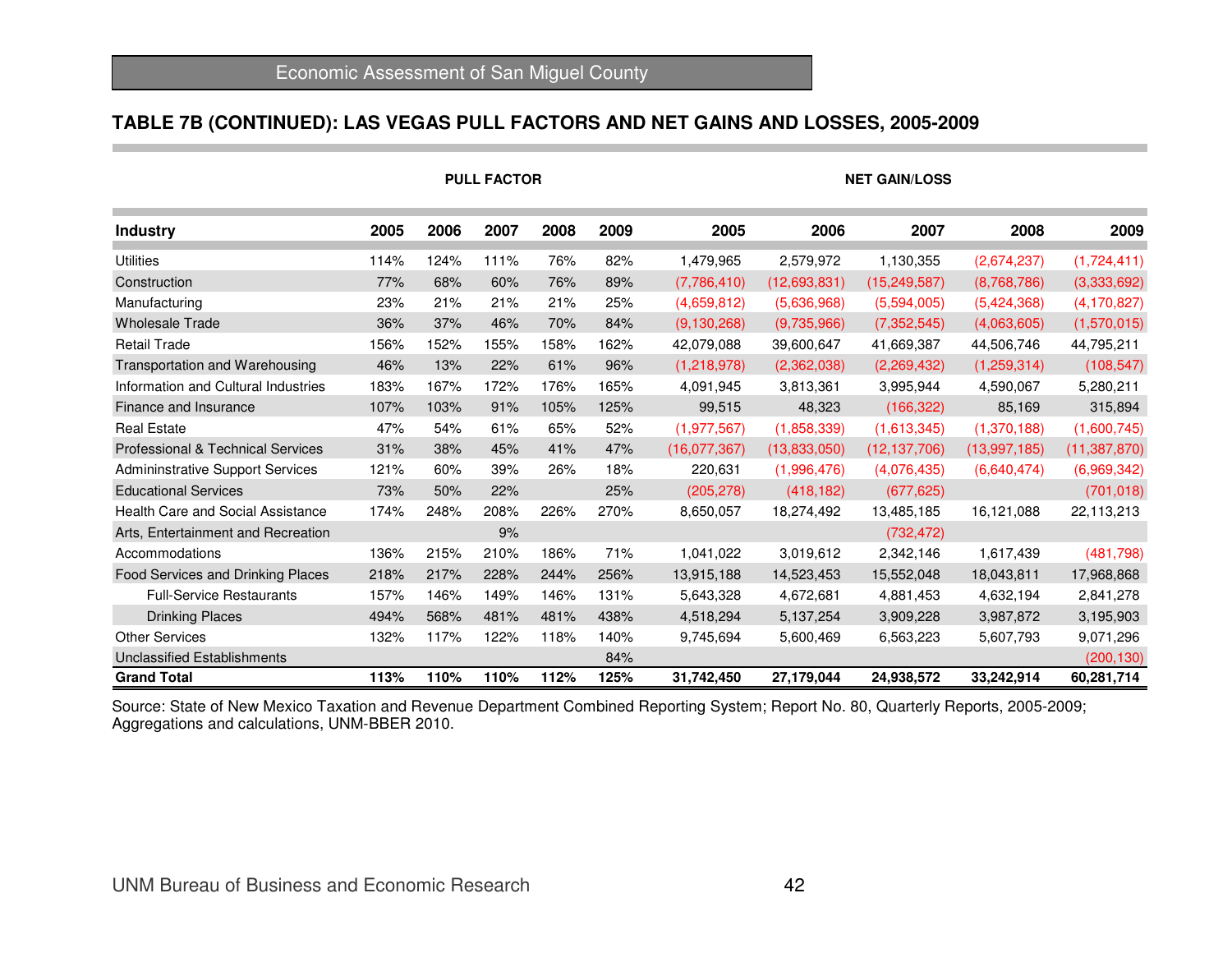Pull factors are based, in effect, on estimated net flows between the community being evaluated and a larger geography that encompasses the former. To this point, pull factor analysis has involved an assessment of flows between the local community (i.e., Las Vegas, San Miguel County) and the state of New Mexico, which is used as a proxy for 'the 'rest of the world". However, it is possible to estimate net flows locally, such as those between Las Vegas and San Miguel County as a whole. Although these are estimates of 'net flows<sup>'18</sup> only, this analysis can help to shed light on these important questions.

**Table 7C** summarizes estimates of average net flows between Las Vegas, the county (excluding Las Vegas) and the 'rest of the world' (i.e., areas outside San Miguel County) during the period 2005-2009. Columns are average annual 'net receipts' from the geographical sources listed in the rows; thus, a positive number indicates and inflow of revenues and a negative indicates a leakage of revenues.

The first column shows that Las Vegas received an average inflow of \$120.9 million per year as a result of its exchanges with county residents who live outside the city, and that the city sent an average of \$85.4 million to areas outside San Miguel County (leakages to 'rest of the world'). The sum of these net flows account for the \$35.5 million in average annual inflow to Las Vegas, as reported above. The second column contains corresponding data for the remainder of the county. County residents living outside Las Vegas sent \$120.9 million to Las Vegas (mirroring Las Vegas inflows) and \$99.9 million to areas outside the county boundaries. Thus, leakages from county residents living outside of Las Vegas to other areas (including Las Vegas) totaled \$220.8 per year. Taken together, the county as a whole lost \$185.3 million in gross receipts to the rest of the world – the sum of losses to the rest of the world from Las Vegas and county residents.<sup>19</sup>

Taken as a whole, the results of the analysis of exchanges shows that both Las Vegas and the rest of the county leak a substantial volume of revenues to areas outside of the county. To a slightly greater extent, county residents also send a large share of their income to Las Vegas. On a net basis, this provides a surplus for Las Vegas (\$35 million per year), but a very substantial deficit for the county as a whole. Clearly, efforts should be made to reduce the loss of revenues from both the city and the county. From the county perspective, whether the reduction of losses from county residents results from the development of new businesses within or outside of Las Vegas is irrelevant. From Las Vegas' perspective, it is clearly beneficial that the capture of additional revenues occurs with the city.

 $\overline{a}$ 

<sup>&</sup>lt;sup>18</sup> It is, of course, impossible to know exactly the volume of expenditures made by residents of Las Vegas outside the county and the corresponding expenditures of residents from the outside the county in Las Vegas. This would require that the transaction be associated with the place of residence. Rather, pull factor analysis involves the estimation of 'net flows', in effect the balance of trade between the two geographies.

Mathematically, net flows with the rest of the world are also equal to the sum of the balances of the two constituent geographies – Las Vegas and county residents.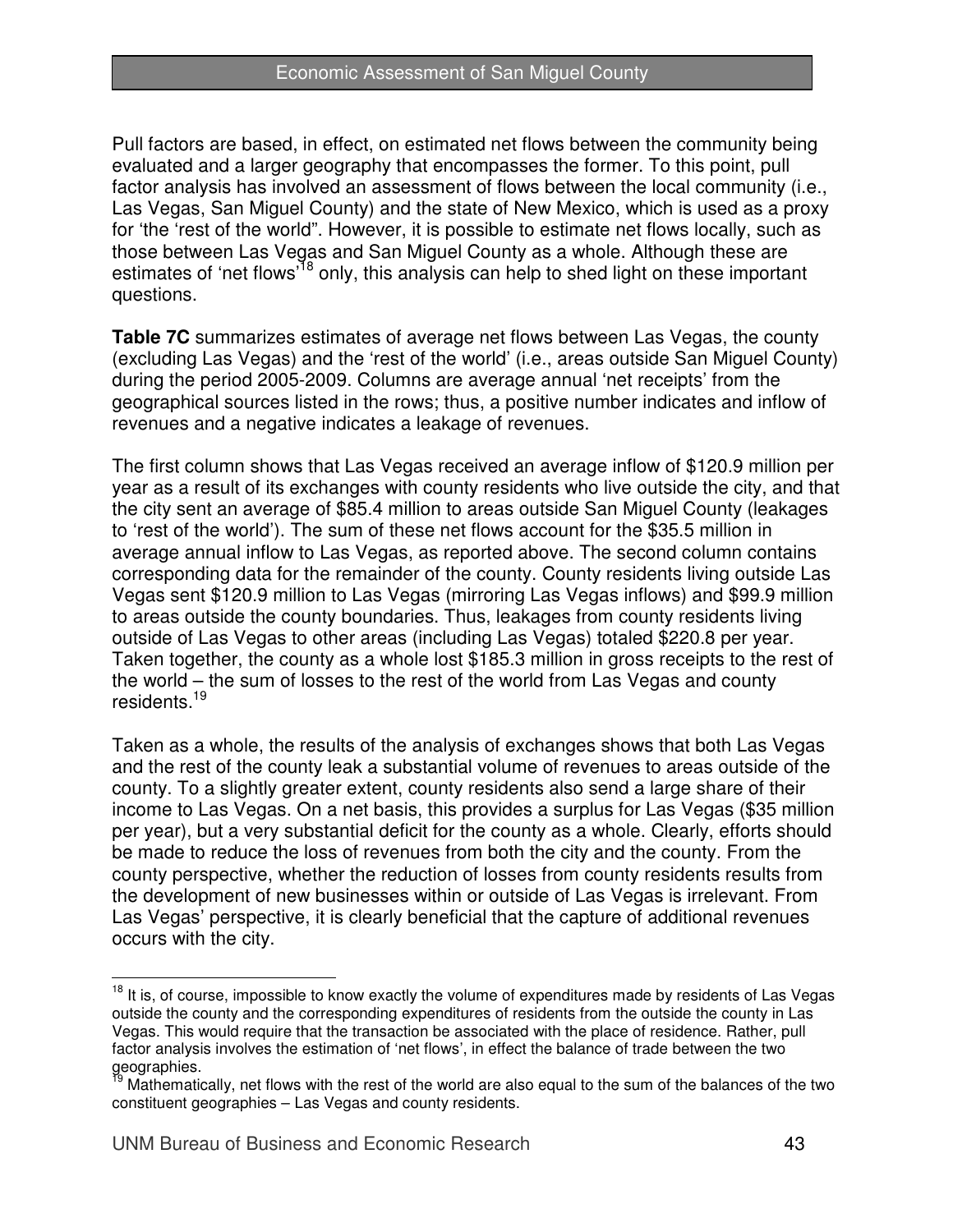**Table 7C: Estimated Average annual net flows of gross receipts between Las Vegas, Remaining areas of San Miguel County and the Rest of the World, 2005- 2009. (Millions 2009 Dollars).** 

|                        | Las Vegas | County   | <b>NET: County to</b><br><b>Rest of the World</b> |
|------------------------|-----------|----------|---------------------------------------------------|
| Las Vegas              | $\cdots$  | (120.9)  |                                                   |
| County                 | 120.9     | $\cdots$ |                                                   |
| Rest of World          | (85.4)    | (99.9)   |                                                   |
| <b>Regional Totals</b> | 35.5      | (220.8)  | (185.3)                                           |

Source: State of New Mexico Taxation and Revenue Department Combined Reporting System; Report No. 80, Quarterly Reports, 2005-2009; calculations by UNM-BBER, 2010.

## **7. LOCATIONAL DYNAMICS AND COMPETITIVENESS**

The purpose of this section is to compare the structure of the San Miguel County economy with other economies, including the U.S., the state and neighboring counties in northeastern New Mexico. Specifically, we use location quotient analysis to look for industries and types of ownership (e.g., private, federal government, and so on) that predominate in the county. Later in this section, we use shift-share analysis to examine changes in the structure of the local economy that have occurred during this decade. Together, these analyses help us to identify economic sectors in which San Miguel County may have or may be capable of developing competitive advantages, providing for the development of new industries.

### **Comparing the Structure of San Miguel County's Economy to its Neighbors: Location Quotients**

Location quotients are used to compare the structure of one economy to the structure of neighboring or competing economies. In this analysis, we compare employment patterns in San Miguel County with neighboring counties, first according to industry and then 'ownership class'. The calculations are straightforward – the location quotient is the share of total employment in a given industry (or ownership class) divided by the corresponding share in the economy to which the comparison is made. Thus, a value of 1.0 indicates that the share of employment in the given sector (industry or ownership class) is equal to the corresponding sector of the economy to which its compared; a value less than 1.0 means that a smaller share of total employment is in that sector; and a value greater than 1.0 means that the share is larger. Of course, some sectors will be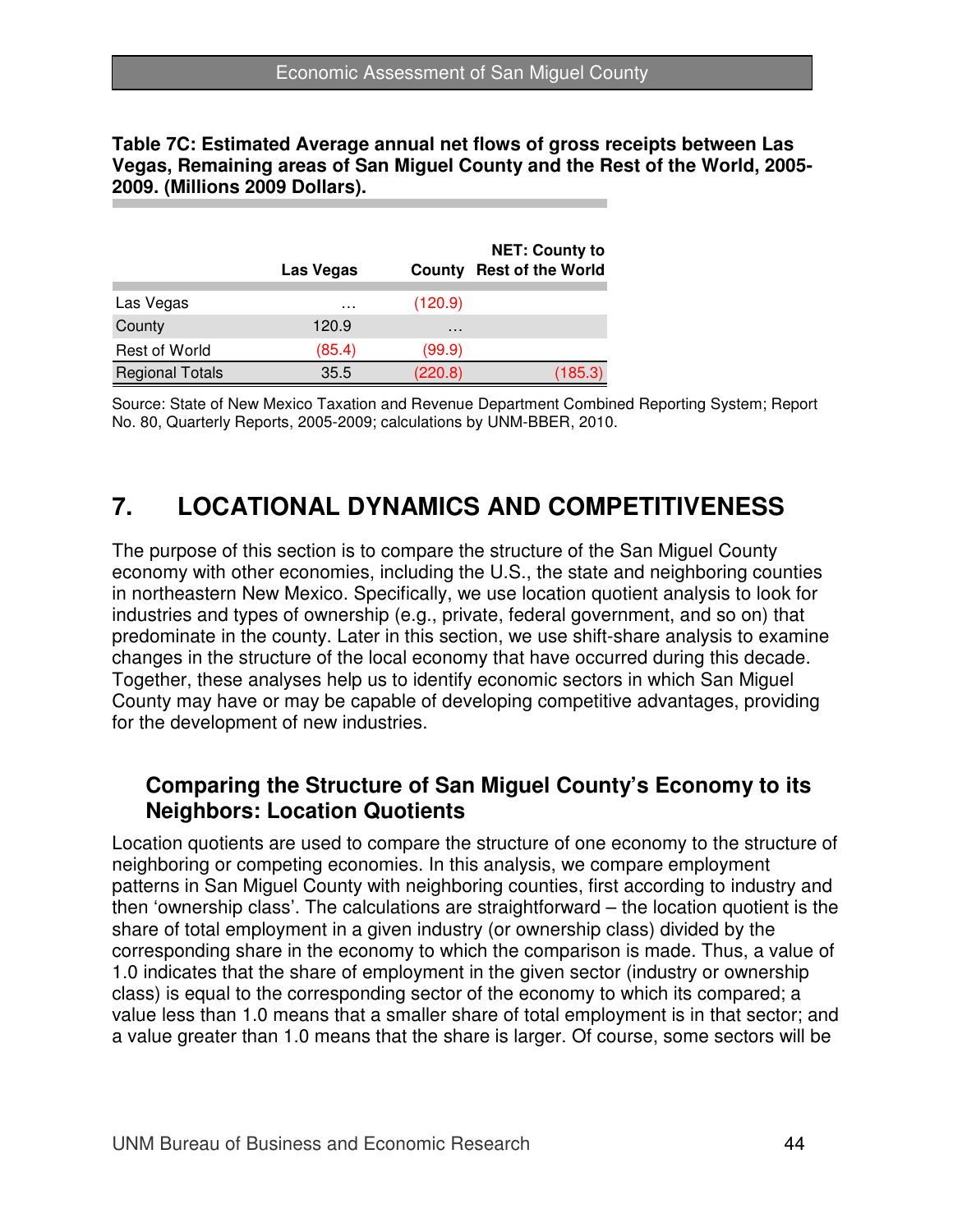relatively larger and others relatively smaller, as the shares are adjusted for the total size of the economy in terms of total employment.<sup>20</sup>

The data used in this analysis is the Bureau of Labor Statistics Quarterly Census of Employment and Wages (QCEW). The QCEW derives from a federally mandated filing by employers used in the administration of unemployment insurance (known a 'Covered employment, or ES-202 datasets). Because of federal mandates of the ES-202 data, QCEW is considered the most reliable source of county level employment data.

**Table 6A** shows location quotients for 22 industries in relation to the United States, New Mexico, the regional economy comprised of six counties, and each of the six counties separately. Note that in some counties, such as Harding, the scarcity of data allows for an analysis of only a few industries.

As data in the first column of Table 6A shows, compared to the U.S. as a whole, the economy of San Miguel County is highly specialized in a few industries. These industries include health care and social assistance, hospitality (accommodations and food services), retail trade, public administration, agriculture and construction. By contrast, the local economy lacks any significant concentration of employment in manufacturing, transportation, real estate, utilities and arts, entertainment and recreation. Comparison with the New Mexico economy (in the second column), still a large and integrated economy that includes metropolitan areas such as Albuquerque, Las Cruces and Santa Fe, reveals similar results. Again, San Miguel County retains strong employment clusters in health care and social assistance, hospitality, retail trade and, to a lesser extent, public administration. Because New Mexico as a whole has a relatively small financial sector compared to the US as a whole, San Miguel County's finance and insurance shows some strength in the state context; i.e., compared to the total economy of New Mexico, the financial sector is relatively large in San Miguel County.

However, more local comparisons, shown in the following columns, suggest that some of the sectors where San Miguel County is strongest may have more to do with its location than any specific competitive advantage. Hospitality is an important example. As part of northeast New Mexico, San Miguel County is a strong draw for state and national consumers – again, location quotients for accommodations and food services are 1.55 and 1.32 in national and state markets, respectively. But compared to other counties in northeast New Mexico, San Miguel County does not stand out as a center for the hospitality industry. Note that the location quotient for the hospitality industry is only 0.61 in relation to the northeast counties, and even lower in comparison to Colfax and Guadalupe counties in particular.

 $\overline{a}$ 

 $^{20}$  Note that the column of location quotients in Table 6A does not average to 1.0, as each industry or ownership class is 'weighted' differently according to its respective level of employment.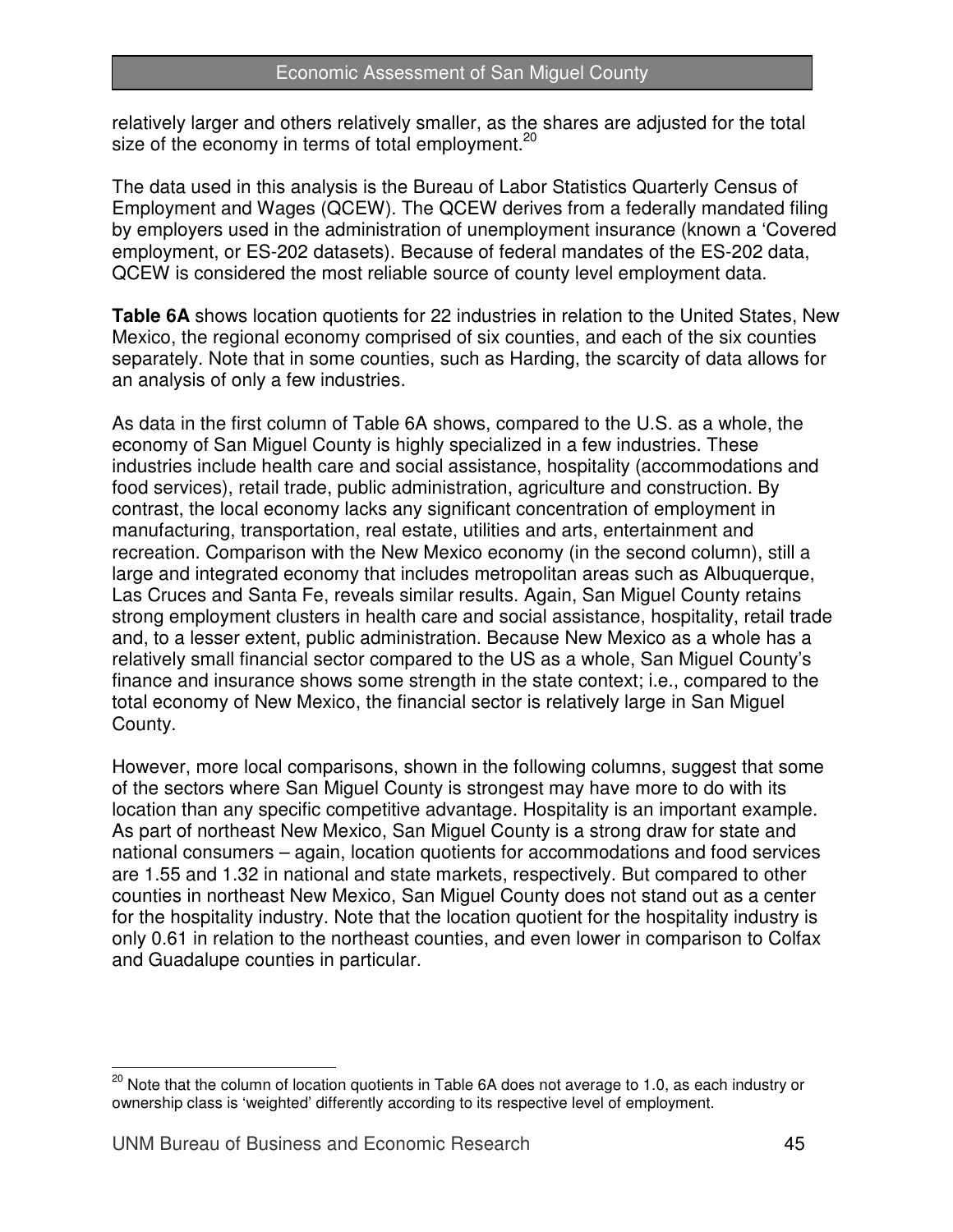#### **TABLE 6A: SAN MIGUEL COUNTY LOCATION QUOTIENTS BY INDUSTRY, IN RELATION TO SELECT GEOGRAPHIES, 2007-2008 AVERAGE.**

| <b>INDUSTRY</b>                                 | <b>United</b><br><b>States</b> | <b>New</b><br><b>Mexico</b> | <b>NE</b><br><b>Counties</b> | Colfax<br>County | Guadelupe<br>County | <b>Harding</b><br>County | <b>Mora</b><br>County | Quay<br>County | <b>Union</b><br>County |
|-------------------------------------------------|--------------------------------|-----------------------------|------------------------------|------------------|---------------------|--------------------------|-----------------------|----------------|------------------------|
| Agriculture, lorestry, its mily ariu<br>huntina | 0.71                           | 0.45                        |                              | 0.62             | 0.72                | 0.01                     |                       |                |                        |
| Mining, quarrying, and oil and gas extra        | 0.20                           | 0.07                        | 0.26                         | 0.13             |                     |                          |                       |                |                        |
| <b>Utilities</b>                                | 0.52                           | 0.42                        | 0.36                         | 0.36             | 0.36                |                          |                       | 0.26           |                        |
| Construction                                    | 1.22                           | 0.93                        | 0.79                         | 0.82             | 0.73                |                          | 0.24                  | 0.79           |                        |
| Manufacturing                                   | 0.16                           | 0.36                        | 0.63                         | 0.31             |                     |                          |                       |                |                        |
| Wood product manufacturing                      | 0.95                           | 2.05                        |                              |                  |                     |                          |                       |                |                        |
| Wholesale trade                                 | 0.30                           | 0.45                        | 1.34                         | 0.71             |                     |                          |                       | 4.94           |                        |
| Retail trade                                    | 1.75                           | 1.69                        | 1.08                         | 1.22             | 1.05                |                          | 0.94                  | 0.97           | 0.88                   |
| Transportation and warehousing                  | 0.57                           | 0.74                        | 0.52                         | 0.98             | 0.39                |                          | 0.26                  | 0.32           | 0.56                   |
| Information                                     | 0.78                           | 0.87                        | 2.10                         | 4.91             |                     |                          |                       | 2.29           | 0.26                   |
| Finance and insurance                           | 0.98                           | 1.57                        | 1.07                         | 1.04             | 2.82                |                          |                       | 0.89           | 0.59                   |
| Real estate and rental and leasing              | 0.46                           | 0.52                        | 0.58                         | 0.36             | 1.83                |                          |                       | 1.08           | 2.03                   |
| Administrative and support services             | 0.58                           | 0.61                        | 7.21                         | 4.76             | 7.20                |                          | 1.87                  |                |                        |
| <b>Educational services</b>                     | 1.09                           | 0.99                        | 1.28                         | 1.92             | 1.04                |                          |                       | 0.69           |                        |
| Health care and social assistance               | 2.25                           | 2.06                        | 5.18                         |                  | 3.13                |                          |                       | 1.82           |                        |
| Arts, entertainment, and recreation             | 0.61                           | 0.48                        | 0.92                         | 0.93             |                     |                          | 0.19                  | 1.30           | 0.38                   |
| Accommodation and food services                 | 1.68                           | 1.42                        | 0.67                         | 0.57             | 0.47                |                          | 2.19                  | 1.56           | 0.40                   |
| Other services                                  | 0.66                           | 0.79                        | 0.31                         | 0.20             | 1.01                |                          | 0.96                  | 0.60           | 0.45                   |
| <b>Public Administration</b>                    | 1.59                           | 1.16                        | 0.79                         | 0.92             | 0.77                | 0.28                     | 0.49                  | 0.76           | 0.54                   |

Source: U.S. Bureau of Labor Statistics, Quarterly Census of Employment and Wages, 2001-2009; calculations by UNM-BBER, 2010.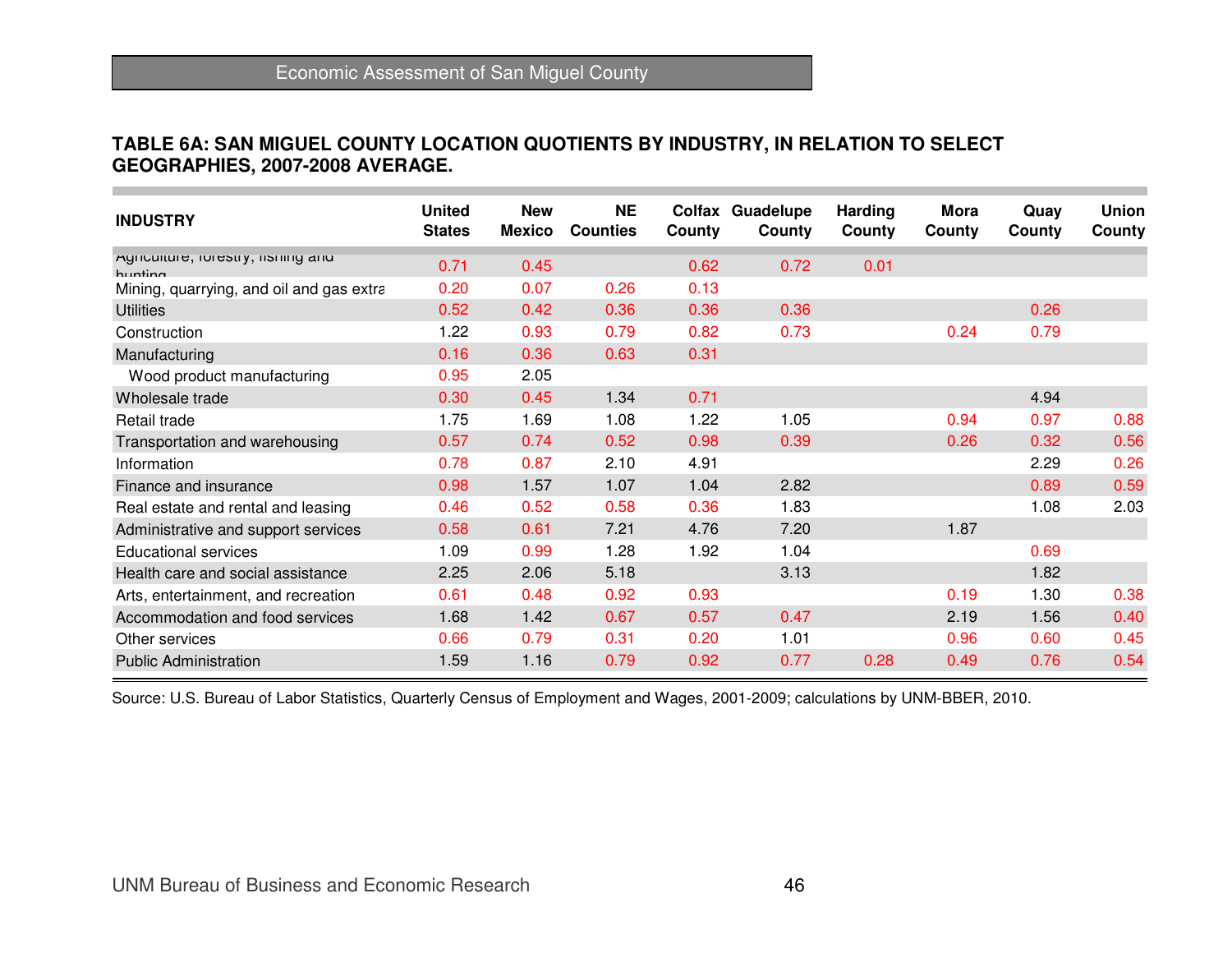**Table 6B** shows location quotients for four 'ownership classes', in relation to the same geographies identified above. Ownership class refers to the nature of the employer, whether federal, state or local government, or the private sector.<sup>21</sup> The overall pattern is pronounced and perhaps unsurprising. San Miguel County is very dependent on state governmental employers, including New Mexico Highlands University and the New Mexico Behavioral Health Institute. Workers in San Miguel County are seven times more likely to be employed by state government than are all workers in the U.S.; and nearly four times as likely as workers in other parts of New Mexico and the northeast counties. To a lesser extent, the San Miguel County workforce is also highly dependent on employment by county and local government. By contrast, if not surprisingly, the workforce of San Miguel County is far less likely to be employed in the private sector than are workers in other parts of the country. To be clear, the majority of the workforce of San Miguel County (55 percent) is employed in the private sector, but this is only 66 percent of the share throughout the U.S. (where 84 percent are employed by the private sector), and only 72 percent of the share of workers throughout the state (where 77 percent work for private employers).

These broad comparisons with the U.S. and New Mexico generally hold true for similar comparisons with neighboring counties. In these counties, the workforce is again more likely to be employed by the private sector than in San Miguel County, and somewhat less likely to be employed by federal and local governments. State governmental employment is common in nearly all counties in the northeastern corner of the state. $^{22}$ 

In summary, this analysis of location quotients reveals San Miguel County to be a regional center for a number of essential services, especially health care, social assistance, education, support services, wholesale trade and information. Yet, in the broader context of the U.S. and the state as a whole, it appears that in some cases San Miguel County's regional advantages do not easily translate into opportunities in larger markets. For example, regional advantages in industries such as information, wholesale trade and administrative and support services are due more to what appear to be limited competition within the region. Yet, in some cases the opposite is true. San Miguel County's hospitality industry is well positioned in state and national markets, but within the region, San Miguel County has claimed no particular advantage. Finally, the evaluation of ownership patterns shows that by nearly any comparison (national, state or regional) San Miguel County is highly dependent on state employment and, to a lesser extent, employment with local government. And by any comparison, the private sector has a very low profile in local labor markets.

 $\overline{a}$ <sup>21</sup> No distinction is made between the for-profit and not-for-profit private sector, or among private sector entities that depend on publicly sourced contracts and funds.

 $22$  Note that while employment by the state government is much more common in New Mexico than other parts of the U.S., the very high share of employment that is characteristic of northeastern counties is not, by definition, typical of all parts of the state. Taken as a whole, the location quotient of employment by state government for the state as a whole is necessarily equal to 1.0. Therefore, the high share of state governmental employment in the northeast must be offset by lower shares in other parts of the state.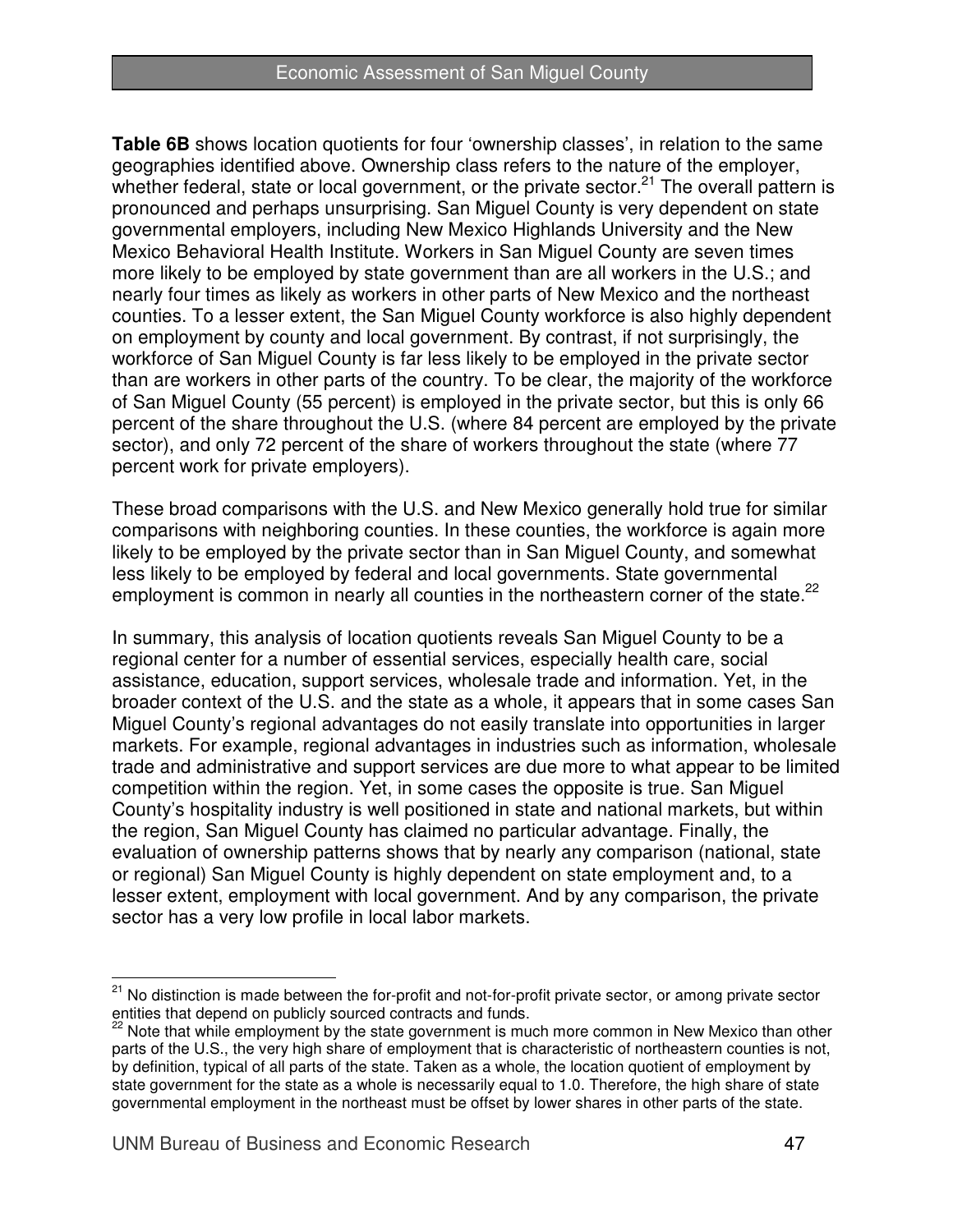#### **TABLE 6B: SAN MIGUEL COUNTY LOCATION QUOTIENTS BY OWNERSHIP CLASS, IN RELATION TO VARIOUS GEOGRAPHIES, 2007-2008 AVERAGE**

| <b>OWNER</b><br><b>CLASS</b> | <b>United</b><br><b>States</b> | <b>New</b><br><b>Mexico</b> | <b>NE</b><br><b>Counties</b> | Countv | <b>Colfax Guadelupe</b><br>County | <b>Harding</b><br>County | Mora<br>County | Quav<br>Countv | Taos<br>County | <b>Union</b><br>County |
|------------------------------|--------------------------------|-----------------------------|------------------------------|--------|-----------------------------------|--------------------------|----------------|----------------|----------------|------------------------|
| Federal                      | 0.85                           | 0.47                        | 0.78                         | .60    | 0.72                              | 0.21                     | 0.33           | 0.91           | 0.63           | 0.40                   |
| State                        | 7.06                           | 3.92                        | 2.45                         | 80. ا  | 4.50                              | 4.02                     | 4.35           | 2.43           | 8.82           | 6.69                   |
| Local                        | ∣.79                           | 1.47                        | 0.97                         | .28    | 0.70                              | 0.42                     | 0.68           | 0.92           | 1.36           | 0.99                   |
| Private                      | 0.66                           | 0.72                        | 0.81                         | 0.78   | 0.84                              | l.33                     | 0.90           | 0.82           | 0.69           | 0.76                   |

Source: U.S. Bureau of Labor Statistics, Quarterly Census of Employment and Wages, 2001-2009; calculations by UNM-BBER, 2010.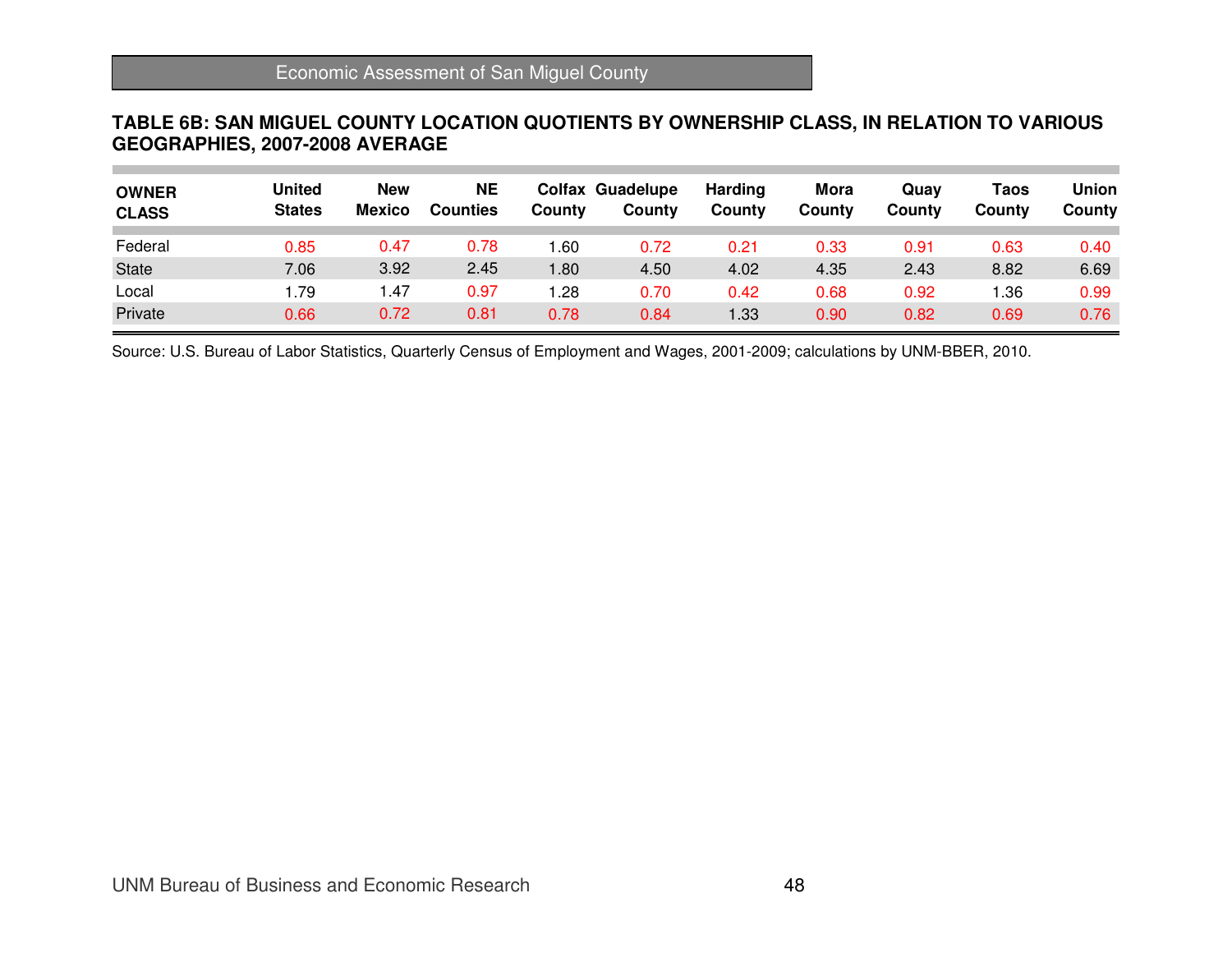## **Patterns and Sources of Recent Changes in the Structure of San Miguel County's Economy: Shift-Share Analysis.**

In this section we consider the changes that have occurred in employment patterns in San Miguel County during the period 2001-2008. Again, employment patterns are considered by industry and ownership class, and analysis is based on comparisons with other economies (known here as 'base economies'). The data used in this analysis is the same as that used in the location quotient analysis. The difference here is that the focus is change; specifically, the source or cause of change. We use shift-share analysis to measure changes in employment patterns in terms of three factors:

- Growth effect: changes in local employment patterns due to broad patterns of economic growth that affect the overall economy (or more specifically, the base economy upon which the comparison is made). Here, growth (or decline) in local employment are attributable simply to the changing conditions of the national (or base) economy.
- Structural shift: changes that are due to realignment among industries or ownership classes that is common to the overall economy (or again, the base economy upon which the comparison is made). Typical of these changes are the local consequences of the loss of manufacturing and the growth of service employment that is occurring throughout the U.S.
- Regional shift: changes that are due to characteristics unique to the local economy (San Miguel County). Regional shifts are most important, as only these factors differentiate the changes affecting the local economy from those affecting the base economy. To use the simplest interpretation, jobs associated with a regional shift can be understood as a movement of jobs – gains and losses – from the larger economy to the local economy, or visa versa, due to competitive advantages and disadvantages offered by the local economy. An example here may be the relative success of the local economy in generating employment in the health care sector because of superior hospitals or the in-migration of an elderly population in need of additional health care services.

**Table 6C** shows the results of the shift-share analysis of changes in industrial patterns in San Miguel County during the period 2001-2008.<sup>23</sup> This table uses the U.S. economy as the basis for comparison. **Table 6D** also shows shift-share analysis by industry, but uses the performance of northeast counties as the basis for comparison. The reason for comparing shift-share analysis on the two geographical scales is because – as we have seen – a description of the local economy and the identification of its comparative advantages depends to a large degree on our basis of comparison.

The values in the tables are jobs gained and lost. The columns are the sources or causes of the gains and losses for each industry (or later, ownership class). The total of

 $\overline{a}$  $^{23}$  Shift-share analysis involves a comparison of two time periods. In this analysis, again to smooth out year to year fluctuations, employment averages for the periods 2001-02 and 2007-08 are used.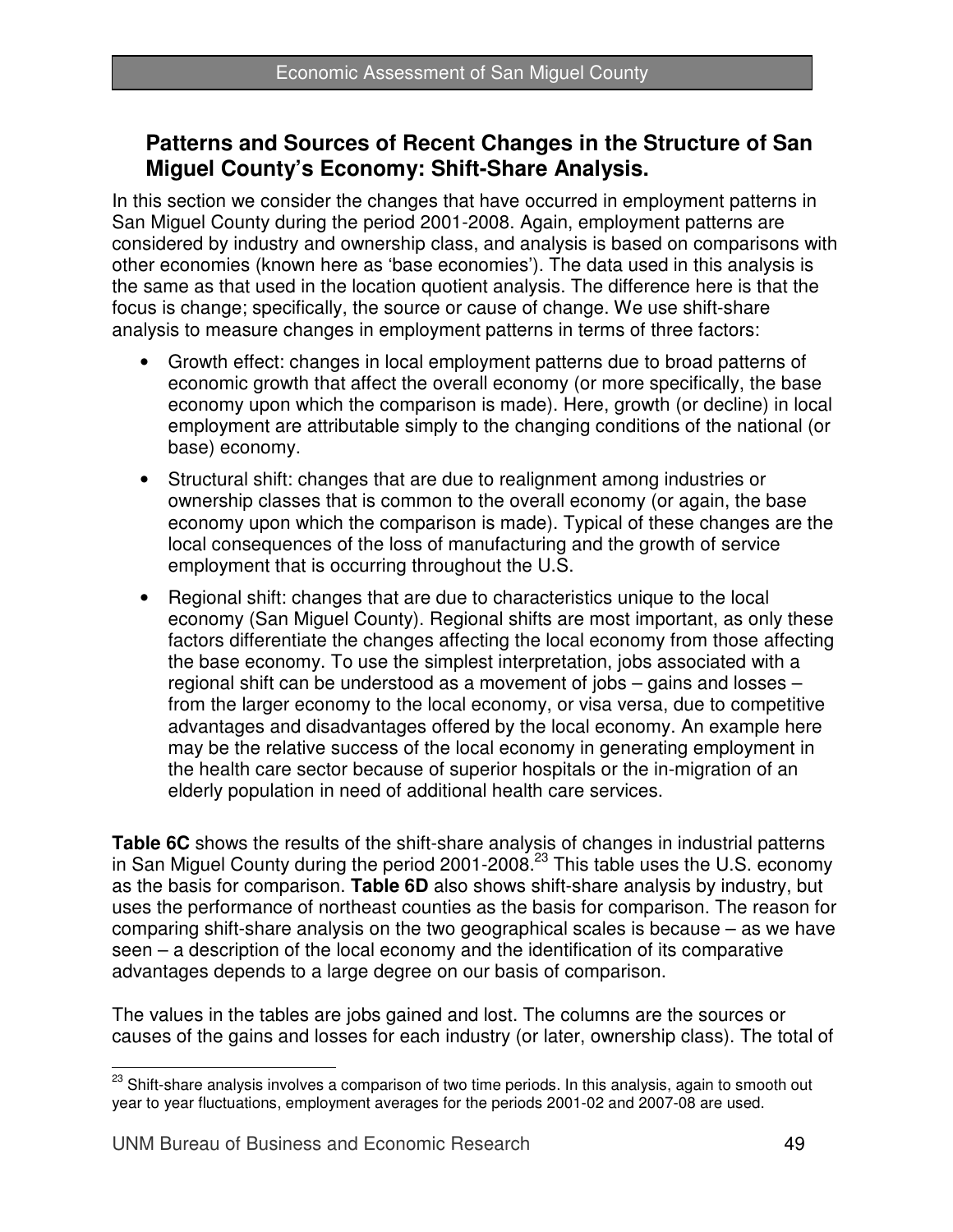jobs gained or lost in the first column is equal to the sum of the three sources of change in the next columns. In the three tables, the number of jobs gained or lost by industry (or ownership class) is always equal; only the source of the change varies because of differences in the basis of comparison.

**Figure 6A** is a graphical representation of the shift-share analysis in relation to changes in the U.S. economy. The balloons represent industries, and its size represents the number of jobs gained or lost; solid colored balloons gained jobs whereas stripped balloons lost jobs. The position of the balloon relative to the vertical and horizontal axes indicates the number of jobs gained or lost as result of the shift factor. The position relative to the horizontal line indicates the extent to which the industry gained or lost jobs because of growth and structural factors (i.e. reasons having nothing to do with local factors). The position relative to the vertical line, on the other hand, line indicates the extent to which the industry gained or lost jobs because of regional shifts (i.e. local factors). Thus, the graph shows that hospitality industry lost jobs (stripped) because of regional shift factors (to the left of the vertical line), despite advantages of growth and structural factors (above the horizontal line).

#### Competitiveness in Relation to the U.S. Economy

Shift-share analysis with the U.S. as base (Table 6C) indicates that, on a net basis, the entire gain in employment in San Miguel County during the 2001-2008 period can be explained by overall growth of the national economy. Based on that growth alone, San Miguel County could have expected a gain of 253 jobs. However, the relative weakness of the economy compared to the national economy accounted for a net loss of 49 jobs.

The remainder of the table reveals a very complex pattern of growth and change on an industry by industry basis. The gains in employment in health care and social assistance, for example, were the result of a perfect storm of all factors: the growth of the U.S. economy accounted for 50 new jobs in the sector; a national shift in favor of health care accounted for an additional 115 new jobs; and the effectiveness of San Miguel County in particular accounted for another 240 jobs. Similar patterns were also evident in the finance and insurance and construction sectors. In the first case, the sector benefitted from the growth of the national economy, but local advantages provided an additional impact. The construction industry also benefitted from national as well as local dynamics; however, it is likely that the regional shift was due less to the competitive advantages of the local industry to the allocation of capital spending by state and federal governments to local projects. The information sector offers an alternative example of comparative advantages that may be developing in San Miguel County. Note that while the national structural shift away from employment in the information sector would, by itself, be expected to result in a loss of 14 local jobs, the effectiveness of local industry more than offset this trend, resulting in a net gain of 10 jobs in the sector. The difficulty here, however, is that growth in the local industry is akin to swimming upstream – local gains in competitiveness must overcome what is likely to be a continued national shift away the information sector.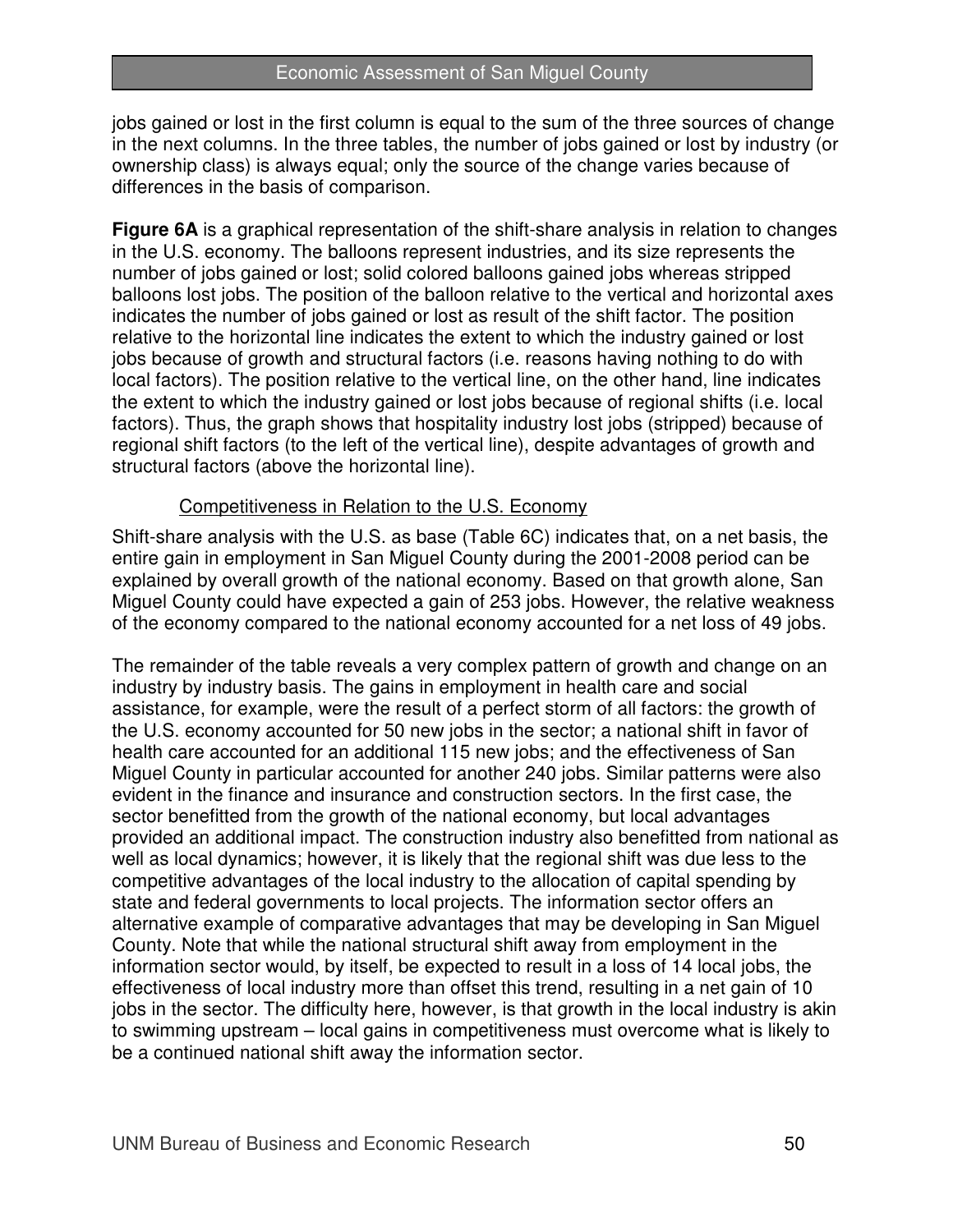#### **TABLE 6C: RESULTS OF SHIFT SHARE ANALYSIS FOR SAN MIGUEL COUNTY BY INDUSTRY, 2007-2008 V 2001-2002, IN RELATION TO THE UNITED STATES**

| <b>INDUSTRY</b>                               | <b>Total</b> | Growth<br><b>Shift</b> | <b>Structural</b><br><b>Shift</b> | Regional<br><b>Shift</b> |
|-----------------------------------------------|--------------|------------------------|-----------------------------------|--------------------------|
| <b>TOTAL</b>                                  | 205          | 253                    |                                   | (49)                     |
| Agriculture; forestry; fishing and hunting    | 9            | 1                      | (1)                               | 9                        |
| Mining, quarrying, and oil and gas extraction | (8)          | 1                      |                                   | (9)                      |
| <b>Utilities</b>                              | 7            | $\mathbf 0$            | (1)                               | $\overline{7}$           |
| Construction                                  | 67           | 13                     | 11                                | 42                       |
| Manufacturing                                 | 1            | $\overline{4}$         | (15)                              | 12                       |
| Wood product manufacturing                    | 8            | 0                      | (2)                               | 9                        |
| Wholesale trade                               | (37)         | 5                      |                                   | (42)                     |
| Retail trade                                  | 3            | 48                     | (28)                              | (18)                     |
| Transportation and warehousing                | 16           | 5                      | (2)                               | 13                       |
| Information                                   | 10           | 4                      | (14)                              | 21                       |
| Finance and insurance                         | 24           | 9                      | (0)                               | 15                       |
| Real estate and rental and leasing            | 11           | 1                      | (0)                               | 9                        |
| Administrative and support services           | (157)        | 16                     | 7                                 | (180)                    |
| <b>Educational services</b>                   | (19)         | 25                     | 23                                | (68)                     |
| Health care and social assistance             | 406          | 50                     | 115                               | 240                      |
| Arts, entertainment, and recreation           | 4            | $\overline{2}$         | 3                                 | (2)                      |
| Accommodation and food services               | (119)        | 40                     | 66                                | (225)                    |
| Other services, except public administration  | (10)         | 6                      | 2                                 | (18)                     |
| <b>Public Administration</b>                  | (4)          | 21                     | (3)                               | (21)                     |

Source: U.S. Bureau of Labor Statistics, Quarterly Census of Employment and Wages, 2001-2009; calculations by UNM-BBER, 2010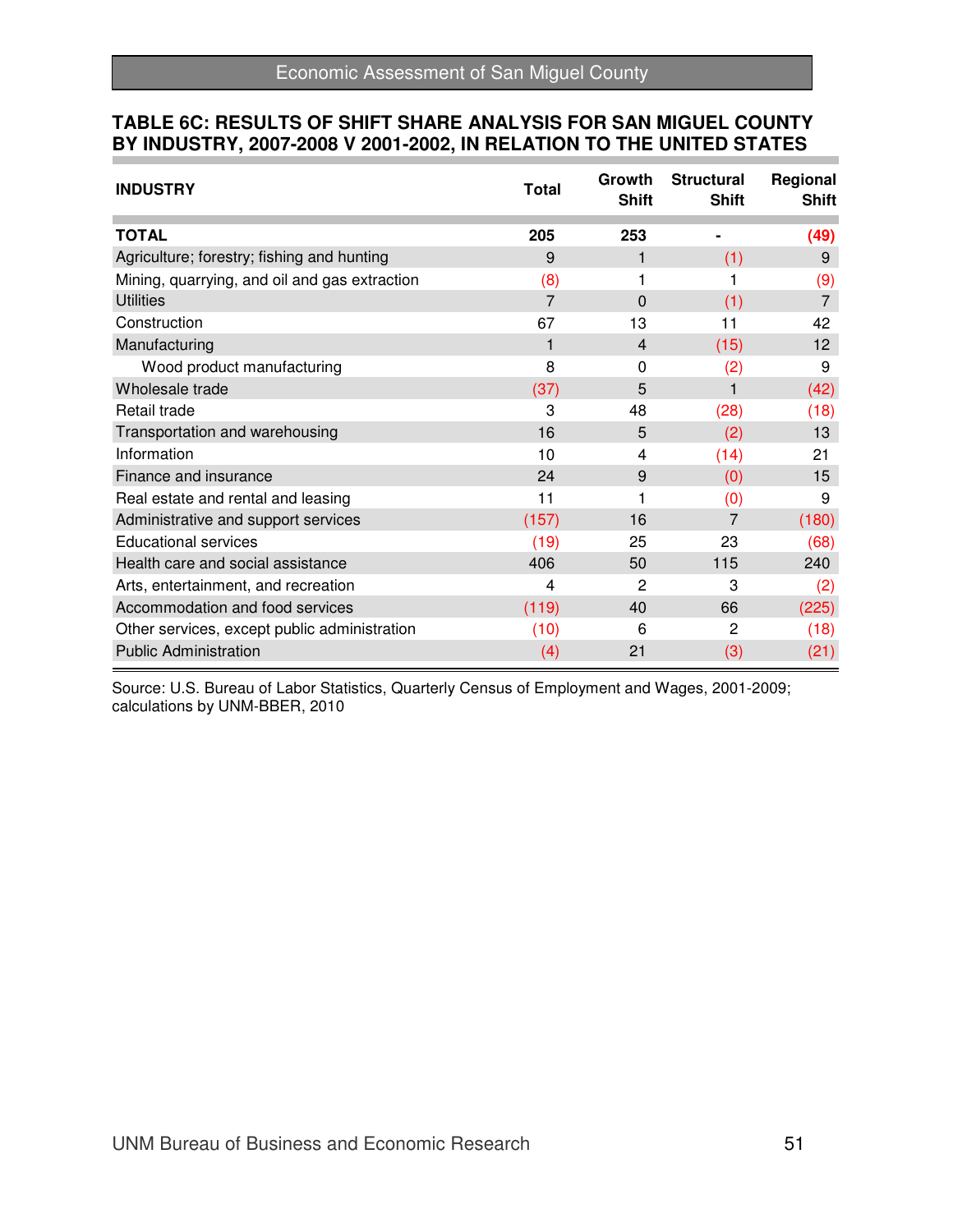# **FIGURE 6A: JOBS GAINED AND LOST IN SAN MIGUEL COUNTY, 2001-2008, IN RELATION TO NATIONAL STRUCTURAL AND REGIONAL FACTORS.**



Source: U.S. Bureau of Labor Statistics, Quarterly Census of Employment and Wages, 2001-2009; calculations by UNM-BBER, 2010.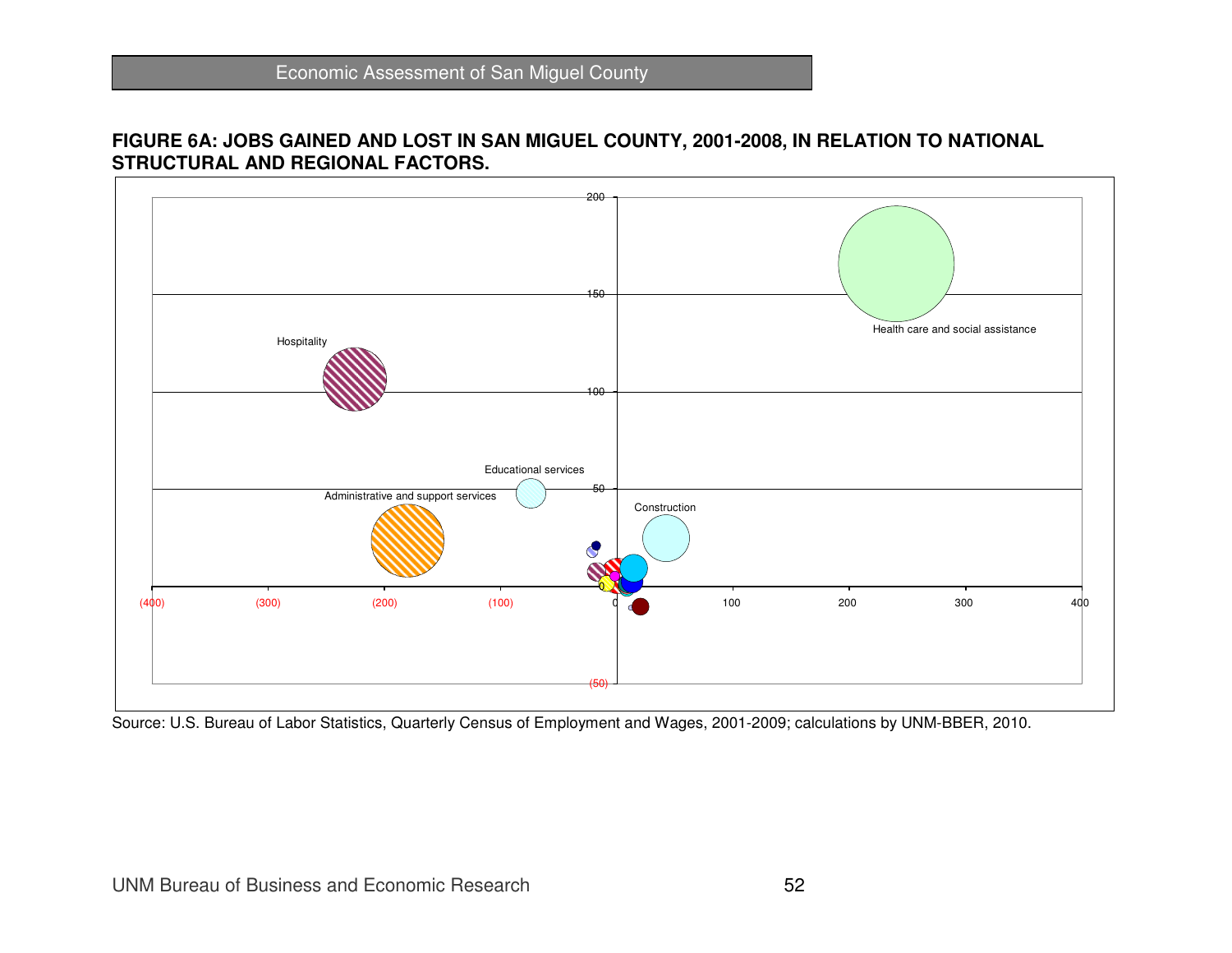There are also many cases where the growth dynamic cut in the opposite direction – where a structural shift in the national economy in favor of a given industry was undercut locally by apparent weaknesses in the San Miguel County industry. Administrative and support services, wholesale trade, educational services and, in particular, the hospitality sector are all examples of this pattern. In each case, the industry showed gains nationally but these were offset locally by negative regional shifts. The hospitality sector is illustrative. Between 2001 and 2008, the local industry could have expected to gain 40 jobs from the growth of the national economy alone, and another 66 jobs from the growing importance of the sector within the national economy. Yet, the overall loss of 119 jobs in San Miguel County's hospitality sector can be explained entirely by factors specific to the local industry. It is possible that the regional shift was indeed regional – San Miguel County's hospitality sector lost jobs because the industry throughout the northeast counties or throughout New Mexico was experiencing losses of national market share. But it is also possible that the northeast counties and/or New Mexico as a whole were maintaining or even gaining shares of national market and that losses were concentrated in, and specific to San Miguel County. The same questions are relevant to the similar cases of wholesale trade, administrative and support services, and educational services.

#### Competitiveness in Relation to the Northeast New Mexico Region

We turn now to an analysis of the competitiveness of the San Miguel County economy to the other six counties that comprise the northeast region (Colfax, Union, Mora, Harding, Guadalupe and Quay counties). Table 6D shows shift-shares for San Miguel County in region to these counties.

As before, the table shows that San Miguel County gained 205 jobs. However, because we use a very different frame of reference in the analysis, the explanations for this job gain are substantially different. To begin, whereas national employment grew by about five percent during the seven-year period, employment in the six county region contracted slightly, by about 1 percent. Thus, on the basis of the growth effect alone, San Miguel County may have expected to have lost about 50 jobs. In this context, the county's modest gain in employment is somewhat of an achievement, and must be explained as the result of an improvement in the county's competitive posture in relation to other parts of the region. Logically, one could argue that growth in San Miguel County was the result of a movement of 254 jobs from other parts of the region into the county.

The remainder of the table illustrates the competitive dynamics on an industry by industry basis. On the negative side of the ledger are finance and insurance, and hospitality. During the seven-year period, the finance and insurance sector grew rapidly in the region but San Miguel County, which once dominated the region's financial sector, saw only a very modest gain of 24 jobs in this sector. In effect, the failure of the county to keep pace with growth of the financial sector in other parts of the region indicates a loss of competitiveness in the sector.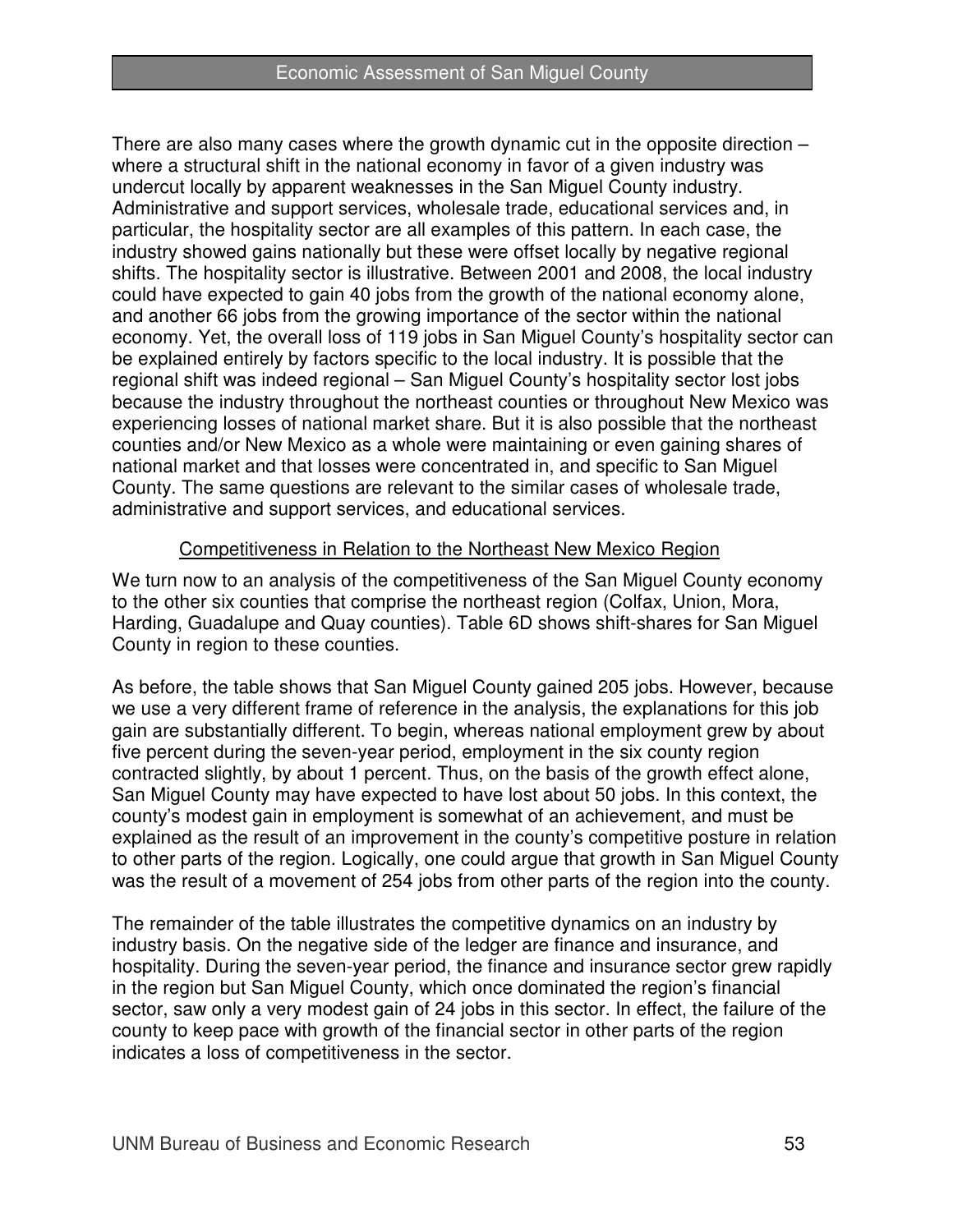#### **TABLE 6D: RESULTS OF SHIFT SHARE ANALYSIS FOR SAN MIGUEL COUNTY BY INDUSTRY, 2007-2008 V 2001-2002, IN RELATION TO NORTHEAST NEW MEXICO**

| <b>INDUSTRY</b>                               | <b>Total</b> | Growth<br><b>Shift</b> | <b>Structural</b><br><b>Shift</b> | Regional<br><b>Shift</b> |
|-----------------------------------------------|--------------|------------------------|-----------------------------------|--------------------------|
| <b>TOTAL</b>                                  | 205          | (50)                   | ۰                                 | 254                      |
| Agriculture; forestry; fishing and hunting    | 9            | (0)                    | (11)                              | 20                       |
| Mining, quarrying, and oil and gas extraction | (8)          | (0)                    | (11)                              | 4                        |
| <b>Utilities</b>                              | 7            | (0)                    | (3)                               | 10                       |
| Construction                                  | 67           | (3)                    | 43                                | 26                       |
| Manufacturing                                 | 1            | (1)                    | (22)                              | 24                       |
| Wood product manufacturing                    |              | (0)                    |                                   |                          |
| Wholesale trade                               | (37)         | (1)                    | (20)                              | (16)                     |
| Retail trade                                  | 3            | (10)                   | (90)                              | 103                      |
| Transportation and warehousing                | 16           | (1)                    | 11                                | 5                        |
| Information                                   | 10           | (1)                    | (40)                              | 51                       |
| Finance and insurance                         | 24           | (2)                    | 114                               | (88)                     |
| Real estate and rental and leasing            | 11           | (0)                    | 10                                | 0                        |
| Administrative and support services           | (157)        | (3)                    | (181)                             | 27                       |
| <b>Educational services</b>                   | (19)         | (5)                    | (89)                              | 75                       |
| Health care and social assistance             | 406          | (10)                   | (106)                             | 522                      |
| Arts, entertainment, and recreation           | 4            | (0)                    | 7                                 | (3)                      |
| Accommodation and food services               | (119)        | (8)                    | 289                               | (400)                    |
| Other services, except public administration  | (10)         | (1)                    |                                   | (10)                     |
| <b>Public Administration</b>                  | (4)          | (4)                    | $\mathbf 0$                       | 0                        |

Source: U.S. Bureau of Labor Statistics, Quarterly Census of Employment and Wages, 2001-2009; calculations by UNM-BBER, 2010.

The dynamics in the hospitality sector (accommodations and food services) are much more pronounced. In the other six counties in the region, employment in the hospitality sector increased by 439 jobs, from 16 percent to 21 percent of total employment. Yet, during the same period, San Miguel County lost 119 jobs in the sector, and the share of total employment fell from 16 percent to 13 percent. Had the hospitality sector in San Miguel County grown at a rate comparable to that of the other counties, it would have had an increase of 281 jobs. Thus, the loss of 400 jobs indicates a loss of competitiveness of San Miguel County with respect to the other six counties; in effect, 400 jobs moved from San Miguel County's hospitality sector to the other counties. This insight allows us to answer the question that arose from the prior analysis of hospitality in the national context. Far from losing shares of the national market, these data suggest that northeast New Mexico has gained ground in the national hospitality market. This is consistent with an observation that since 9/11 American travel patterns have become more and more local, and that amenity-rich rural areas have benefitted. Yet, these data also suggest that San Miguel County's once prominent role in the regional hospitality industry has diminished during recent years. One partial explanation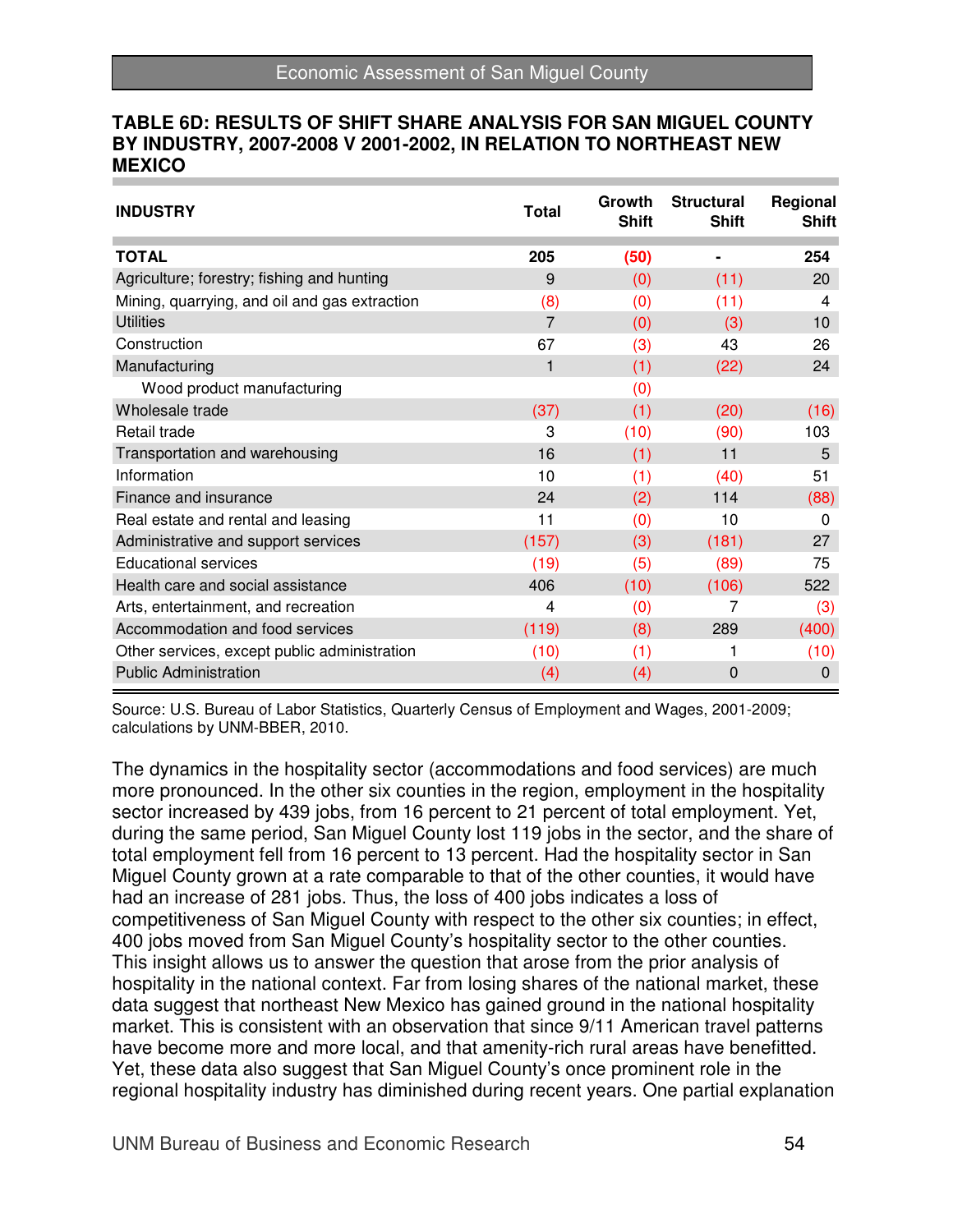#### Economic Assessment of San Miguel County

may be that Raton has gained a greater share of the I-25 travel market, and the very low and declining location quotient of San Miguel County's hospitality industry with respect to Colfax County appears to support this explanation. Beyond this specific comment, the declining competitiveness of San Miguel County's hospitality industry would suggest opportunities to reach out to its regional neighbors in an effort to develop a more cooperative relationship in the tourism industry and thus enhance its role within the regional industry.

Apart from finance and insurance and hospitality, there are several sectors in which San Miguel County appears to have strengthened its competitive position with respect to its regional neighbors. The improvement was by far greatest in health care and social assistance, but San Miguel County also had appreciable gains in competitiveness in retail, education and information. In the case of health care and social assistance, San Miguel County did extremely well in offsetting both the slight decline associated with the growth shift and the much larger shift away from heath care that was common to the other six counties. During the seven year period, the county strongly consolidated its dominant competitive position in the region, in effect shifting 522 health care and social assistance jobs into the county and building a location quotient of 4.7 for the sector with respect to the region (i.e., the share of employment in health care and social assistance in San Miguel County is nearly five times that of the other counties in northeast New Mexico).

In retail, the county in fact saw only a very slight gain in employment (3 jobs), but this was against a context of significant losses in other parts of the region. In education, the county actually lost employment (19 jobs), but again this was in the context of a strongly negative turn in the other counties. It is likely that the regional downturn is due to the broad pattern of population loss and especially the 'graying' of the population associated with a declining number of children enrolled in schools. Although this was also the case in San Miguel County, it was much less so here than in other parts of the region. The slight gain in the information sector, discussed above in the context of the national economy, was also impressive given the very notable overall decline in employment in the sector.

#### Changing Patterns of Employment by Ownership Class

In the discussion of location quotients, we noted that San Miguel County is disproportionately reliant on public sector employment, especially by state and local governments.

During the 2001-2008 period, this pattern was little changed. In San Miguel County there was a very slight shift in employment from the public sector to the private sector, but this was largely because a slight decline in public sector employment rather than any significant growth in private sector employment. Within the public sector, the state government, which accounts for nearly one-quarter of all jobs in San Miguel County, continued to add while federal and local governments offset these gains with a slightly larger reduction in their workforce. The while the growth of public sector employment was a bit more. Yet, despite its modest shift in public-private employment, private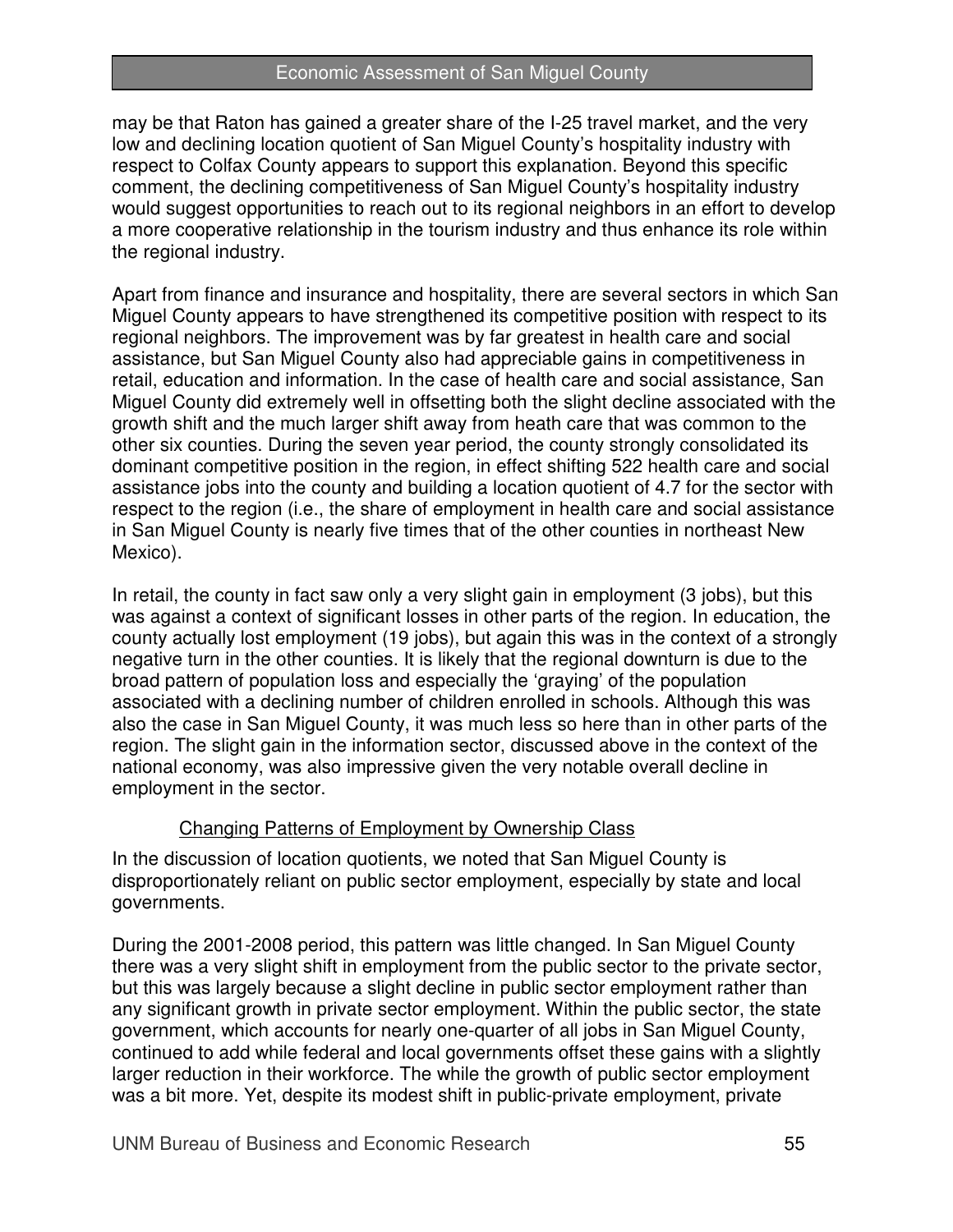sector's share of total employment in San Miguel County remains very low compared to the state and national economies.

#### Applying Location Quotients and Shift-Share Analysis

The purpose of this section is to identify industries in which San Miguel County has historically had a competitive advantage, and evaluate these strengths going forward. We have looked at the local economy from two perspectives – in comparison to its immediate markets in northeast New Mexico and in comparison to the U.S. as a whole. In summary, this analysis shows that had San Miguel County kept pace with the national rate of job growth during the 2001-2008 period, it could expected the creation of a few more jobs than in fact occurred. Indeed, the rate of job growth in state far exceeded that of the national economy during the same period.

The most succinct explanation for the very low rate of job growth in San Miguel County is that the economy remains too closely tied to its role as the center for retail and services for the northeast counties of New Mexico. This regional experienced slightly negative growth during the seven year period, and so while the county strengthened its position with respect to the most immediate market area the 'regional shift-share' from the broader national perspective was negative. On a more positive note, the county did see a slight moderation in its over-dependence on public sector economy, though there remains a continued need for the county to shift toward greater participation by private sector in job creation.

## **8. CONCLUSIONS AND RECOMMENDATIONS**

#### **From assets to vulnerabilities**

The qualities that historically have been the strongest aspects of San Miguel County's society and economy appear to be increasingly its greatest vulnerabilities. Addressing these vulnerabilities is the difficult challenge of economic development and revitalization in San Miguel County.

#### Over-dependence on public sector employment

Over the years San Miguel County has relied on a high level of public sector employment, especially by state but also local government. By most standards, these jobs are considered good jobs – they are typically stable employment and, while they will not make one wealthy, the pay is comparatively good. Further, the greatest number of the public sector jobs in San Miguel County is funded by outside dollars, especially from the state, and thus they represent a net gain to the local economy.

However, current economic conditions make it clear that dependence on public employment can be risky. Austere economic conditions make it highly unlikely that public employment and wages paid to public employees will continue to grow as they once did. Insofar as the trend against public sector employment goes back as far as 25 years, there little reason to believe that the pattern will be reversed when the current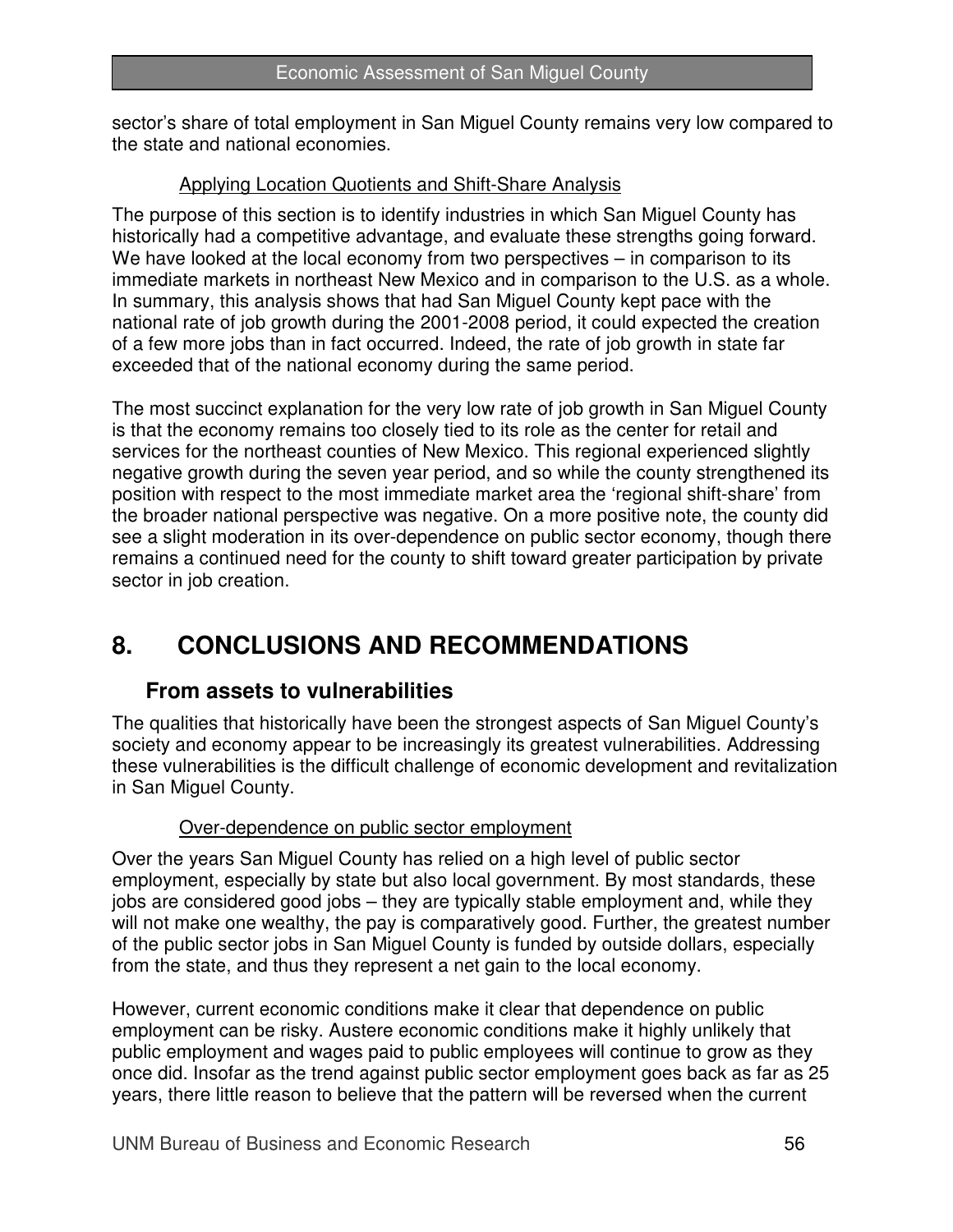recession eases. But in the final analysis, the problem is not in number of public sector jobs per se, but the historical inability of the local economy to create jobs in the private sector. The present risk, then, is not so much that existing public sector jobs will suddenly disappear, but that the community, with little history of private job creation, will find it difficult to respond to changing conditions to sustain or create growth.

#### Decline of regional markets

The second shift facing San Miguel County is that, historically, it has benefitted a relatively strong, if not dominant position as principal market center for retail and midlevel services for northeast New Mexico. This has created jobs and provided a relatively stable fiscal base for local governments. But as with public sector employment, San Miguel County's long term dependency on its regional position may prove to be a vulnerability as northeast New Mexico appears to have entered what may be long term stagnation.

Shift-share analysis clearly demonstrated the implications of San Miguel County's overdependence on the northeast New Mexico market. During recent years San Miguel County strengthen its market position relative to the other counties in northeast New Mexico and all things being equal, this alone should have accounted for significant employment growth. However, during the same years the size of this market declined, cutting into employment gains that San Miguel County might have expected. If the decline in size of the market continues or accelerates, any increases in 'market share' will be more than offset by a loss of market scale that is beyond the county's control.

#### Demographic change and the 'graying' of the labor force

Perhaps most challenging (and controversial) shift from historical advantage to present vulnerability is cultural and demographic. Historically, San Miguel County's strong identity and sense of place contributed to a stable, if not dynamic, economic environment. In this situation, individuals and families had a clear sense of how they were meet to their obligations and prepare for their future. The strong social web served as a safety net against short term economic fluctuations.

However, San Miguel County faces an accelerating shift in the structure of its population. The median age in the county is three older than the statewide population. There are fewer children, resulting in declining school enrollments, while a greater share of the population is over 65 years of age. Among those between the ages of 25 and 64, the labor force participation rate is remarkably low (64 percent in San Miguel County compared to 75 percent throughout New Mexico). Most troubling, the region has been unable to retain those coming of working age, particularly recent college graduates, putting the region at a marked disadvantage as more 'flexible' management practices are implemented and innovation and technical change emerge as more central factors in increased productivity. Given the strong presence of educational institutions, these trends are especially disappointing. At the same time, there is early evidence of a gradual shift in the ethnic composition of the county's population. Since 1990, the rate of growth of the Anglo population has far exceeded that of the Hispanic population, though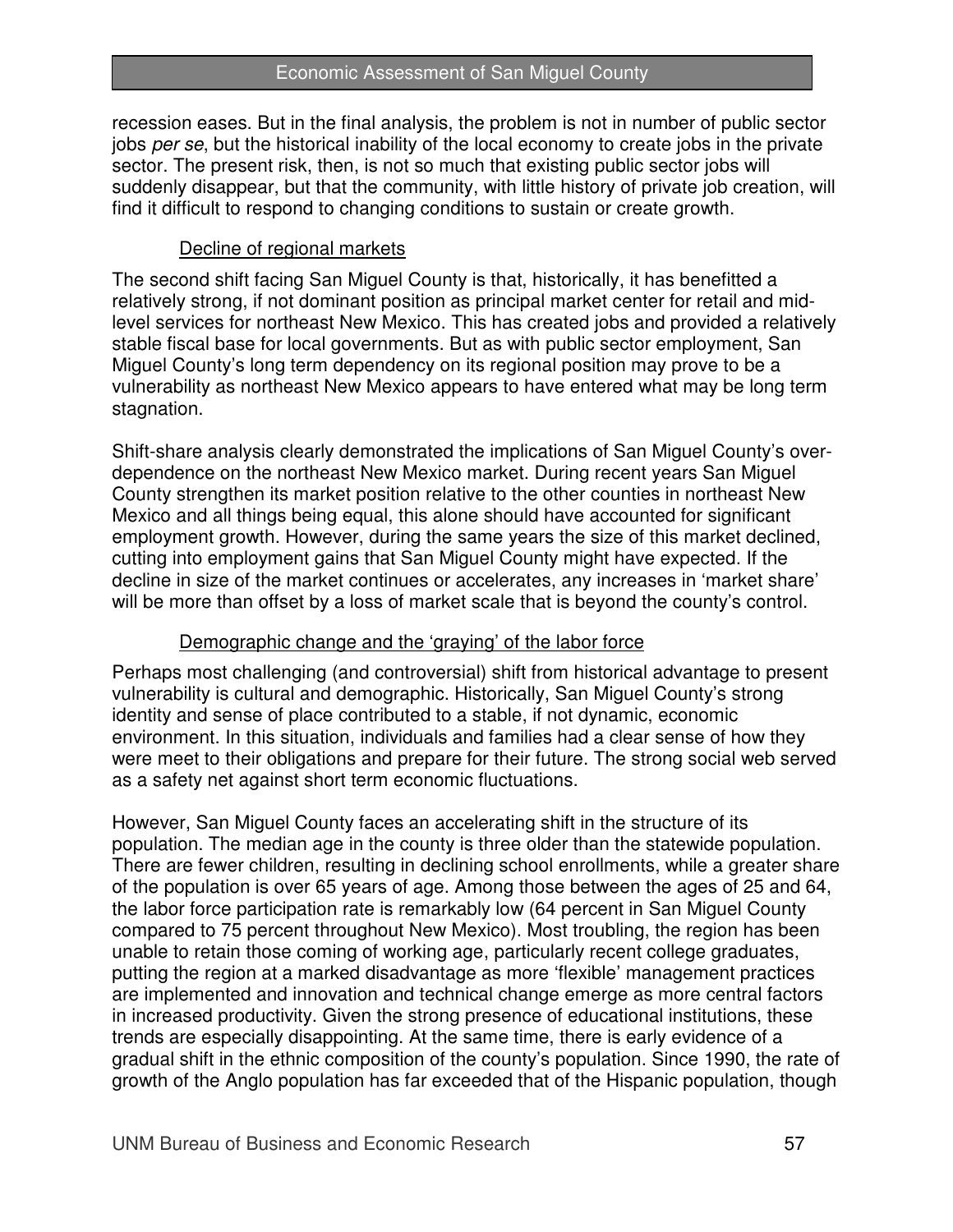Hispanics still account for more than three-quarters of county residents. Finally, there has a slight geographical shift within the county, as population growth has been relatively more concentrated in unincorporated areas of the county during recent years.

Together, these changes bring into question the viability of long standing social and economic practices in the county. The passing of land, labor skills and employment opportunities from generation to generation, within families and local communities, seems less pertinent today than in the past. The land is less valuable for cultivation, the skills less applicable, and jobs less stable, encouraging the younger generation to look elsewhere for opportunities. This leaves a labor force less flexible and often without necessary technical qualification, and a community without the inter-generation web of support upon which it has historically relied.

### **Recommendations: toward economic revitalization**

The main problem facing San Miguel County is the persistence of low wages. Low wages both compromise the quality of life for residents and encourage qualified workers, especially those just entering the labor force, to look elsewhere for economic opportunity. This creates a negative cycle – the loss of qualified workers undermines the capacity of the economy to attract and create new, higher paying jobs; and the failure to generate higher paying jobs encourages the flight of qualified labor. The focus of any economic development strategy should be to break this cycle, and it should begin from both ends by attracting and creating higher wage jobs and developing programs to encourage young qualified workers to remain in the community.

#### Creating higher paying jobs

Although the county should continue to make every effort to retain and attract new public sector jobs, employment creation initiatives should center on the private sector., In the short term, initiatives should focus on efforts to limit revenue leakage to shore up public finances; for the medium term, recruiting industry in export sectors, which could both help to generate higher paying jobs and taxable gross receipts; and for longer term, continue support of the development of homegrown businesses, particularly businesses that draw upon the region's rich historical and cultural assets and that contribute to a more vibrant cultural environment attractive to younger workers. Drawing together the findings of this report, we consider each approach in turn.

#### Plugging leaks

According to the pull factor analysis in Section 7, about one-third of expected expenditures flow out of San Miguel County, representing a net loss of about \$185 million per year to county-based businesses. Professional, scientific and technical services accounts for the largest share of the loss, but given the technical nature of these activities short term improvements are unlikely; with longer term improvements in the capacity of the local labor force, strategies in this area may be reconsidered. Retail and wholesale trade are the only sectors any real promise of short term improvement, unless there is a localized recovery in the construction sector. However, retail is more and more difficult to address, as 'big boxes' tend to be increasingly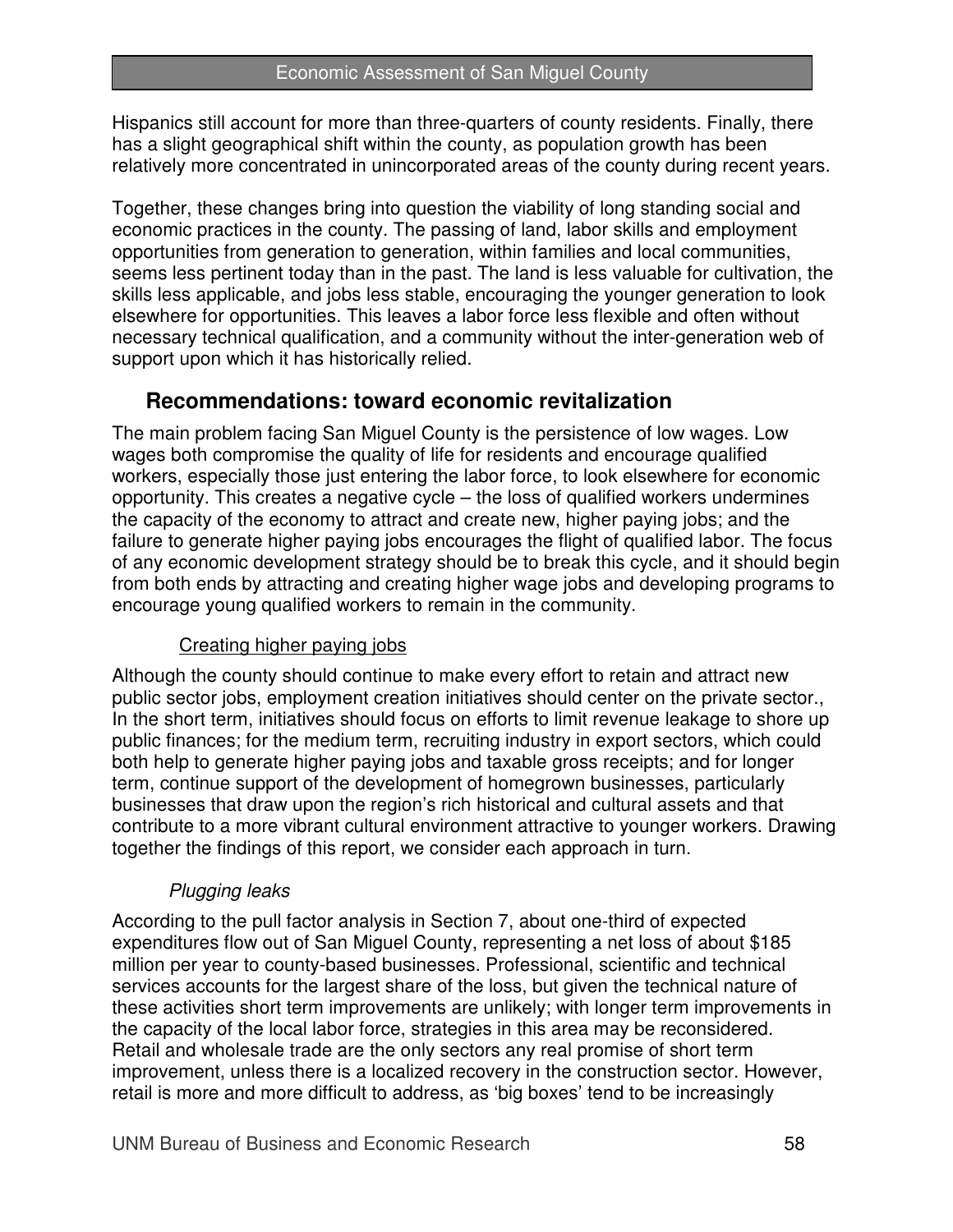response to only market conditions (e.g. incomes, household demographics, and so on) and smaller retailers find it more difficult to compete in these markets. A small but meaningful start may be in smaller niche markets in which larger retailers do not compete. Development of farmers markets, which directly link agricultural producers with local customers. In sum, stemming the leakage of retail expenditures in short term may help to stabilize public finances, but this strategy is unlikely to result in a fundamental revitalization of the economy of the city and county. This will require more bold initiatives that that focus on tapping external markets.

#### Recruiting and developing export-oriented industries

The development of industries with markets that extend beyond northeast New Mexico is essential to the long term revitalization of San Miguel County's economy. While plugging revenue leakages contributes to economic growth, the development of export markets can effectively offset any such leakages and provide much greater opportunity for growth over the local term. In the case of San Miguel County, it is critical that export markets extend beyond northeast New Mexico. As argued throughout this report, the local market shows few signs of growth and even successful efforts to strengthen the presence of San Miguel County-based businesses in this market will yield few benefits in the long term. But more generally,

There are at least three sectors in which San Miguel County may have a competitive advantage in the development of export-oriented businesses. They are very different, and allow for diverse strategy.

- o Alternative energy, including bio-fuels, wind and solar, is a very attractive option for the county. First, the markets for these industries are exports from the county, which mean that they have the potential draw in revenues and create net new jobs. Second, compared local retail and service jobs, wages for these new jobs should be relatively high. Third, as new industries the county faces relatively little competition from areas that established advantages in terms of infrastructure, workforce skills and other factors. Fourth, wind and solar do not require significant water resources, a severely limited factor in San Miguel County. And most importantly, energy industries depend heavily (or entirely) on resources that are necessarily local and cannot be relocated. This means that the jobs are likely to stick around, and it puts the county in a very strong position for the long term.
- o Health care is the county's brightest economic star. Analysis of taxable gross receipts (section 6), which only partially account for activity in the sector, have increased steadily in the county's health care sector. With the growth of health care receipts during the past decade the sector now shows a positive balance, drawing an increasing amount of money into the county on a net. Further, shiftshare analysis (section 7) shows that the local health care industry has benefitted from a number of factors. First, the industry is growing nationally and by all accounts it will continue to grow. Second, growth in the health care sector has been stronger in San Miguel County than in most other areas, including U.S. as a whole, of New Mexico and most dramatically, the northeast New Mexico regional market. This is likely tied to regional migration across the U.S., with a growing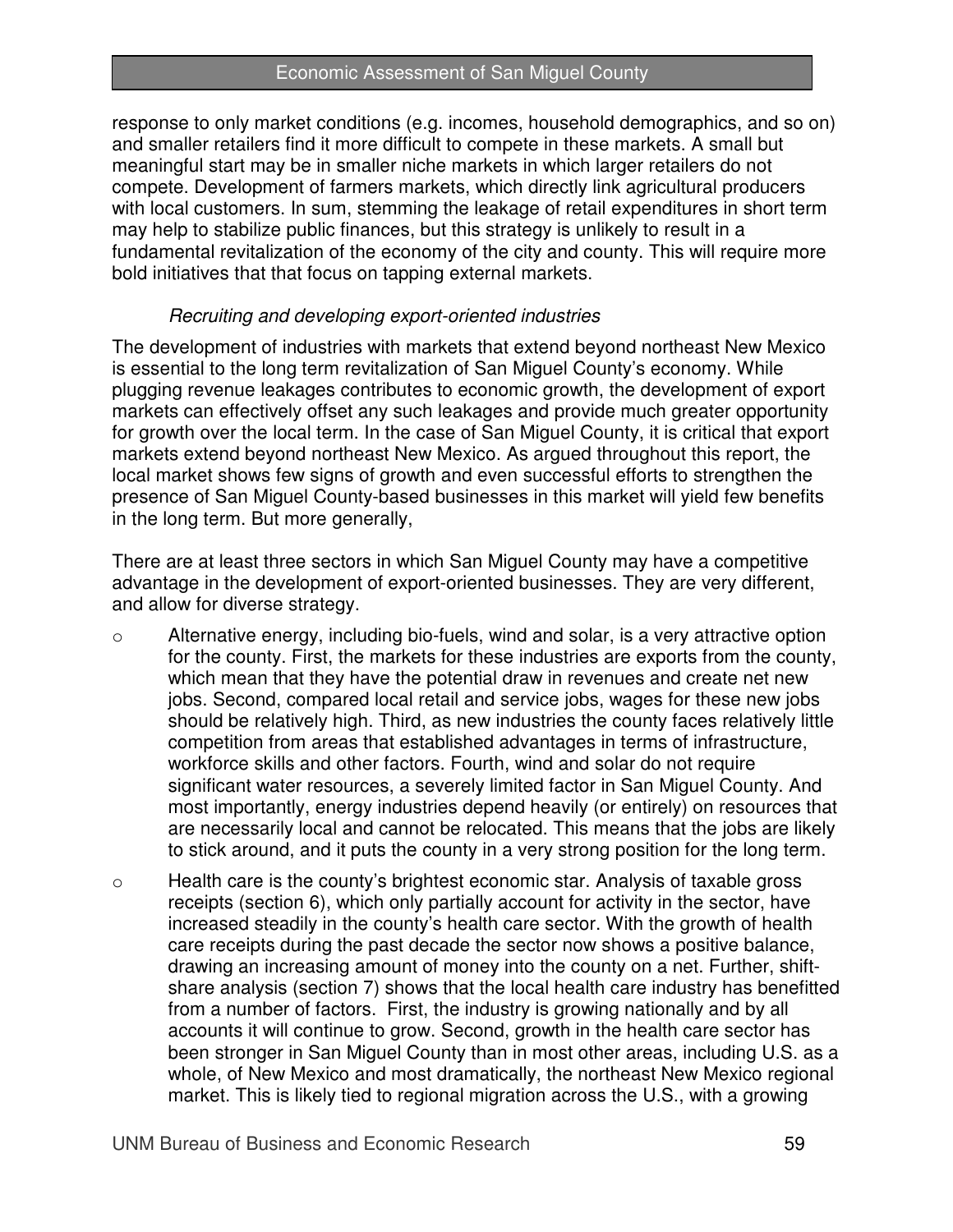#### Economic Assessment of San Miguel County

number of retirees relocating to the southwest, creating local demand for services. Another advantage in the development of the health care industry is that is that wages are relatively high. A final benefit of a strong health care and social assistance industry is that it tends to be associated with, and contributes to, the growth of other industries. In an increasingly mobile society, particularly with the mobility of retirees, a strong health sector can be a very powerful draw.

 $\circ$  The hospitality sector has long been important to San Miguel County but the data surveyed in the shift-share analysis (section 7) suggest that the county has begun to lose its advantage in the regional economy. Yet, there are good reasons to reinvest in this sector. The single most important benefit of the hospitality sector to the local economy is that it draws revenues into the county on a net basis. A second benefit is that Las Vegas, the economic center of the county, lies along I-25, and thus provides ready access to a potentially large market. A third benefit is that hospitality is a growth industry nationally and regionally. Historically, hospitality has also been a strength for New Mexico, and San Miguel County will likely continue to benefit from this association. Finally, development of the hospitality sector can have secondary benefits in supporting the development of related industries, in particular arts, entertainment and recreation.

#### Developing homegrown industry

The development of homegrown or bottom up industries is a longer term initiative, but there several advantages that make it worthwhile. The costs of supporting its development are typically lower, because the community does not have to offer incentives in competition with other regions. Locally developed businesses are much more likely to stick around, as the key people involved are themselves local and their particular advantage is in knowing resources and markets in the area. Finally, locally developed businesses are typically embedded with a larger network of local collaborators, suppliers and markets. Again, this means that they are less likely to move, but it also means that their growth enriches the community as whole.

The development of any new industry requires a focus on areas in which the region has a competitive advantage. This means identifying resources that distinguish the region, giving it a sustainable advantage. In San Miguel County, the distinguishing characteristics are its landscape, natural resources and its people, history and culture. The development of alternative energy directly benefits from locally available resources. This was discussed above. Other options include:

o Value-added activities that utilize the region's otherwise undervalued and underused timber resources. With the support of the state and the USDA Rural Development program, the county has made a substantial investment in an ideally situated 143-acre site the development of the Northern New Mexico Wood Business Park. The focus of this initiative should be on value-added production, such as high quality building materials and other wood product industries such as furniture that draw upon the county's unique set of craft skills.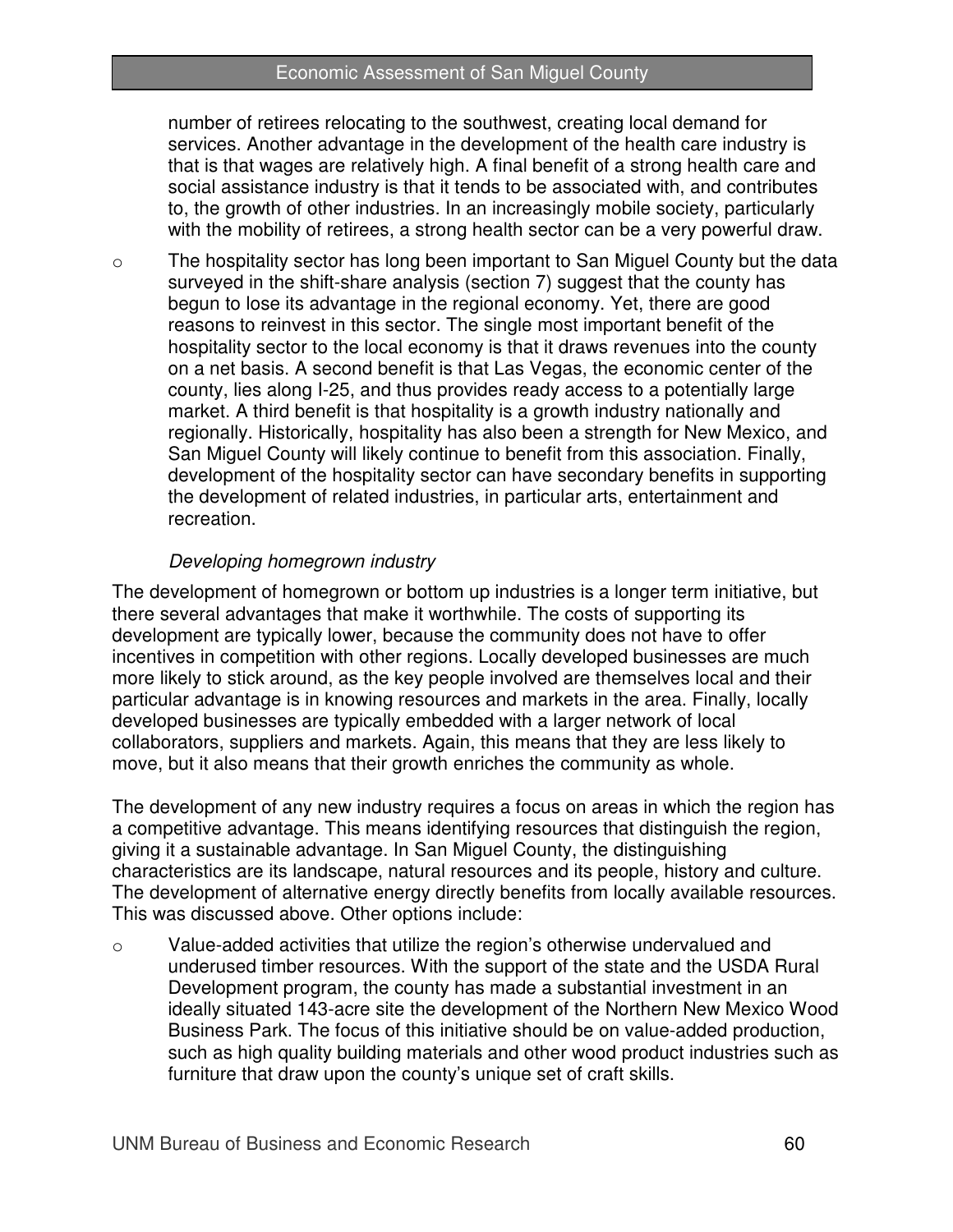$\circ$  Arts and cultural industries should also receive the continued support of the local economic development community. During recent years the county and Las Vegas have made significant strides in developing its arts and cultural sector, including the establishment of one of New Mexico's first state-authorized Arts and Cultural Districts. There are significant market opportunities for arts and cultural industries in San Miguel County and Las Vegas: connecting to established markets in Santa Fe and Taos, drawing from the middle Rio Grande area, including Albuquerque, and linking to the wider southwest markets.

Arts and cultural industries perfectly illustrate the many advantages of placebased economic development. They are not easily replicated or relocated. They serve to maintain the distinctive character of the place, which further re-enforces its value in cultural markets. They engage the imagination of entrepreneurs with a history in the community. And they contribute to the development of an environment is attractive to a talented young labor force.

#### Retaining a qualified labor force

The retention of a qualified labor force is at the heart of all issues discussed in this report. It is intricately tied to job creation – jobs chase qualified labor, and qualified labor chases jobs. This is especially true in the present economy, in which 'flexible' workforce and management practices are aggressively implemented and technical change and innovation are the central factors in increasing productivity.

In San Miguel County and Las Vegas, the retention of young, well-educated adults just entering the labor force is perhaps the principal challenge facing the region's economic development community. As difficult as it is, the county has several key advantages compared to many other small communities in New Mexico. The presence New Mexico Highlands University and Luna Community means that the areas begins a potential pool of qualified workers – better to face the challenge of retention than of recruitment. The region has a rich and colorful history, and a distinctive cultural environment which is attractive to many young adults. The development of a regional cultural economy will serve to enhance this advantage. Finally, Las Vegas in particular is well situated. It is a relatively short drive to Santa Fe and not too much further to Albuquerque, allowing residents opportunities to benefit from availability of resources not found in more remote areas of the state.

Ultimately, the challenge facing San Miguel County in economic development initiatives, including the retention of labor, is to draw together its locally distinctive assets – its history and culture, climate and landscape, people and institutions – in forming a cohesive vision of the future of the local economy in relation to the state and national economy. This must involve addressing the often unspoken differences that divide the community. The companion part of this study, focusing on the institutional framework of the county's economic development community, focuses on this central challenge.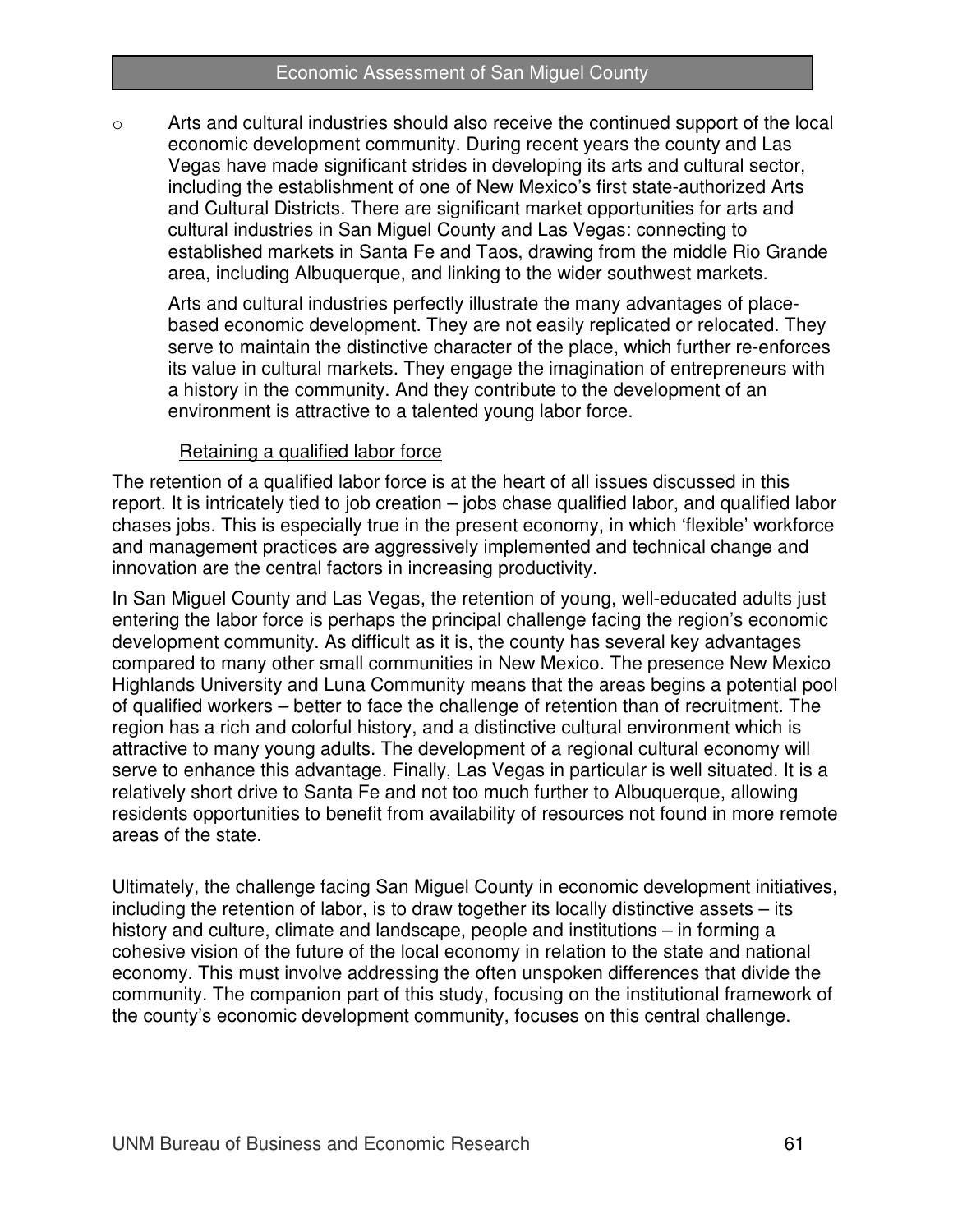## **APPENDIX**

#### **TABLE A1: PECOS GROSS RECEIPTS, 2005-2009**

| <b>Industry</b>                              | 2005      | 2006       | 2007       | 2008       | 2009       |
|----------------------------------------------|-----------|------------|------------|------------|------------|
| Construction                                 | 1,549,077 | 3,541,606  | 5,755,956  | 5,628,047  | 3,334,792  |
| Building, Developing, Contracting            | $\star$   | 2,979,240  | 2,955,564  | 2,779,497  | 2,319,702  |
| <b>Special Trade Contractors</b>             | 885,287   | 187,126    | 2,330,295  | 1,601,274  | 395,002    |
| Manufacturing                                | 87,961    | 81,287     | 199,027    | 186,522    | 96,131     |
| <b>Wholesale Trade</b>                       | 8,297     | 12,534     | 9,597      | 6,332      | 27,368     |
| <b>Retail Trade</b>                          | 3,949,673 | 3,923,198  | 4,211,167  | 3,500,978  | 3,610,633  |
| Transportation and Warehousing               | $\star$   | $\star$    | $\star$    | $\ast$     | 394,459    |
| Information and Cultural Industries          | 406,390   | 92,709     | 409,814    | 380,662    | 587,426    |
| Real Estate and Rental and Leasing           | $\star$   | 416,629    | 543,565    | 278,906    | 456,740    |
| <b>Professional &amp; Technical Services</b> | 33,774    | 99,407     | 151,019    | 341,897    | 335,684    |
| Accommodation and Food Services              | 1,376,311 | 1,243,882  | 1,272,457  | 1,131,814  | 1,244,412  |
| <b>Other Services</b>                        | 1,152,401 | 780,086    | 1,114,818  | 1,532,467  | 1,344,229  |
| <b>Grand Total</b>                           | 9,582,186 | 11,522,144 | 14,715,426 | 14,036,084 | 12,864,145 |

#### **TAXABLE GROSS RECEIPTS (PLUS FOOD & MEDICAL DEDUCTIONS)**